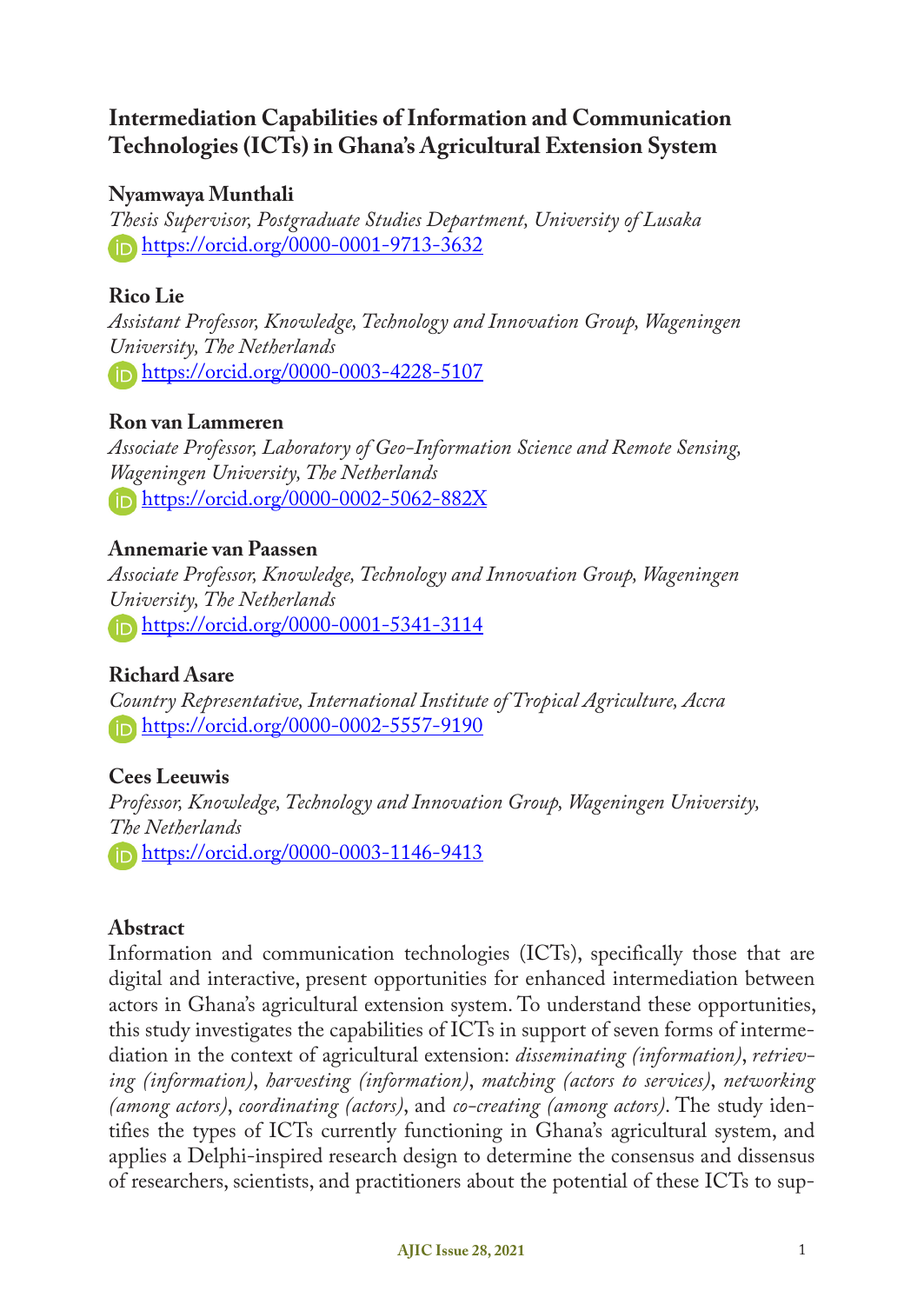port each of the seven intermediation capabilities. The findings reveal that experts reached consensus that interactive voice response (IVR) technologies currently have the highest potential to support *disseminating*, *retrieving*, *harvesting*, and *matching*. Meanwhile, social media messaging (SMM) technologies are currently seen as highly capable of supporting *coordinating* and, to a lesser extent, *co-creating*, but no consensus is reached on the potential of any of the technologies to support *networking*.

# **Keywords**

information and communication technology (ICT), agricultural innovation systems (AIS), ICT for agriculture (ICT4ag), agricultural extension, intermediation, intermediation capabilities, Ghana

# **Acknowledgements**

This research was co-funded by the Wageningen University Interdisciplinary Research and Education Fund (INREF) and the Consultative Group on International Agricultural Research's (CGIAR's) Research Program on Maize (MAIZE). The research was further supported by the CGIAR donors,<sup>1</sup> and by the Consortium for Improving Agriculture-based Livelihoods in Central Africa (CIALCA), which is funded by Belgian Directorate General for Development Cooperation and Humanitarian Aid (DGD).

# **DOI:** https://doi.org/10.23962/10539/32212

# **Recommended citation**

Munthali, N., Lie, R., Van Lammeren, R., Van Paassen, A., Asare, R., & Leeuwis, C. (2021). Intermediation capabilities of information and communication technologies (ICTs) in Ghana's agricultural extension delivery. *The African Journal of Information and Communication (AJIC), 28*, 1-37. https://doi.org/10.23962/10539/32212



This article is licensed under a Creative Commons Attribution 4.0 International (CC BY 4.0) licence: https://creativecommons.org/licenses/by/4.0

<sup>1</sup> See https://www.cgiar.org/funders/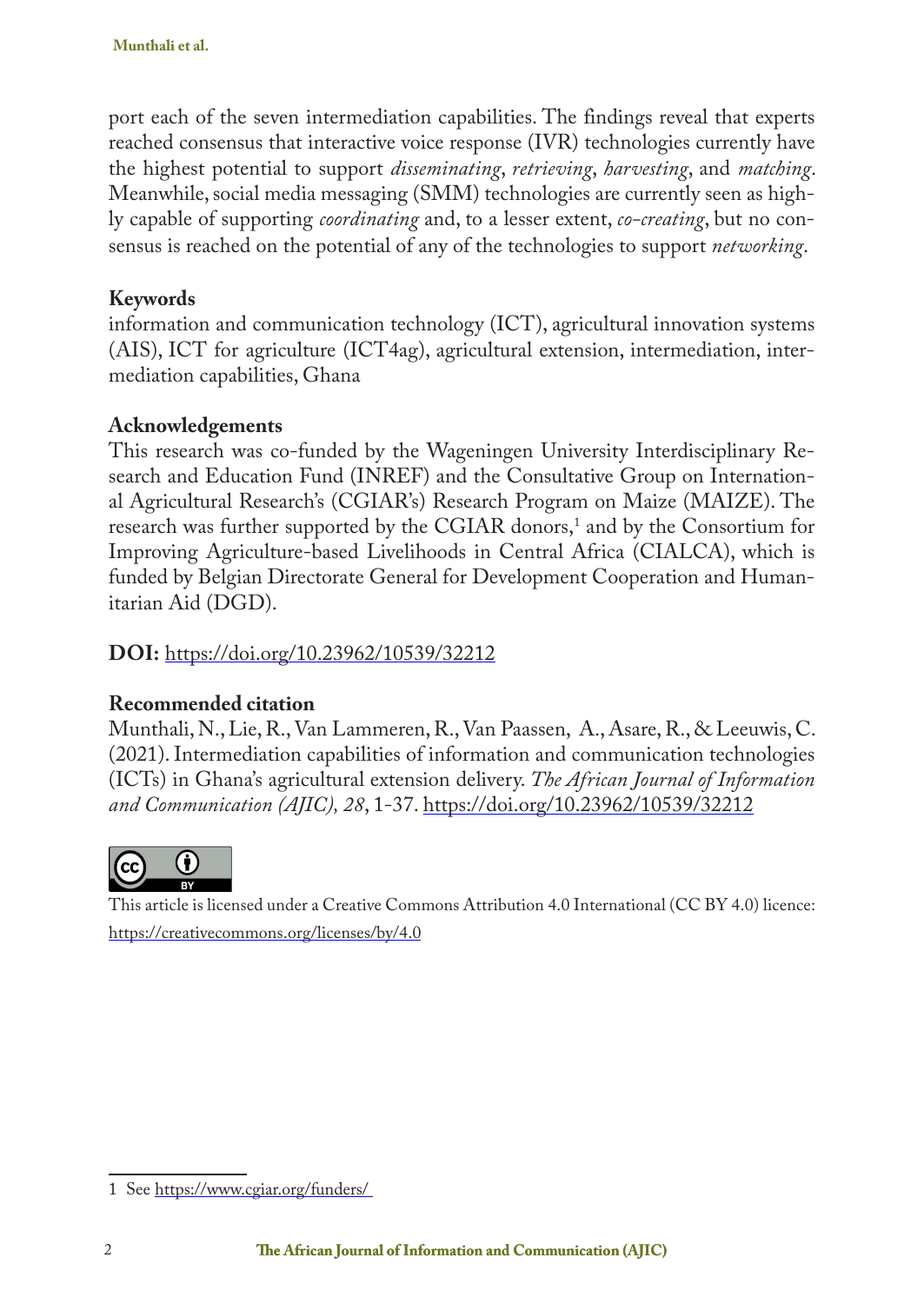# **1. Introduction**

Agricultural productivity growth in Ghana, necessary to bridge the gap between potential and actual production of food and cash crops, is partly hampered by the prevailing approach to agricultural extension service delivery (Abdulai et al., 2020; Bua et al., 2020; McNamara et al., 2014; MOFA, 2007; World Bank, 2017). This approach is typified by extension largely focused on knowledge and technology transfer to farmers, rather than taking on broader roles (e.g., knowledge brokering, facilitating access to credit, and supporting market linkages) and serving a broader stakeholder base (Agyekumhene et al., 2018; Munthali et al., 2018). The narrow focus of this extension approach is problematic because farmers have multi-faceted production needs, and "improving food production […] is not just a matter of individuals [farmers] receiving messages and adopting the right technologies [from scientists/researchers], but has much more to do with altering interdependencies and coordination between various actors" (Leeuwis, 2004, p. 18).

More specifically, the prevailing extension approach fails to adequately coordinate the set of organisations<sup>2</sup> that support value chain actors<sup>3</sup> in emergent problem-solving (e.g., with respect to climate change impacts), facilitating business linkages between these actors, and facilitating the integration of scientific and other knowledges to produce appropriate knowledge and technology for value chain actors (Abdu-Raheem & Worth, 2016; Asiedu-Darko & Bekoe, 2014; McNamara et al., 2014). These drawbacks in the national extension system hamper production (Msuya & Wambura, 2016; Zwane, 2020).

Since 1996, statements of national agricultural policy objectives in Ghana have consistently posited that reorganisation and improved coordination in the sector are key to agricultural development and climate change adaptation (DAES, 2011; Sigman, 2015; Sova et al., 2014; World Bank, 2017). Based on this policy direction, proposed structural changes in the Ghanaian extension service delivery system have included accommodating private extension organisations to meet the high demand for extension services, value chain-focused interventions, and innovation platforms (Adekunle & Fatunbi, 2014; Agyekumhene et al., 2018; McNamara et al., 2014; Van Paassen et al., 2013). Thus, the extension ideology has broadened, since the 1990s, to include calls not only for top-down, one-size-fits-all approaches (i.e., training and visitation) but also for participatory and bottom-up approaches (e.g., farmer field schools) (DAES, 2011; Davis, 2008). The most recent Ghanaian extension framework is an

<sup>2</sup> Research institutions, educational institutions, non-governmental organisations, development organisations, other government institutions, credit providers, weather service providers, transporters, and private extension service providers.

<sup>3</sup> Farmers, input suppliers, processors, exporters, traders, retailers, wholesalers, packaging manufacturers, and other manufacturers.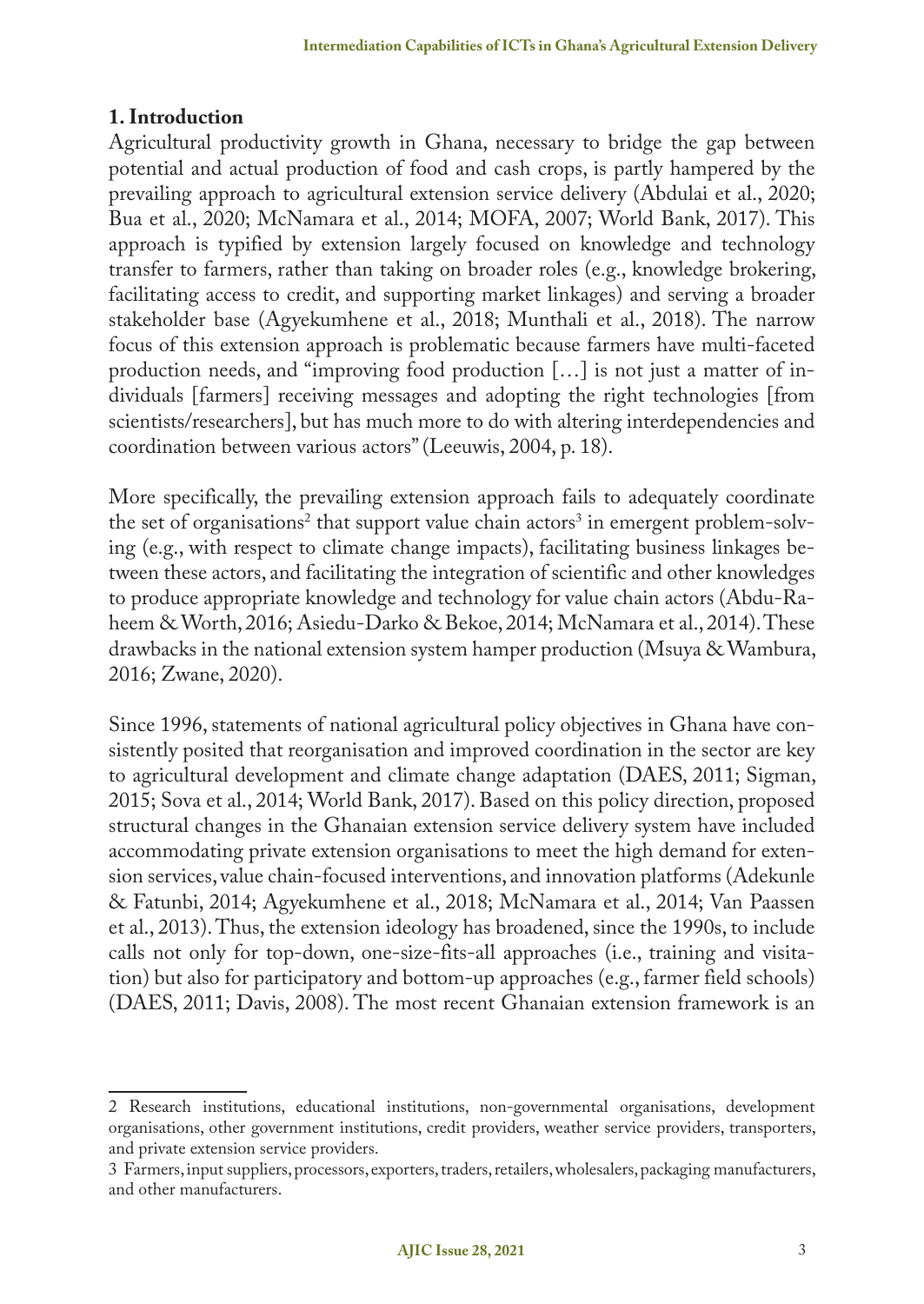integrated pluralistic extension system (Abdu-Raheem & Worth, 2016; Sigman, 2015). This approach envisages strengthened research–extension linkages, broader service delivery lines, and a larger number of service providers, with the intention of meeting the demand of farmers and other value chain actors for extension services.

Ghana's current extension ideology aligns with the agricultural innovation systems (AIS) perspective. With a view to fostering innovation in agriculture, the AIS perspective focuses on influencing relationships between multiple actors and on the conditions (e.g., policies) that affect the actors' (collective) operations (Klerkx & Leeuwis, 2008; Leeuwis, 2004; Swanson & Rajalahti, 2010). According to the AIS perspective, the focus on multiple actors' relationships is necessary because: (1) innovation occurs when interaction between diverse stakeholders is increased and open, resulting in improved knowledge exchange and access to appropriate knowledge and technology; and (2) innovation requires networking through which actors form partnerships that allow them to access business development opportunities and engage in collective action to respond to systemic challenges holistically (Koutsouris, 2012; Swanson & Rajalahti, 2010; World Bank, 2012).

Extension approaches based on the AIS perspective involve three broad intermediary roles: *demand articulation*, *matching demand and supply*, and *innovation process management*. Demand articulation involves the engagement of sector stakeholders in activities such as joint needs identification, participatory problem diagnosis and assessment, and making interdependencies explicit (Klerkx & Gildemacher, 2012). Matching demand and supply involves establishing sector contacts and developing mutually beneficial relationships—advice, credit, input, and market linkages (Howells, 2006). Lastly, innovation process management comprises the creation of discussion and negotiation space for actors to coordinate and jointly mitigate constraints, maintain relationships, and engage in knowledge-sharing and integration or co-production for continuous innovation (Leeuwis, 2010; Vitos et al., 2013).

Despite Ghana's national agricultural policy direction transitioning to an AIS-based extension approach, barriers still stand in the way of both public and private extension organisations on the path to facilitating this new direction. These factors include financial constraints (e.g., untimely and limited funding), human resource constraints (e.g., freezes in hiring staff, limited staff numbers), and skill set-related constraints (e.g., limited adaptation on the part of educational institutions to develop the facilitation capabilities of extension staff ) (MOFA, 2007; Obeng et al., 2019; Sova et al., 2014).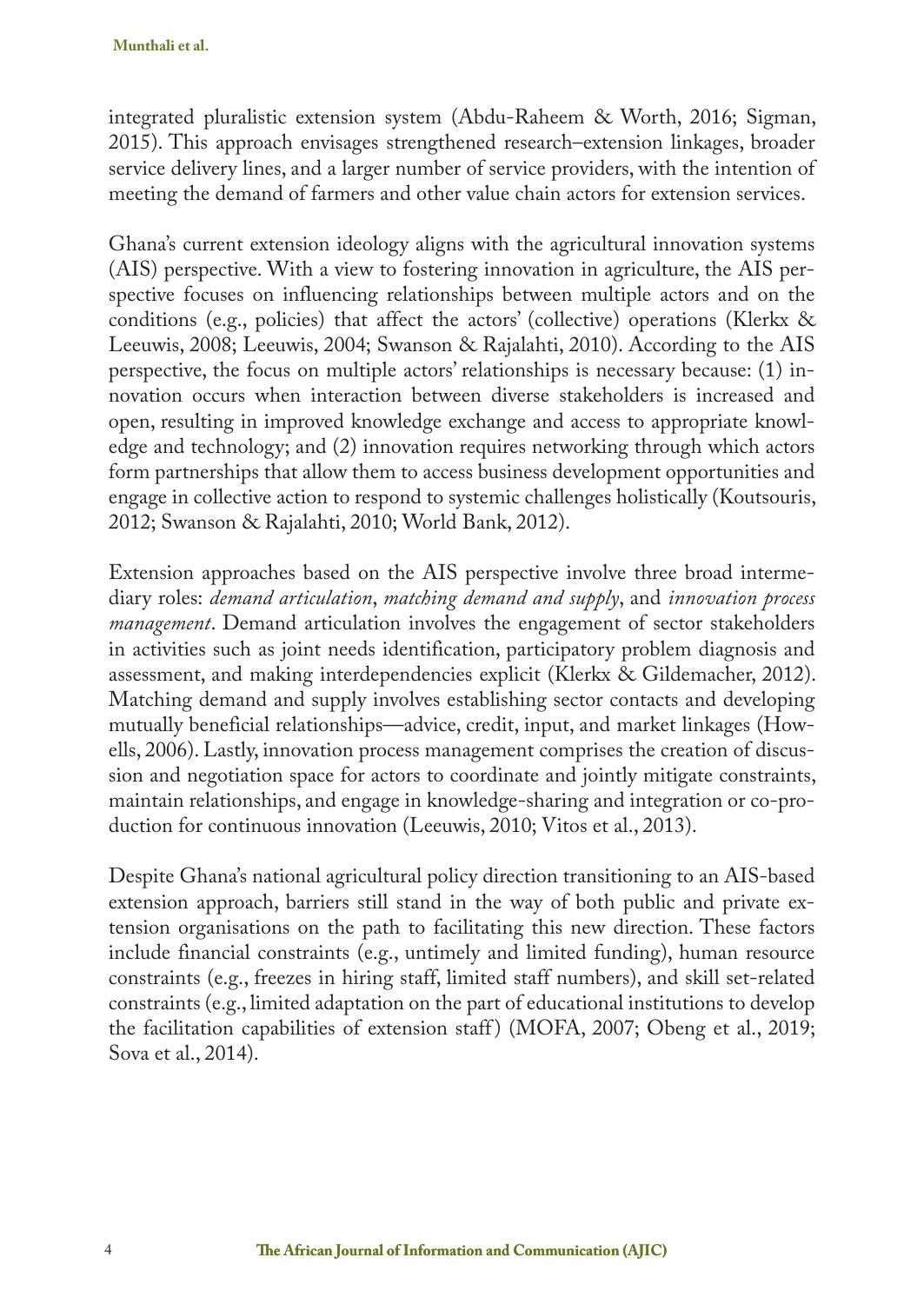At the same time, Ghana is a key African player in the innovative use of digital information and communication technology (ICT) (GSMA, 2019). Digital ICTs are now central to most spheres of development (Sein et al., 2019; United Nations, 2020), as represented by the ICT for development (ICT4D) discipline, which is focused on "the application of any entity that processes or communicates digital data

in order to deliver some part of the international development agenda in a developing country" (Heeks, 2017, p. 10). Among the key ICTs and ICT-enabled services harnessed for developmental purposes are interactive voice response (IVR), short message service (SMS), unstructured supplementary service data (USSD), social media (e.g., WhatsApp, Facebook), and document and data management systems (e.g., Open Data Kit). Such ICTs and ICT-enabled services present new opportunities for connectivity and information sharing to enhance communication-related service delivery (Bell, 2015; Gershon & Bell, 2013). Therefore, these technologies are being explored by scientists, researchers, and development practitioners to respond to the limitations of classical approaches to extension and interaction in Ghana's agricultural system (Cieslik et al., 2018; Fielke et al., 2020; Gakuru et al., 2009; MEST, n.d.; Qiang et al., 2012).

Currently, there is limited literature assessing the capability of different types of ICTs to drive agricultural innovation processes (Fielke et al., 2020; Van Osch & Coursaris, 2013). One such rare study presents an assessment by European experts of the capability of social media and other web-based platforms to act as drivers of agricultural innovation (Hansen et al., 2014). The study finds that a number of the platforms (particularly social media) have high capacity to support the following specific social networking functions that support innovation: discussion (Facebook, NING, ERFALAND, and Yammer); networking (Facebook, LinkedIn, and NING); crowdsourcing (ResearchGate and Crowdsourcing); cooperation (Yammer, ResearchGate, and Wikipedia); and co-production (ResearchGate and Wikipedia). However, the aforementioned European-focused study (Hansen et al., 2014) assesses forms of media that are often not easily accessible in African agricultural contexts, where farmers are typically located in rural settings with limited access to the internet and to mobile devices that support internet services (Aker, 2011; Nyamekye, 2020). Thus, the opportunities for ICTs presented in the Hansen et al. (2014) study cannot be fully leveraged in many African agricultural systems.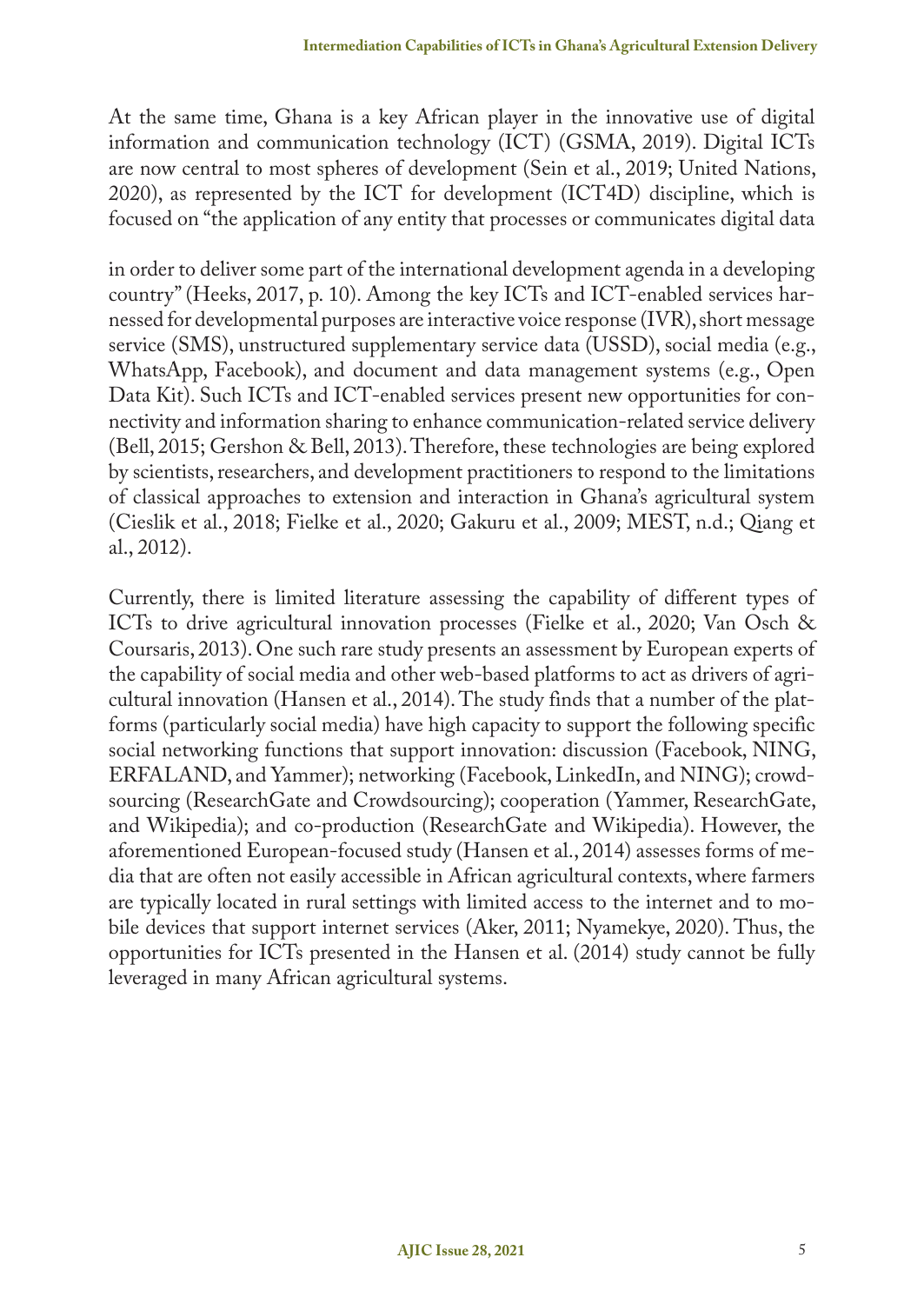In this study we seek to address a research gap through the identification of opportunities for ICTs to support intermediation capabilities relevant to AIS-based extension service delivery, in an African setting—specifically Ghana. The study identifies opportunities through a consensus-building exercise that captures the perspectives of scientists and researchers in the fields of communication, innovation, and development informatics; and practitioners of ICT for agriculture (ICT4Ag).

#### **2. Conceptual context and analytical framework**

In this section we start by discussing bridging mechanisms as an overarching concept that incorporates the core concept of this study, which is intermediation capabilities. We highlight the possibility of ICTs functioning as bridging mechanisms and, in doing so, supporting extension organisations in facilitating AIS-based extension service delivery. We also outline the types of intermediation relevant to this facilitation process, and the intermediation capabilities that the ICTs may support. We conclude the section by stating the research questions.

# *ICTs functioning as bridging mechanisms*

Farmers operate in multi-faceted production environments. Enhancing the performance of the Ghanaian agricultural sector, therefore, requires improved information (knowledge) flows among agricultural stakeholders and improved business linkages. The major stakeholders in the agricultural system are knowledge technology providers and users. Their interaction and knowledge exchange need to be enhanced, along with that of other value chain actors who currently only have loose linkages (Adolwa et al., 2017; Asiedu-Darko, 2013; McNamara et al., 2014). The other main actors in the system are bridging organisations that are involved in facilitating interaction and linkages between stakeholders (Kilelu et al., 2011; World Bank, 2012). Bridging organisations are defined by Berkes et al. (2003) as organisations that provide an arena for knowledge co-production, trust-building, sense-making, learning, vertical and horizontal collaboration, and conflict resolution.

From an innovation systems perspective, bridging organisations are regarded as intermediaries, which are "persons or organisations that, from a relatively impartial third-party position, purposefully catalyse innovation through bringing together actors and facilitating their interaction" (Klerkx & Gildemacher, 2012, p. 221). For many developing countries, it has been argued that agricultural bridging functions are best suited to, and easily assimilated by, public extension organisations, even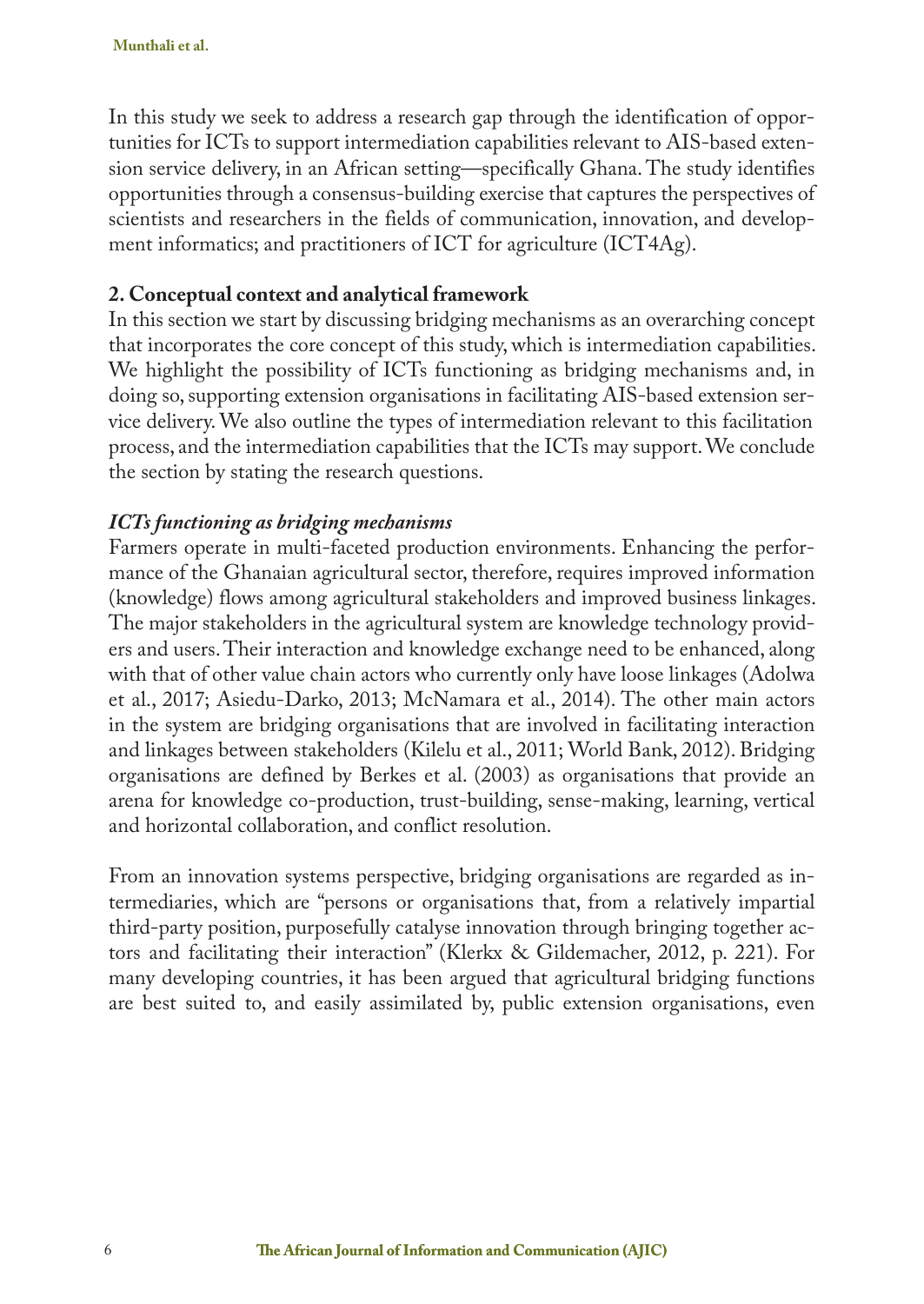though other organisations (e.g., private extension organisations, non-governmental organisations (NGOs), farmer-based organisations, and research institutions) have been involved in the role (Kilelu et al., 2011). In the case of Ghana, for extension organisations to assimilate the bridging role in line with the AIS-based approach (Abdu-Raheem & Worth, 2016; Sigman, 2015), they "are required to expand their role from that of a one-to-one intermediary between research and farmers" to that which "creates many-to-many relationships to facilitate access to knowledge, skills, services, and goods from a wide range of organisations" (Kilelu et al., 2011, p. 89).

However, various other actors in agricultural systems can also take on bridging functions. These include sector-focused networks, trade associations, special government programmes, consultants, input suppliers, and, with direct relevance to this study, ICTs (Kilelu et al., 2011; Klerkx & Gildemacher, 2012). ICTs can serve as bridging mechanisms (Hansen et al., 2014; World Bank, 2012), and can be leveraged by extension organisations and other extension actors in support of functioning better as bridging organisations and engaging in AIS-based extension service delivery.

# *Intermediation*

Hansen et al. (2014) assess the ability of social media and other ICT-enabled tools to drive agricultural innovation based on six "social network functions": *networking*, *cooperating*, *co-producing*, *crowdsourcing*, *discussing*, and *engaging*. Using this framework, Hansen et al. (2014) engaged innovation systems experts to assess the extent to which different forms of social media and other web-based platforms (e.g., YouTube, ResearchGate, LinkedIn, Facebook, Twitter) support particular networking functions that may facilitate collaboration for sharing ideas and for mobilising knowledge and resources circulating in other arenas (Granovetter, 1973; Kaushik et al., 2018).

In the African context, ICTs have been found to facilitate aspects of AIS-based extension service delivery by enabling multiple actors to network and engage in joint needs identification, knowledge-sharing, and problem-solving to meet information needs in farming systems (Ajani, 2014; Fabregas et al., 2019; Munthali et al., 2018). Mobile applications have, for example, been recognised for their ability to improve value chain linkages (Ajani, 2014; Zwane, 2020), to build timely monitoring systems (e.g., with geo-referenced data) on environmental issues and production, and to provide timely advice to enable farmers to respond to farming challenges (Gbangou et al., 2020; McCole et al., 2014).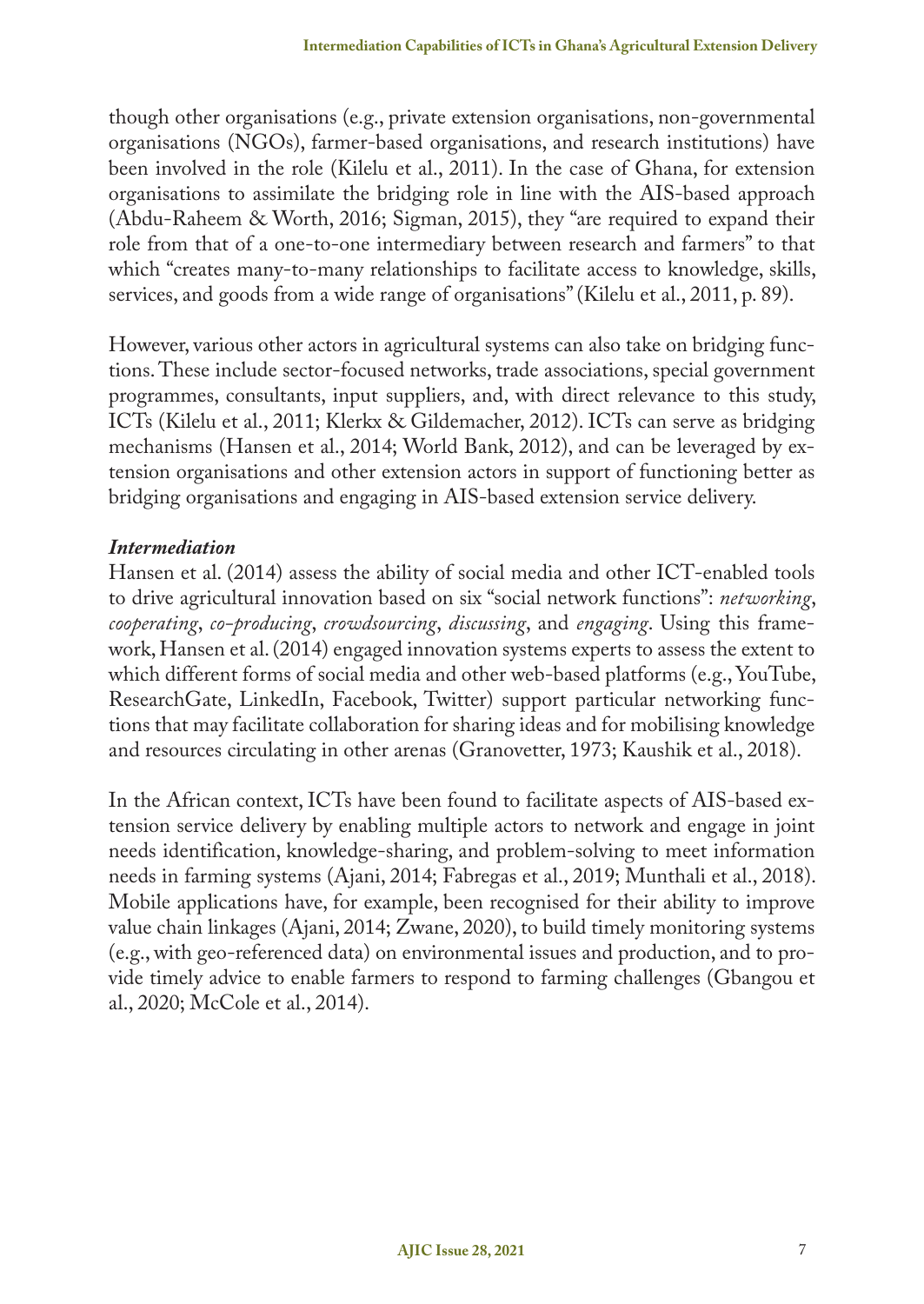That said, it is important to note that, in general, most studies of the role of ICTs in agricultural extension focus on the use of specific ICT tools (typically mobile apps) to provide market, technical, and weather information to farmers, rather than on ICTs' impact, or potential impact, on the provision of AIS-based extension (Aker et al., 2016; Misaki et al., 2018). Furthermore, despite ICTs falling within the typology of intermediaries that can facilitate interaction and linkages between AIS actors to foster innovation, most studies of innovation intermediaries focus on the functioning and influence of other types of intermediaries, e.g., consultants targeting individual farmers and small and medium-sized enterprises (SMEs) in the agri-food sector; consultants targeting farmer collectives and agri-food SMEs; peer network brokers; education brokers; systemic intermediaries; and research councils (Kilelu et al., 2011; Kivimaa et al., 2019; Winch et al., 2007). Therefore, existing literature does not clarify which ICTs among those available in Ghana or other African countries are most capable of supporting the specific types of intermediation required to facilitate AISbased extension service delivery activities in these contexts. Additionally, there has been little consideration of how experts, from the academically oriented to the more location-specific and practice-oriented, look at the potential of various kinds of ICTs to augment extension service delivery.

To address these knowledge gaps, our study explored the views of communication and innovation scientists, development informatics researchers, and ICT4Ag practitioners on the current opportunities for ICTs to enhance intermediation functions within agricultural extension service delivery in Ghana.

#### *Analytical framework: Intermediation capabilities*

The framework we deployed in the study builds on the aforementioned social network functions framework of Hansen et al. (2014). Our framework modifies the Hansen et al. (2014) networking functions—*engagement*, *discussion*, *crowdsourcing*, *networking*, *co-production* and *cooperation*—by:

- merging three overlapping functions (engagement, discussion, cooperation) into two broader functions (*coordinating* and *co-creating*); and
- including additional functions (*harvesting*, *matching*, *coordinating*) relevant to facilitating AIS-based extension delivery.

Overall, we broaden the work of Hansen et al. (2014) to reflect networking as well as communication functions relevant to facilitating AIS-based extension service delivery, and we refer to these functions collectively as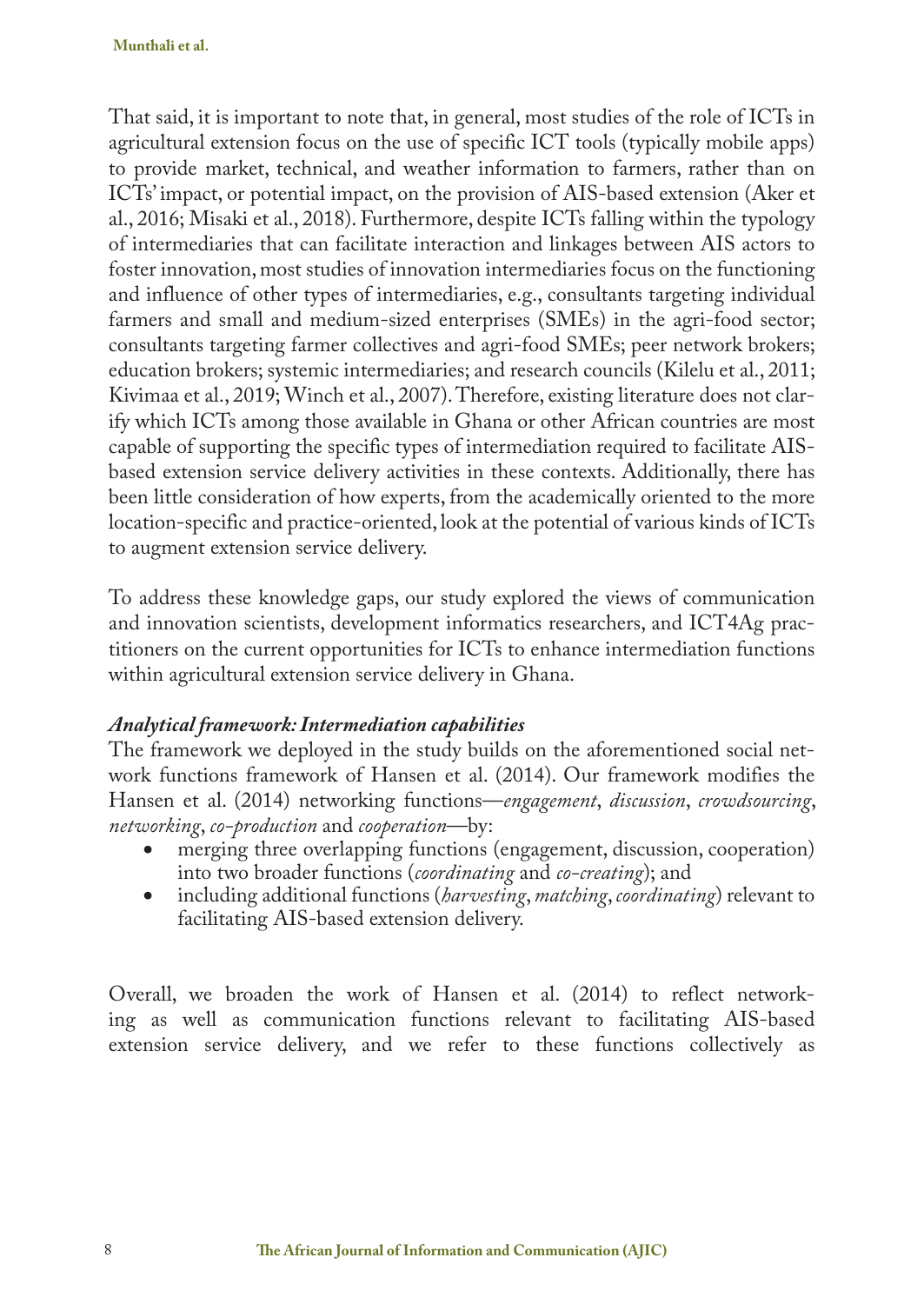intermediation capabilities. The seven intermediation capabilities in our framework—*disseminating (information)*, *retrieving (information)*, *harvesting (information)*, *matching (actors to services)*, *networking (among actors)*, *coordinating (actors)*, and *co-creating (among actors)*—are detailed below in Table 1.

| <b>Intermediation</b><br>capability | Description                                                                                                                                                                                                                                         |
|-------------------------------------|-----------------------------------------------------------------------------------------------------------------------------------------------------------------------------------------------------------------------------------------------------|
| Disseminating<br>(information)      | Enabling content to be spread widely, alerting or attracting the interest<br>of or raising the awareness of a large group of geographically dispersed<br>actors                                                                                     |
| Retrieving<br>(information)         | Enabling actors to retrieve information (e.g., price, weather) from a<br>central database or to retrieve documents out of a central repository                                                                                                      |
| Harvesting<br>(information)         | Enabling the gathering of feedback, ideas, and opinions through the<br>contributions of a large group of geographically dispersed actors e.g.,<br>crowdsourcing or polling                                                                          |
| Matching<br>(actors to services)    | Enabling supply and demand linkages - actors are able to query,<br>consult, or search information systems and connect to advice or services                                                                                                         |
| Networking<br>(among actors)        | Enabling contact between actors so that they make direct connections<br>and are able to interact to form new (business) relationships or reinforce<br>existing relationships                                                                        |
| Coordinating<br>(actors)            | Facilitating virtual multi-actor engagement <sup>4</sup> to provide open and live<br>communication channels that enable discussion for coordinated action<br>e.g., acting together towards a common purpose or engaging in joint<br>problem-solving |
| Co-creating<br>(among actors)       | Facilitating a common working space for multiple actors to combine<br>and contribute contextual knowledge or information, and engage in<br>document sharing and information storage towards a tangible output                                       |

**Table 1: Intermediation capabilities**

**Source: Adapted from Hansen et al. (2014), with insights from Leeuwis (2004) and Howells (2006)**

Taking the intermediation capabilities listed in Table 2 as a reference, this study sought to answer the following research questions:

- • How do experts assess the extent to which different ICTs support specific intermediation capabilities?
- What type of consensus or dissensus do experts reach over which ICTs can support which specific intermediation capabilities?
- What factors are contributing to consensus and dissensus among experts about which ICTs can support which specific intermediation capabilities?

<sup>4</sup> Multi-actor engagement in this study refers to virtually connecting and placing more than one actor in a virtual "room" and around a virtual "table" where they can engage in, or take advantage of, oneto-many and many-to-many communication (i.e., have a back-and-forth exchange/interaction).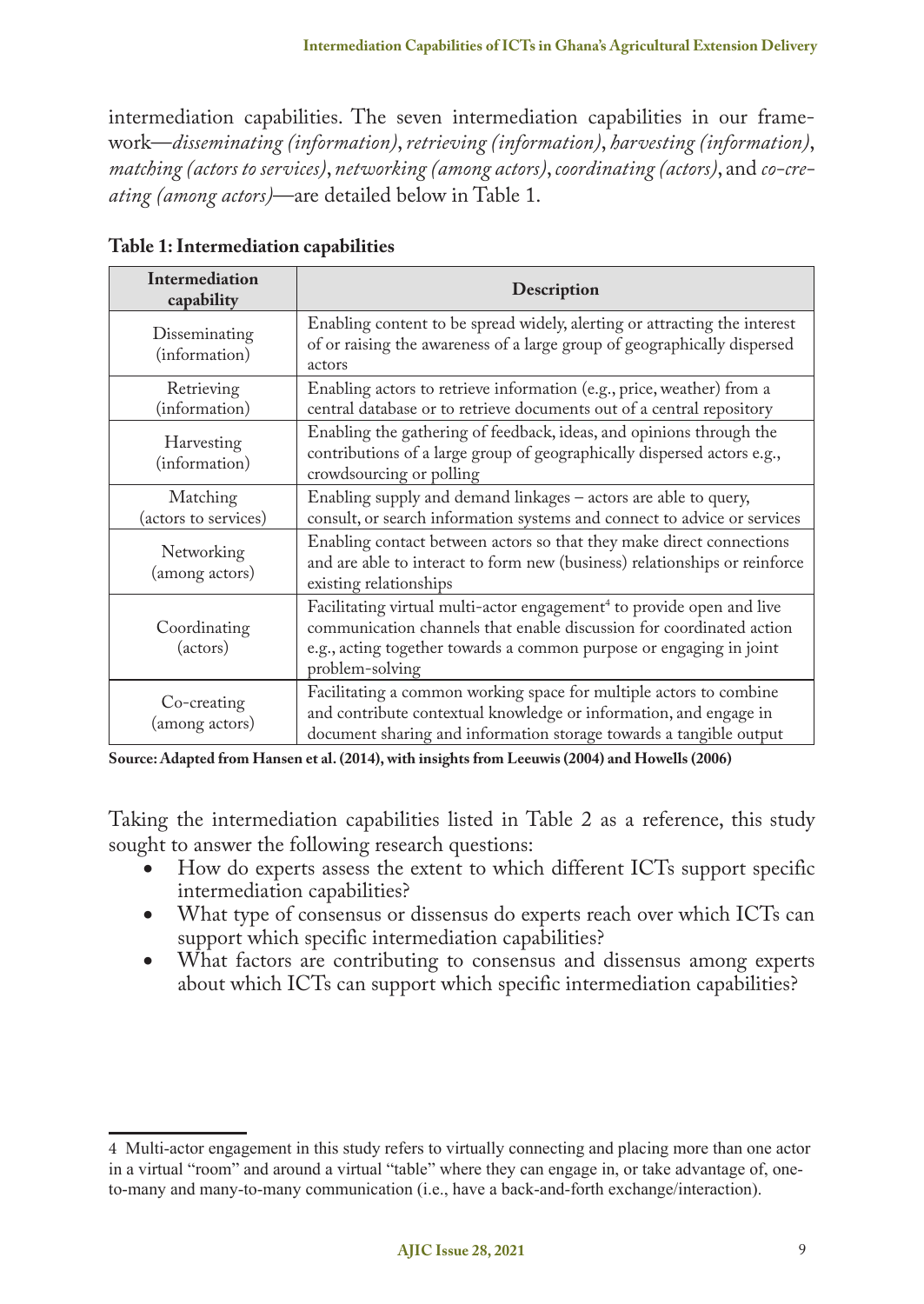# **3. Methods**

In this section, we report on the scoping exercise that was conducted to identify the ICTs currently being used in the Ghanaian agricultural system. The outcomes of this scoping study provided the basis for engagement with experts on their views. The section also explains the set-up of the Delphi-inspired study, which was designed to establish experts' consensus and dissensus with respect to the intermediation capabilities of the different types of ICTs that were identified through the scoping exercise.

# *Scoping exercise*

We reviewed ICT4Ag literature on Ghana, and engaged with organisations rolling out ICT initiatives discovered in the literature, in order to identify the ICTs being used in the Ghanaian agricultural system (Aker et al., 2016; Gakuru et al., 2009; Qiang et al., 2012; World Bank, 2014). Through these scoping activities we developed an inventory of ICT4Ag platforms (see Appendix). We then examined the inventory and were able to identify nine different types of ICTs in use (see Table 2).

| <b>Type</b>                                          |                        | Interface                                  | Data<br>format                                                                      | Comm-<br>unication           | Mobile<br>device needed | Minimum<br>network<br>needed |
|------------------------------------------------------|------------------------|--------------------------------------------|-------------------------------------------------------------------------------------|------------------------------|-------------------------|------------------------------|
| short<br>message                                     | <b>SMS</b><br>pull     | SMS request<br>typing                      | text                                                                                | one-to-one                   | any phone               | 2G                           |
| service<br>(SMS)                                     | <b>SMS</b><br>push     | SMS based<br>reading                       | text                                                                                | one-to-many                  | any phone               | 2G                           |
| interactive<br>voice                                 | <b>IVR</b><br>inbound  | request-<br>based talking<br>and listening | audio                                                                               | one-to-one                   | any phone               | 2G                           |
| response<br>(IVR)                                    | <b>IVR</b><br>outbound | request-<br>based talking<br>and listening | audio                                                                               | one-to-many                  | any phone               | 2G                           |
| unstructured<br>supplementary service data<br>(USSD) |                        | request-<br>based typing<br>and reading    | text                                                                                | one-to-one                   | any phone               | 2G                           |
| social media messaging<br>(SMM)                      |                        | request-<br>based typing<br>and reading    | text, audio,<br>pictorial,<br>video                                                 | one-to-many                  | smart phone             | 4G                           |
| data management<br>(DaM)                             |                        | data<br>gathering                          | text, audio,<br>pictorial,<br>global<br>navigation<br>satellite<br>system<br>(GNSS) | one-to-one or<br>one-to-many | smart phone             | 4G                           |
| document management<br>(DoM)                         |                        | document<br>sharing                        | text, audio,<br>pictorial,<br>video,<br><b>GNSS</b>                                 | one-to-many                  | smart phone             | 4G                           |
| spatial<br>(Spa)                                     |                        | mapping                                    | <b>GNSS</b>                                                                         | one-to-one or<br>one-to-many | smart phone             | 4G                           |

**Table 2: Types of ICTs identified in Ghana's agricultural system**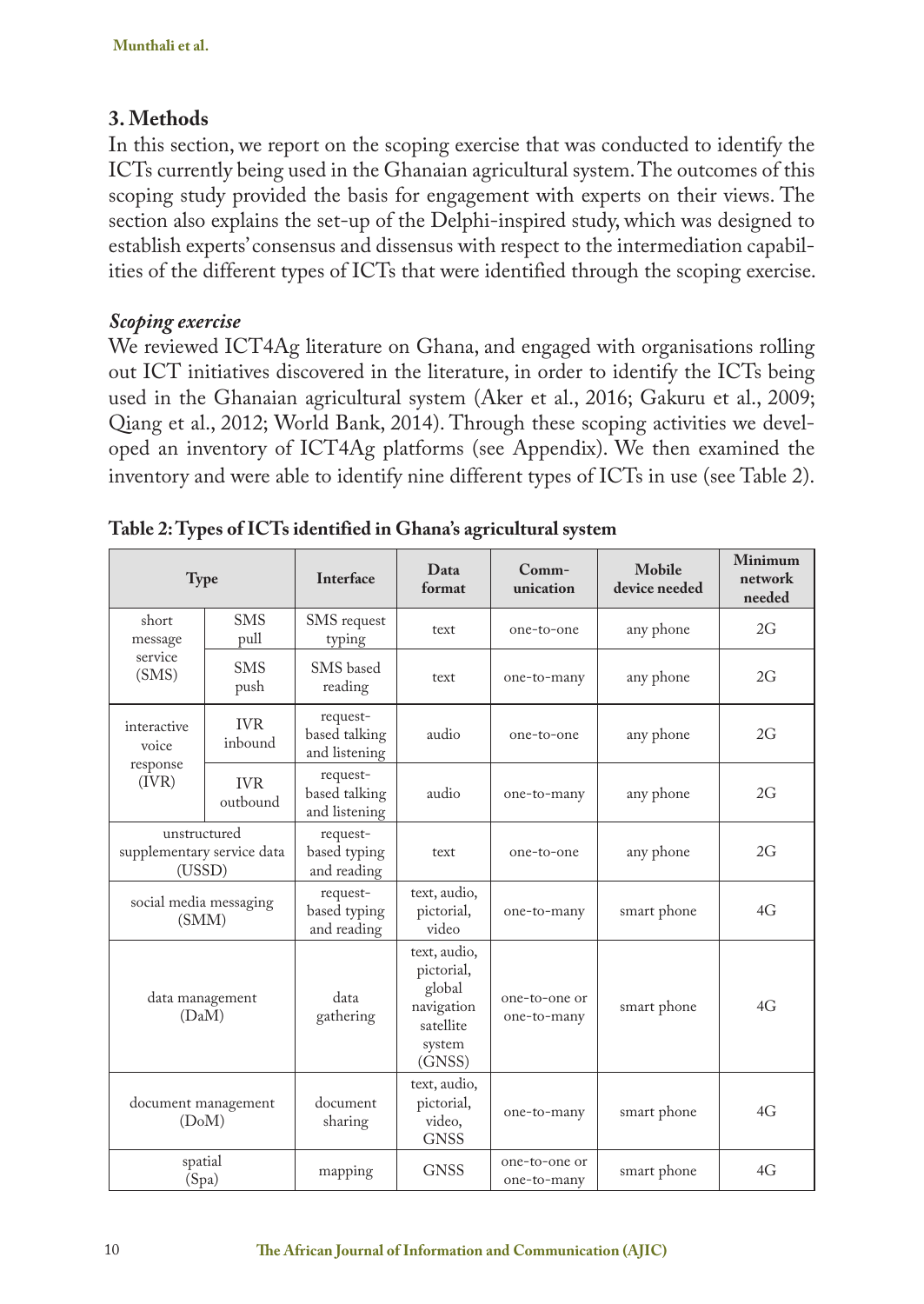#### *Delphi-inspired expert consensus-building study*

Building on the scoping study, we developed an expert consensus-building method that was inspired by the Delphi study approach. A Delphi study is defined as "a method for systematic solicitation for judgements on a particular topic through a set of carefully designed sequential questionnaires interspersed with summarised information and feedback of opinions derived from earlier responses" (Chu & Hwang, 2008, p. 2828). It involves a "group facilitation technique, which is an iterative multistage process, designed to transform opinion into group consensus" (Hasson et al., 2000, p. 1) among experts (Benitez-Capistros et al., 2014). Benitez-Capistros et al. (2014) define an expert as a person who is competent as an authority on particular facts.

The content validity of the Delphi is enhanced by avoidance of data collection in a group setting where more dominant actors' opinions may be captured (Hasson et al., 2000). Furthermore, Delphi data collection involves more than one round of questioning, which increases concurrent validity of the method (Hasson et al., 2000), and because consensus-building is the objective of the Delphi approach, the number of these rounds is undefined and dependent on when consensus emerges or increases among participants (Benitez-Capistros et al., 2014). According to Hasson et al. (2000) and Doria et al. (2009), acceptable majorities in a Delphi-derived consensus can range from a basic majority (50–59%) to a low (60–69%), medium (70–79%) or high ( $\geq 80\%$ ) majority.

There are variations in the set-up of Delphi studies (Allen et al., 2019; Chu & Hwang, 2008). Our Delphi-inspired expert consensus-building method involved two rounds, and for each round the expert panel composition varied to fit a particular purpose (see Figure 1).

#### **Figure 1: Summary of expert consensus-building method**

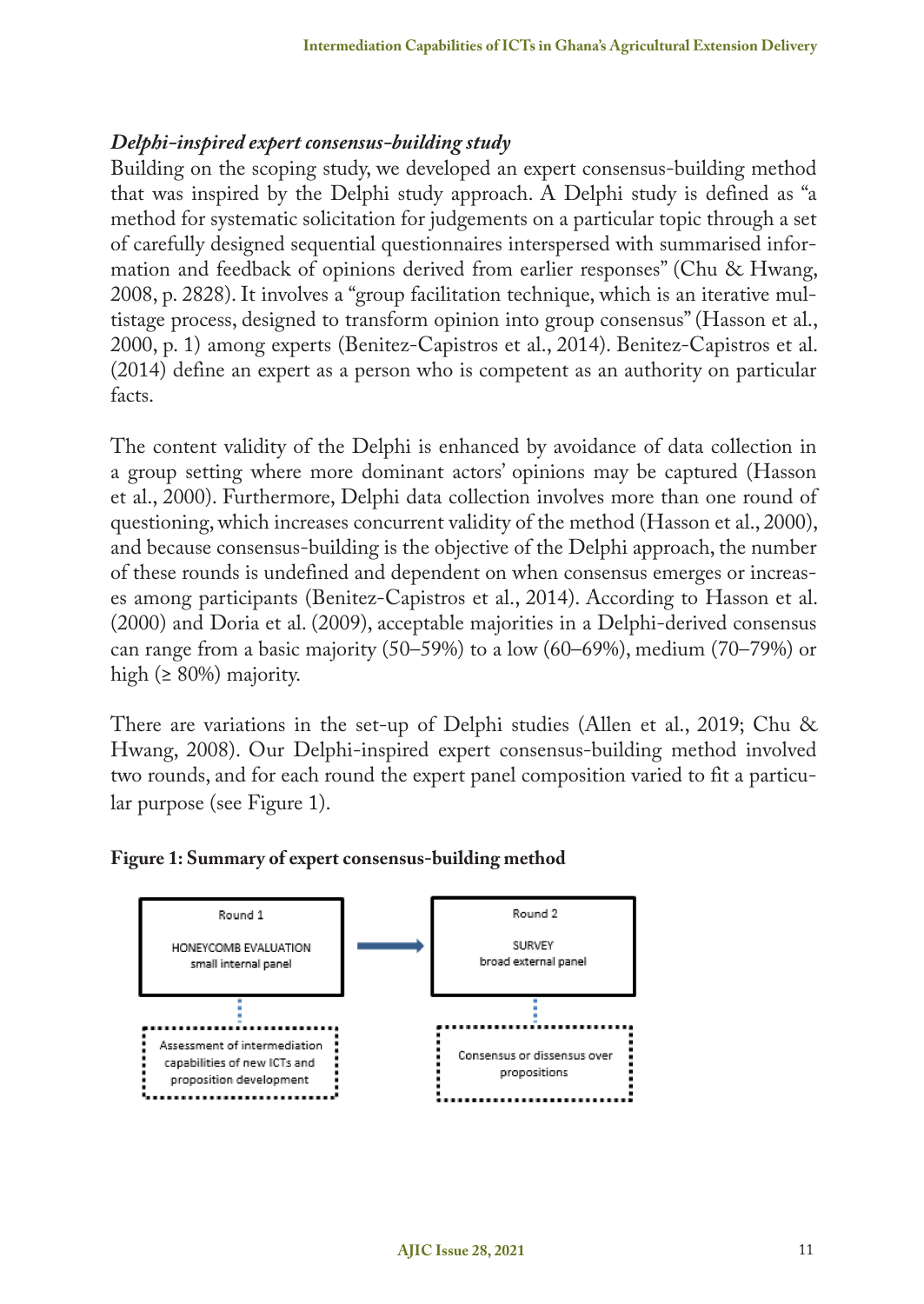# *First round: Honeycomb evaluation by internal panel of experts*

The first round involved a small internal panel composed of the research team: four experts in the domain of communication and innovation science. The experts each individually engaged in a honeycomb evaluation to assess the intermediation capabilities of the various ICTs (see example in Figure 2) and ranked the different ICTs in relation to the seven intermediation capabilities in our framework. The ranking was based on a Likert scale ranging from "0" (no capability to support) to "5" (strong capability to support). Based on the individual honeycomb evaluations, we calculated the average rank assigned by the experts to each type of technology for each type of intermediation capability.





The aggregated and averaged results of the four internal experts' honeycomb evaluations were then presented to the entire internal panel to facilitate a convergence forum. The convergence forum gave the experts the opportunity to reflect on the aggregated results in relation to their individual responses, discuss areas of divergence, and ultimately reach agreement on the indicative intermediation capabilities of the different ICTs. The forum also enabled the experts to identify the significant results of the honeycomb evaluation from which 16 propositions were developed for the second round of the expert consensus-building method.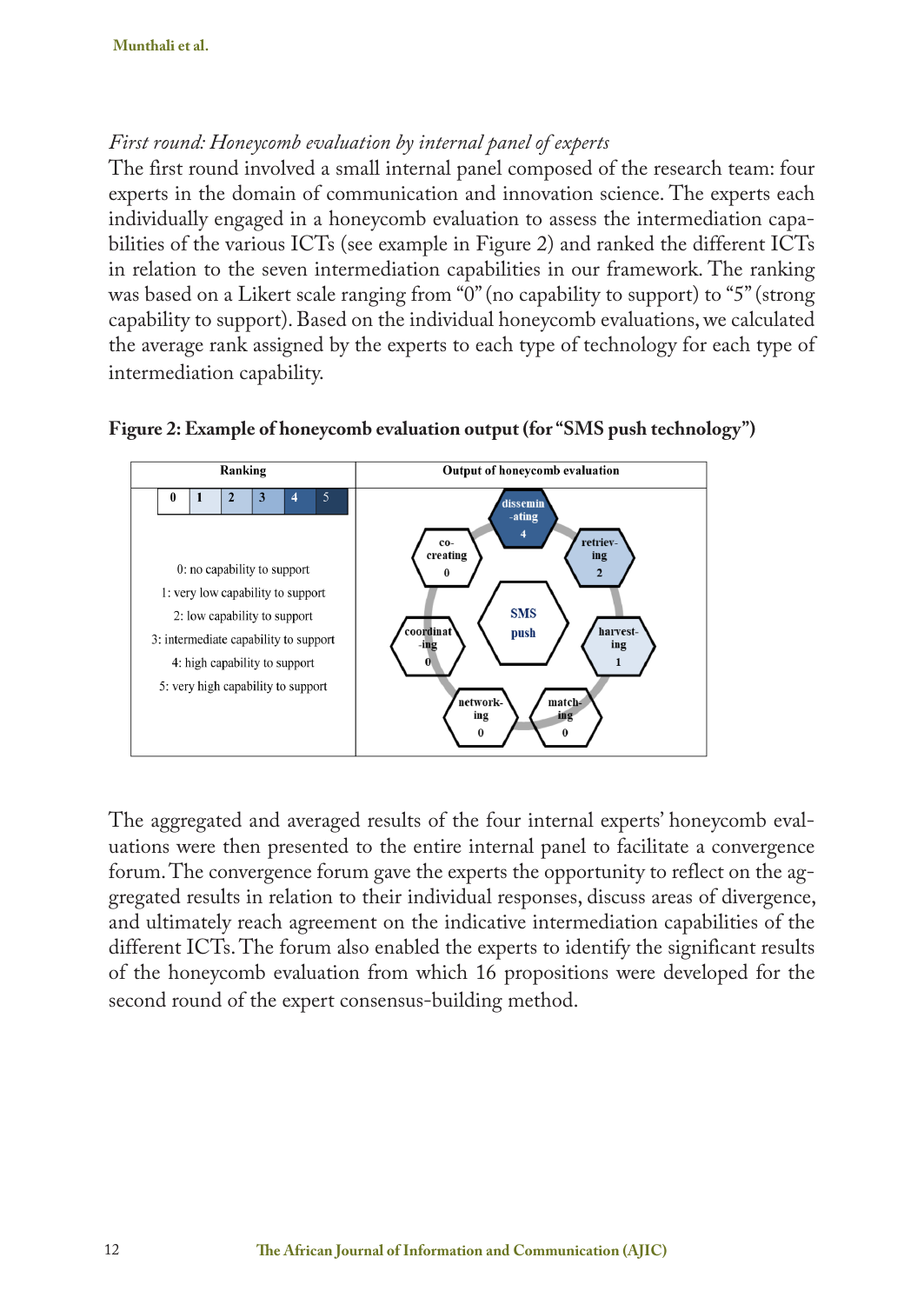# *Second round: Online survey of 11 external experts*

In the second round, the 16 propositions were packaged into a questionnaire format, using a five-point Likert scale that ranged from "1" (strongly disagree) to "5" (strongly agree). The questionnaire was presented to a broader expert panel made up of Ghana-focused development informatics researchers and ICT4Ag practitioners.

Potential respondents were identified from a list of invitees to a workshop convened in Accra, Ghana by the Environmental Virtual Observatories for Connective Action (EVOCA) research programme in April 2019, which targeted Ghanaian agricultural stakeholders. Additional researchers and practitioners were identified as potential respondents through a search in the SCOPUS abstract and citation database of peer-reviewed research literature. The search was composed of two steps: (1) a search using the function "(mobile technology or ICT) AND (extension or agriculture) AND (Ghana)"; and (2) screening the articles captured in the search to establish whether they were on topic and, where applicable, to identify authors who could be invited to participate in the survey.

In total, 22 potential respondents—13 researchers and nine ICT4Ag practitioners were identified and sent an email invitation to engage in the study by completing the online questionnaire, which was administered via the web-based platform Google Forms. Of the invitees, 11 (five researchers and six practitioners—see Table 3) responded to the questionnaire during the two-week period given for responses.

| Respondent's<br>organisation                                    | Respondent's<br>designation              |  |
|-----------------------------------------------------------------|------------------------------------------|--|
| <b>Researchers</b>                                              |                                          |  |
| Centre for Agriculture and Bioscience International,<br>Ghana   | junior researcher/project manager        |  |
| University for Development Studies, Ghana                       | lecturer                                 |  |
| Wageningen University, The Netherlands                          | PhD researcher (Ghana-focused)           |  |
| Council for Scientific and Industrial Research, Ghana           | junior researcher                        |  |
| Kumasi Institute of Technology Energy and<br>Environment, Ghana | senior researcher                        |  |
| <b>Practitioners</b>                                            |                                          |  |
| Esoko, Ghana                                                    | senior manager                           |  |
| Grameen Foundation, Ghana                                       | senior manager                           |  |
| Farm Radio International, Ghana                                 | middle manager                           |  |
| Maclear Technology, Ghana                                       | senior technical advisor                 |  |
| Ministry of Food and Agriculture, Ghana                         | district agricultural officer            |  |
| Ministry of Food and Agriculture, Ghana                         | senior manager, extension<br>directorate |  |

**Table 3: Eleven respondents**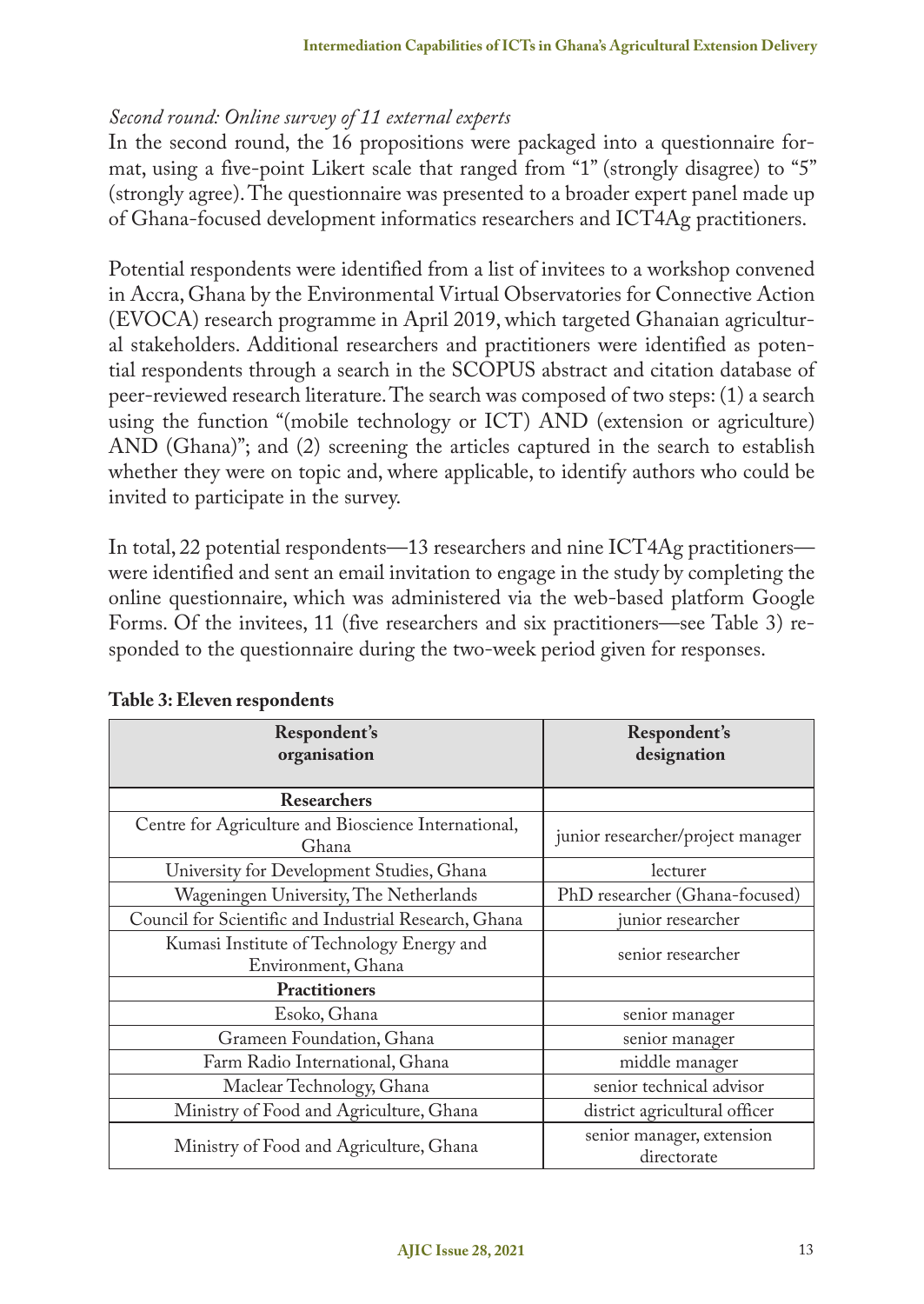For round two, the descriptive statistics analysed for each proposition included the mean (*qi*), the median (*Q2*), and the frequency of ranking for each point on the Likert scale. Based on these statistics, we determined whether there was positive consensus (agreement) or negative consensus (disagreement) about a proposition, or whether there was dissensus (varied ranking or polarisation) about a proposition. We considered three criteria to determine whether consensus was reached and to determine the direction of the consensus for each proposition (Table 4). These criteria were (1) the position of the mean on the Likert scale (Chu & Hwang, 2008); (2) the position of the mean in relation to the median in the data distribution (Chu & Hwang, 2008); and (3) the significance of the percentage of participants ranking a proposition on the Likert scale, ranging from low to medium to high to very high (Doria et al., 2009; Hasson et al., 2000).

|                | Table 4. CHIEFIA determining consensus over a proposition            |                                                                                                                    |                                                                     |                                                                                                                             |  |  |  |
|----------------|----------------------------------------------------------------------|--------------------------------------------------------------------------------------------------------------------|---------------------------------------------------------------------|-----------------------------------------------------------------------------------------------------------------------------|--|--|--|
|                | Rule                                                                 | <b>Positive consensus</b>                                                                                          | <b>Dissensus</b>                                                    | <b>Negative consensus</b>                                                                                                   |  |  |  |
| $\mathbf{1}$   | Position of mean<br>on Likert scale                                  | qi > 3.5                                                                                                           | 2.5 > qi < 3.5                                                      | qi < 2.5                                                                                                                    |  |  |  |
| $\mathfrak{D}$ | Position of mean<br>in relation to<br>median of data<br>distribution | $qi \triangleleft Q2$ ,<br>indicating there<br>is a right-skewed<br>distribution                                   | $Q2 < qi < Q3$ ,<br>indicating there<br>is a normal<br>distribution | $qi > Q2$ ,<br>indicating there<br>is a left-skewed<br>distribution                                                         |  |  |  |
| 3              | Position of<br>majority ranking<br>on Likert scale                   | very high consensus:<br>$\geq$ 80% agree;<br>high consensus:<br>70-79% agree;<br>medium consensus:<br>60-69% agree | low consensus:<br>50-59%<br>$dis(agree)$ or<br><60% dis(agree)      | very high consensus:<br>$\geq$ 80% disagree;<br>high consensus:<br>70-79% disagree;<br>medium consensus:<br>60-69% disagree |  |  |  |

**Table 4: Criteria determining consensus over a proposition**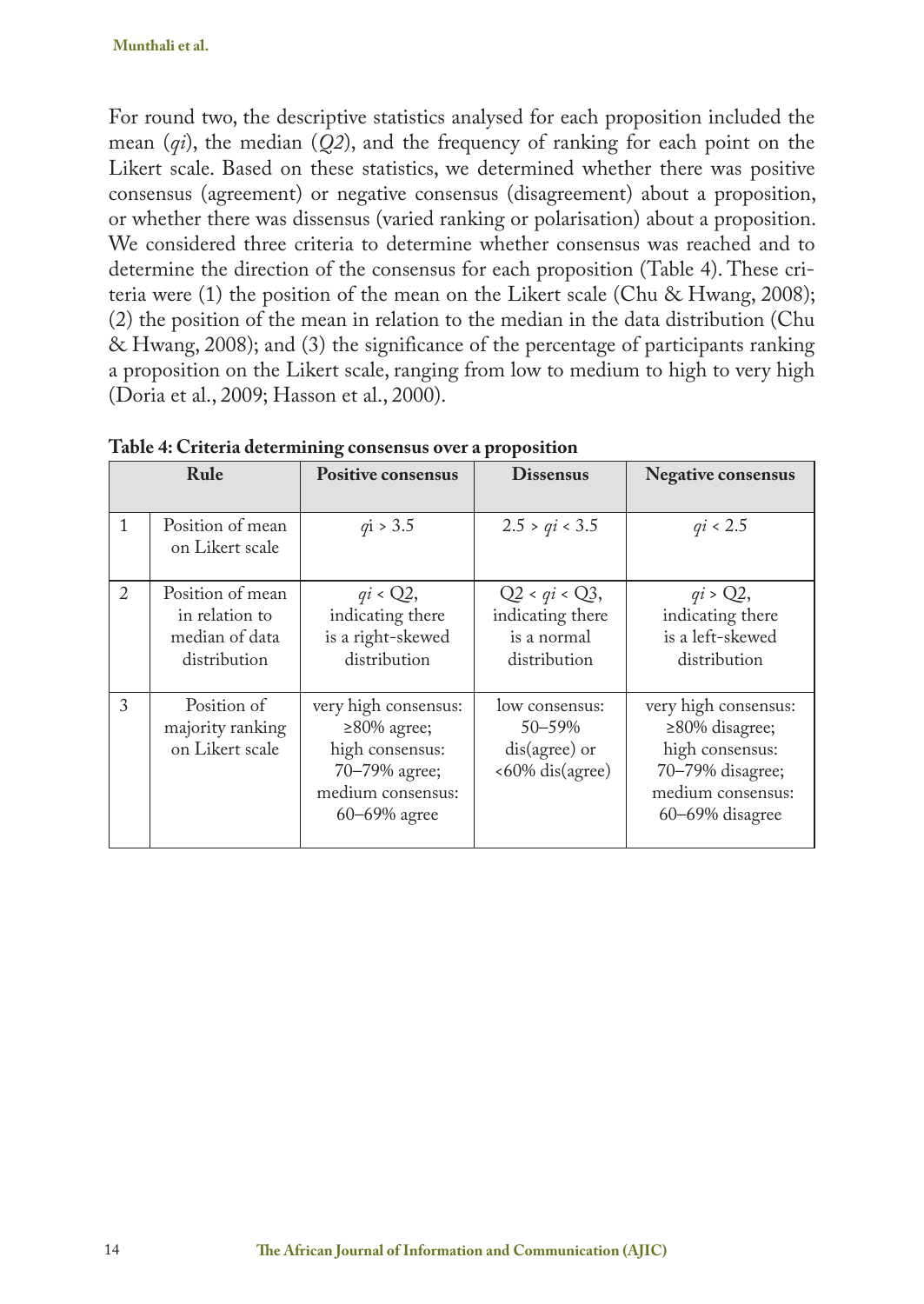# *Focus group discussion*

In addition to the expert consensus-building method, a focus group discussion was conducted to establish factors contributing to (positive or negative) consensus and dissensus (varying views or polarisation) over the propositions. The focus group discussion took place during the EVOCA programme's Ghana workshop. The workshop attracted 19 participants and, as part of the workshop proceedings, the participants were selectively split into four working groups that each comprised all the categories of participants present at the event (mainly various kinds of technology users). One of the working groups comprised five workshop participants who took part in the focus group: two public extension staff members, two ICT-based NGO representatives, and a small-scale farmer. We presented the aggregated questionnaire results to the focus group, and they reflected on the results and engaged in an open discussion on whether or not they agreed with them in general, and why. The discussion was recorded to facilitate thematic analysis of the plausible factors contributing to consensus and dissensus on the propositions.

# **4. Findings**

# *First round of consensus-building*

The first round of the expert consensus-building, with the four-person internal panel of experts, collated views on the intermediation capability (high to low) of each ICT identified in the Ghanaian agricultural system (see Figure 3). In terms of the ICTs with a high capability to support intermediation capabilities (ranking > 3), the aggregated results of the honeycomb evaluation show that interactive voice response (IVR) outbound technologies were viewed as having very high capability to support *disseminating*, and IVR inbound technologies were viewed as having high capability to support *retrieving*. In addition, short message service (SMS) push technologies were seen as having a high capability to support *disseminating*, and unstructured supplementary service data (USSD) technologies were viewed as having a high capability to support *retrieving* and *matching*. Furthermore, the aggregated results showed that social media messaging (SMM) technologies had a high capability to support *harvesting* and *coordinating*, and an intermediate capability to support all the other intermediation capabilities, excluding *networking.*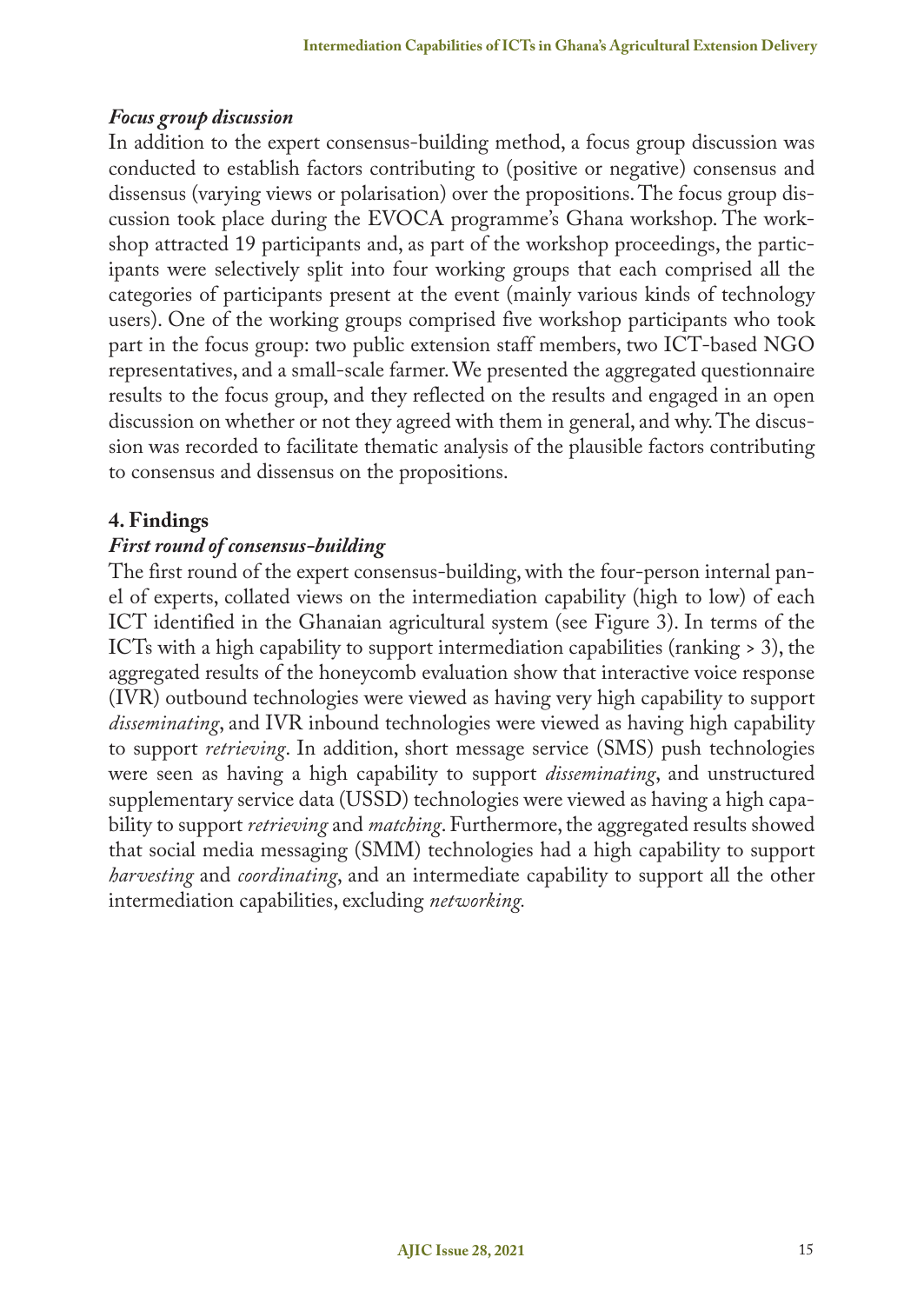

**Figure 3: First round of consensus-building: Aggregated results of honeycomb evaluation (nine honeycomb images)**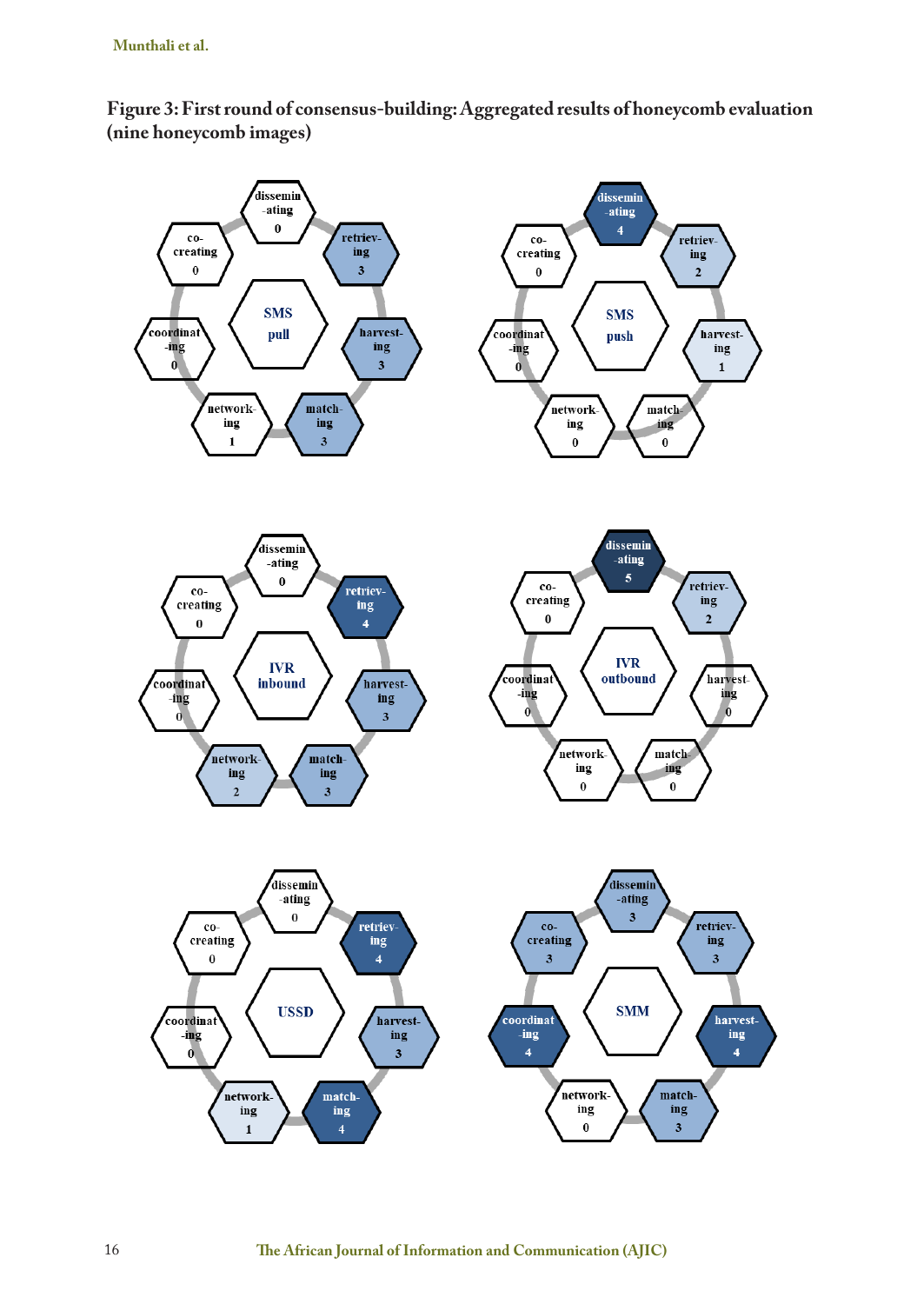

With respect to technologies found to have a low capability to support specific intermediation capabilities (ranking < 3), the panel of internal experts reached consensus that spatial (Spa) technologies generally had a low capability to support all the intermediation capabilities. The panel also reached consensus that SMS pull technologies, data management (DaM) technologies, and document management (DoM) technologies also did not rank highly (ranking > 3) in terms of their capability to support any intermediation. The assessment also found that all ICTs had a low capability to support networking.

# *Second round of consensus-building*

Based on the aggregated results of the first round of consensus-building, the fourperson internal expert panel developed a number of propositions, 16 of which (see Table 5) were used to develop the online survey questionnaire for the second round.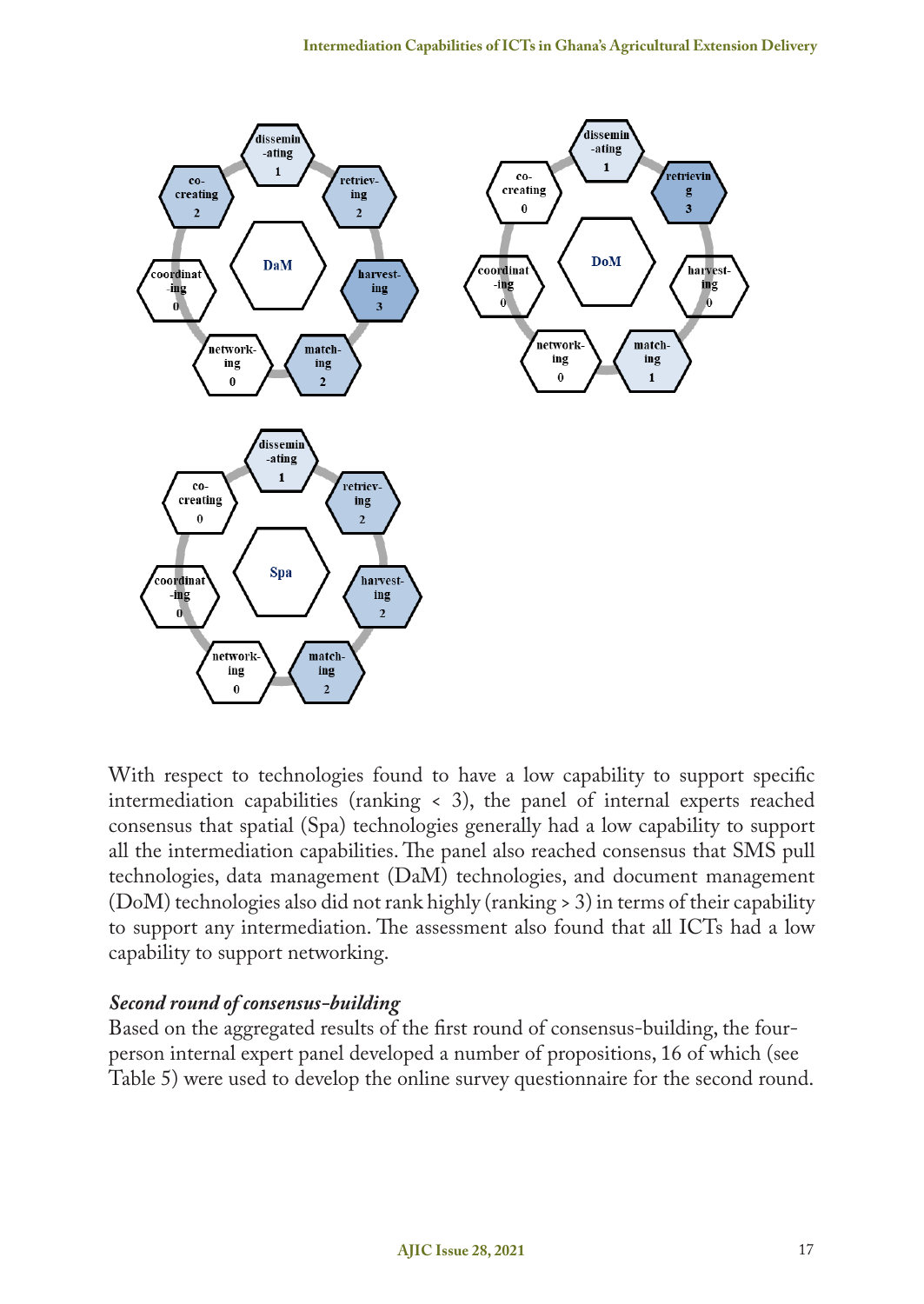| Intermediation<br>capability                | Proposition     |                                                                                                                                                                                     |  |  |  |  |  |
|---------------------------------------------|-----------------|-------------------------------------------------------------------------------------------------------------------------------------------------------------------------------------|--|--|--|--|--|
|                                             | P <sub>1</sub>  | At present, among all the ICTs identified, IVR outbound technologies have<br>the highest capability for disseminating information to rural farmers.                                 |  |  |  |  |  |
| Disseminating<br>(information)              | P <sub>2</sub>  | At present IVR outbound technologies have higher capability than SMS<br>push technologies for disseminating information to rural farmers.                                           |  |  |  |  |  |
|                                             | P <sub>3</sub>  | SMM technologies have high potential to facilitate disseminating<br>information to rural farmers in the next 10 years.                                                              |  |  |  |  |  |
|                                             | P <sub>4</sub>  | At present, among all the ICTs identified, IVR inbound technologies have<br>the highest capability for harvesting information from rural farmers.                                   |  |  |  |  |  |
| Harvesting<br>(information)                 | P <sub>5</sub>  | At present IVR inbound technologies have higher capability than USSD<br>technologies for harvesting information from rural farmers.                                                 |  |  |  |  |  |
|                                             | <b>P6</b>       | SMM technologies have higher potential than IVR inbound technologies<br>for harvesting information from rural farmers in the next 10 years.                                         |  |  |  |  |  |
|                                             | P7              | At present, among all the ICTs identified, IVR inbound technologies have<br>the highest capability for allowing rural farmers to retrieve information.                              |  |  |  |  |  |
| Retrieving<br>(information)                 | P <sub>8</sub>  | At present USSD technologies have the highest capability for rural farmers<br>to retrieve information than the other types of technologies.                                         |  |  |  |  |  |
|                                             | P <sub>9</sub>  | SMM technologies have high potential for rural farmers to retrieve<br>information in the next 10 years                                                                              |  |  |  |  |  |
| Matching (actors                            | P <sub>10</sub> | At present, among all the ICTs identified, USSD technologies have the<br>highest capability to match rural farmers to services.                                                     |  |  |  |  |  |
| to services)                                | P <sub>11</sub> | At present IVR inbound technologies have higher capability than USSD<br>technologies to match rural farmers to services.                                                            |  |  |  |  |  |
| Networking                                  | P <sub>12</sub> | At present all the technologies identified have low capability to facilitate<br>networking between rural farmers and other agricultural stakeholders.                               |  |  |  |  |  |
| (among actors)                              | P <sub>13</sub> | SMM technologies have high potential to facilitate networking between<br>rural farmers and other agricultural stakeholders in the next 10 years.                                    |  |  |  |  |  |
| Coordinating<br>P <sub>14</sub><br>(actors) |                 | At present, among all the ICTs identified, SMM technologies have the<br>highest capability to facilitate coordination between rural farmers and other<br>agricultural stakeholders. |  |  |  |  |  |
| Co-creating                                 | P <sub>15</sub> | At present SMM technologies have intermediate capability to facilitate co-<br>creating among rural farmers and other agricultural stakeholders.                                     |  |  |  |  |  |
| (among actors)                              | P <sub>16</sub> | SMM technologies have high potential to facilitate co-creating among rural<br>farmers and other agricultural stakeholders in the next 10 years.                                     |  |  |  |  |  |

#### **Table 5: The 16 propositions (P1 to P16) used in second round of consensus-building**

The propositions were also developed within a specific context to aid the panel of external experts in assessing which ICTs were likely to be best suited to facilitate certain communication and networking functions in extension activities. The internal panel (more academic-oriented), therefore, required the external panel of respondents (more Ghana-specific and practice-oriented) to envision themselves as district extension staff tasked by the "Ministry of Agriculture – Headquarters" to qualify or disqualify the preliminary assessment of the current capability and future potential of specific ICTs to improve extension service delivery involving rural farmers.

# *Experts' consensus on propositions*

The results of round two showed that seven of the 16 propositions presented to the external experts were marked by positive consensus (Table 6). Additionally, the ques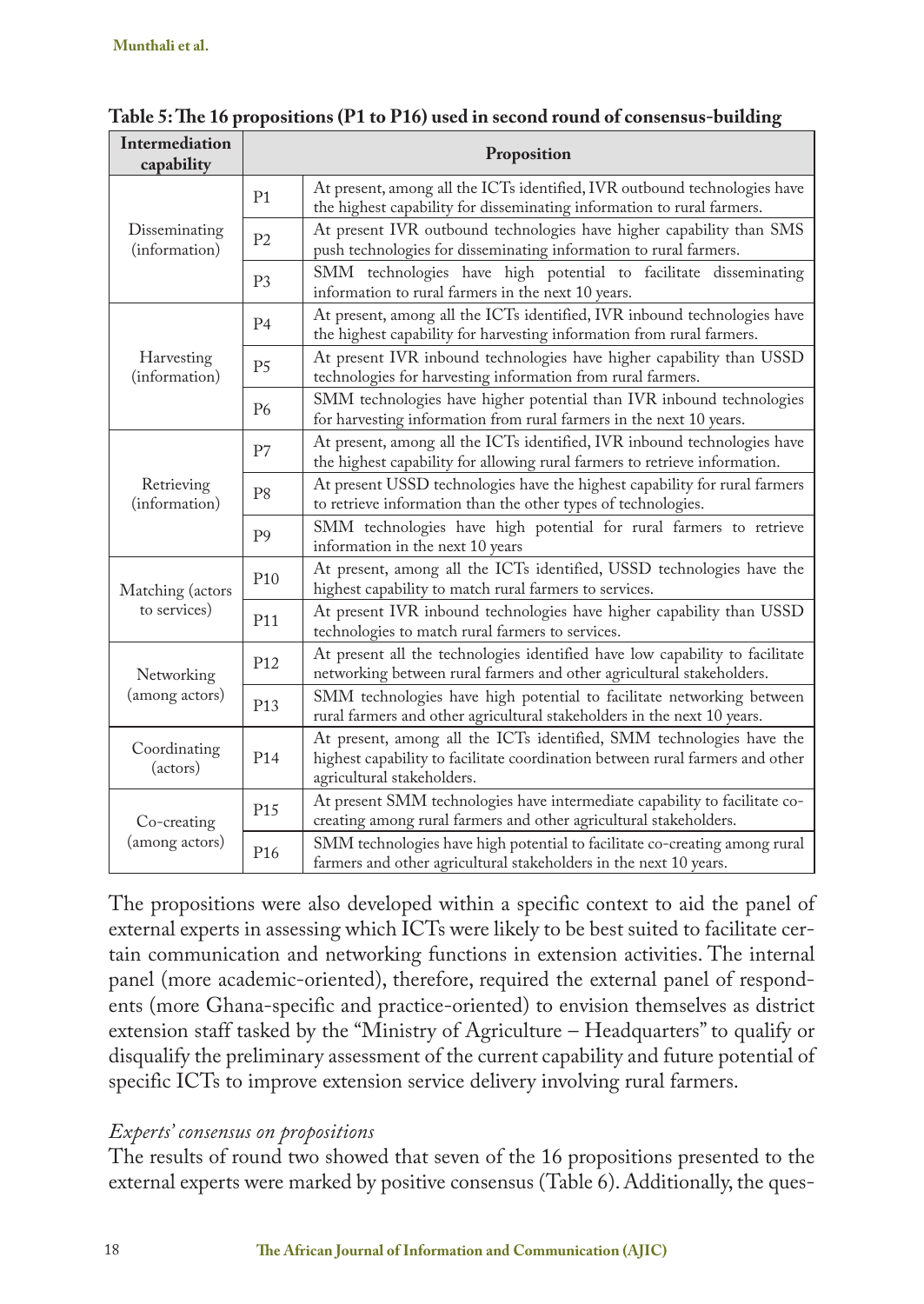tionnaire results showed that there was no negative consensus among the external experts about any of the propositions.

|                        | Proposition     |                                                                                                                                                               | Criteria for positive consensus |                       |                                      |  |
|------------------------|-----------------|---------------------------------------------------------------------------------------------------------------------------------------------------------------|---------------------------------|-----------------------|--------------------------------------|--|
|                        |                 |                                                                                                                                                               | Crit. 1                         | Crit. 2               | Crit.3                               |  |
| Type of<br><b>ICT</b>  |                 |                                                                                                                                                               | qi > 3.5                        | $qi \triangleleft Q2$ | (strongly)<br>Agree<br>$\frac{0}{0}$ |  |
|                        | P <sub>4</sub>  | At present, [] IVR inbound<br>technologies have the highest<br>capability for harvesting<br>information from rural farmers.                                   | 3.55 > 3.5                      | 3.55 < 4              | 63.64                                |  |
| <b>IVR</b><br>inbound  | P7              | At present, [] IVR inbound<br>technologies have the highest<br>capability for rural farmers to<br>retrieve information.                                       | 3.73 > 3.5                      | 3.73 < 4              | 72.73                                |  |
|                        | P11             | At present IVR inbound<br>technologies have higher capability<br>than USSD technologies to match<br>rural farmers to services.                                | 3.73 > 3.5                      | 37.3 < 4              | 81.82                                |  |
| <b>IVR</b><br>outbound | P1              | At present, [] IVR outbound<br>technologies have the highest<br>capability for disseminating<br>information to rural farmers.                                 | 3.64 > 3.5                      | 3.64 < 4              | 72.73                                |  |
|                        | P <sub>2</sub>  | At present IVR outbound<br>technologies have higher capability<br>than SMS push technologies for<br>disseminating information to rural<br>farmers             | 3.73 > 3.5                      | 3.73 < 4              | 72.73                                |  |
| <b>SMM</b>             | P <sub>14</sub> | At present, [] SMM technologies<br>have the highest capability to<br>facilitate coordination between<br>rural farmers and other agricultural<br>stakeholders. | 3.82 > 3.5                      | 3.82 < 4              | 72.73                                |  |
|                        | P <sub>15</sub> | At present SMM technologies have<br>intermediate capability to facilitate<br>co-creating among rural farmers<br>and other agricultural stakeholders.          | 3.82 > 3.5                      | 3.82 < 4              | 90.91                                |  |
|                        |                 | Abbreviations: $qi = mean$ ; $Q2 = median$                                                                                                                    |                                 |                       |                                      |  |

**Table 6: Propositions associated with positive consensus**

As seen in Table 6, there was positive consensus among the experts that:

- • IVR inbound technologies currently have the highest capability for *harvesting* information from farmers (P4), for supporting farmers in *retrieving*  information (P7), and for *matching* farmers with advice and services (P11);
- IVR outbound technologies currently have the highest capability for *disseminating* information to farmers (P1); and
- SMM technologies currently have the highest capability to support *coordinating* between agricultural stakeholders (P14) including farmers, and intermediate-level capability to facilitate *co-creating* by these stakeholders (P15).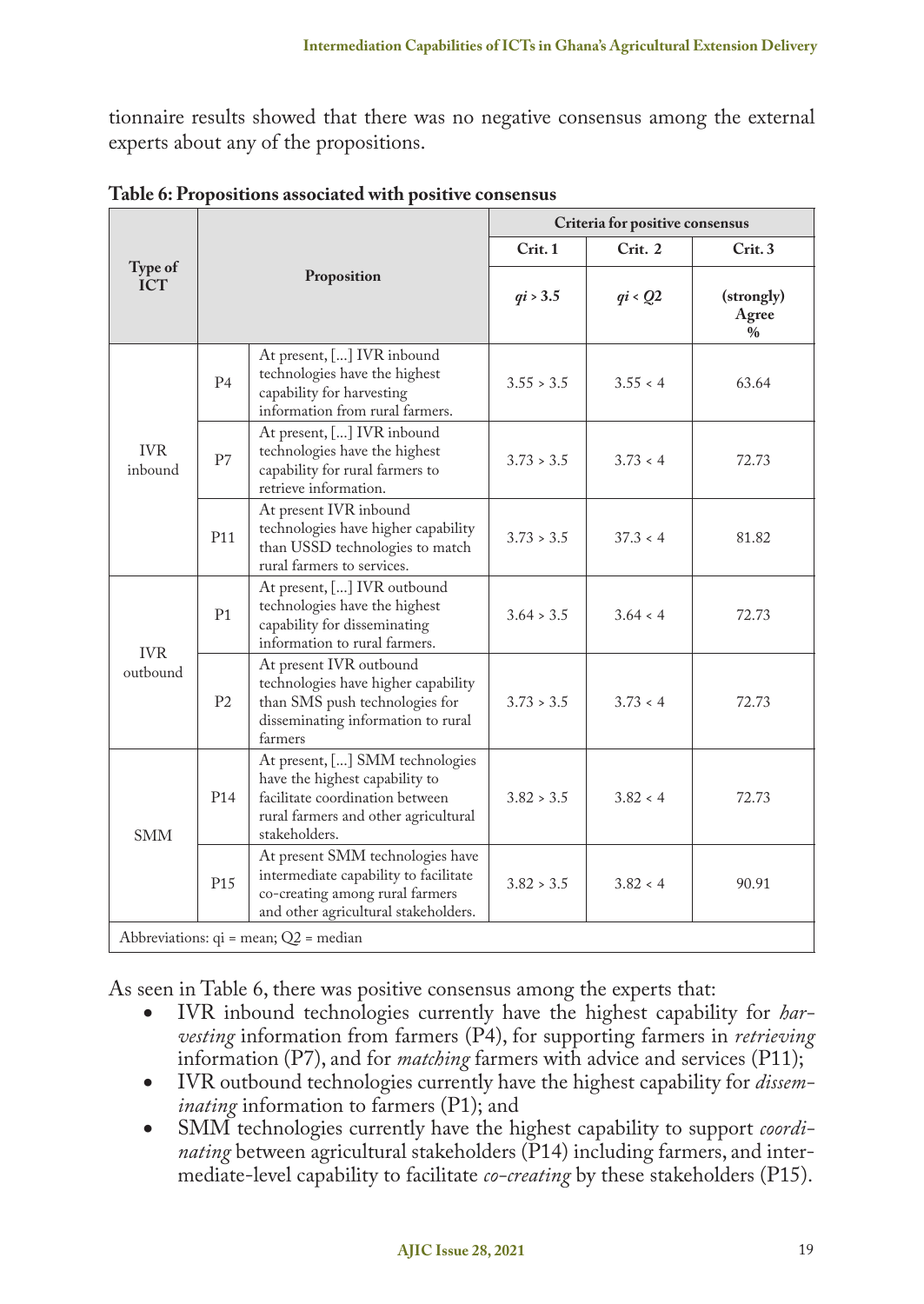# *Experts' dissensus over propositions*

The experts did not reach consensus on nine of the 16 propositions (Table 7). This dissensus was determined on the basis that the propositions failed to meet all three of the consensus criteria outlined earlier.

|                       | Criteria for dissensus |                                                                                                                                                                       |                         |                  |                        |                                       |                          |                                   |
|-----------------------|------------------------|-----------------------------------------------------------------------------------------------------------------------------------------------------------------------|-------------------------|------------------|------------------------|---------------------------------------|--------------------------|-----------------------------------|
| Type of               |                        |                                                                                                                                                                       |                         |                  | Crit. 2                | Crit. 3                               |                          |                                   |
| <b>ICT</b>            |                        | Proposition                                                                                                                                                           | 2.5 ><br>$q_i^i$<br>3.5 | Q2<br>< qi       | qi <<br>Q3             | (strongly)<br><b>Disagree</b><br>$\%$ | Neutral<br>$\frac{0}{0}$ | (strongly)<br>Agree<br>$\phi_{0}$ |
| <b>IVR</b><br>inbound | P <sub>5</sub>         | At present IVR inbound<br>technologies have higher<br>capability than USSD<br>technologies for harvesting<br>information from rural<br>farmers.                       | 2.5 ><br>3.36 <<br>3.5  | 4 ><br>3.36      | 3.36<br>$\leq 4$       | 18.18                                 | 27.27                    | 54.55                             |
| <b>USSD</b>           | P <sub>8</sub>         | At present, [] USSD<br>technologies have the<br>highest capability for rural<br>farmers to retrieve infor-<br>mation.                                                 | 2.5 ><br>2.73 <<br>3.5  | 2<<br>2.73       | 2.73<br>$\langle$ 4    | 54.55                                 | 9.09                     | 36.36                             |
|                       | P <sub>10</sub>        | At present, [], USSD<br>technologies have the<br>highest capability to match<br>rural farmers to services.                                                            | 2.5 ><br>2.73 <<br>3.5  | 2<<br>2.73       | 2.73<br>$\leq 4$       | 54.55                                 | 9.09                     | 36.36                             |
| <b>SMM</b>            | P <sub>3</sub>         | SMM technologies have<br>high potential to facilitate<br>the dissemination of infor-<br>mation to rural farmers in<br>the next 10 years.                              | 2.5 > 3<br>< 3.5        | $3 \geq$<br>3.00 | 3.00<br>$\prec$<br>3.5 | 36.36                                 | 36.36                    | 27.27                             |
|                       | <b>P6</b>              | SMM technologies have<br>higher potential than IVR<br>inbound technologies for<br>harvesting information<br>from rural farmers in the<br>next 10 years.               | 2.5 ><br>3.18 <<br>3.5  | 3 <<br>3.18      | 3.18<br>$\lt 4$        | 18.18                                 | 36.36                    | 45.45                             |
|                       | P <sub>9</sub>         | SMM technologies have<br>high potential for rural<br>farmers to retrieve in-<br>formation in the next 10<br>years.                                                    | 2.5 ><br>3.18 <<br>3.5  | 4 ><br>3.18      | 3.18<br>$\leq 4$       | 36.36                                 | 9.09                     | 54.55                             |
|                       | P <sub>13</sub>        | SMM technologies have<br>high potential to facilitate<br>networking between rural<br>farmers and other agricul-<br>tural stakeholders in the<br>next 10 years.        | 2.5 ><br>3.27 <<br>3.5  | 3 <<br>3.27      | 3.27<br>$\lt 4$        | 36.36                                 | 18.18                    | 45.45                             |
|                       | P <sub>16</sub>        | SMM technologies have<br>high potential to facilitate<br>co-creating among rural<br>farmers and other agricul-<br>tural stakeholders in the<br>next 10 years.         | 2.5 ><br>3.55 ><br>3.5  | 4 ><br>3.55      | 3.55<br>$\leq 4$       | 18.18                                 | 27.27                    | 54.55                             |
| A11                   | P <sub>12</sub>        | At present all the tech-<br>nologies identified have<br>low capability to facilitate<br>networking between rural<br>farmers and other agricul-<br>tural stakeholders. | 2.5 ><br>2.55 <<br>3.5  | 2 <<br>2.73      | 2.55<br>$\langle 4$    | 54.55                                 | 0.00                     | 45.45                             |

Abbreviations: qi: mean; Q2: median; Q3: "middle" value in the second half of the rank-ordered data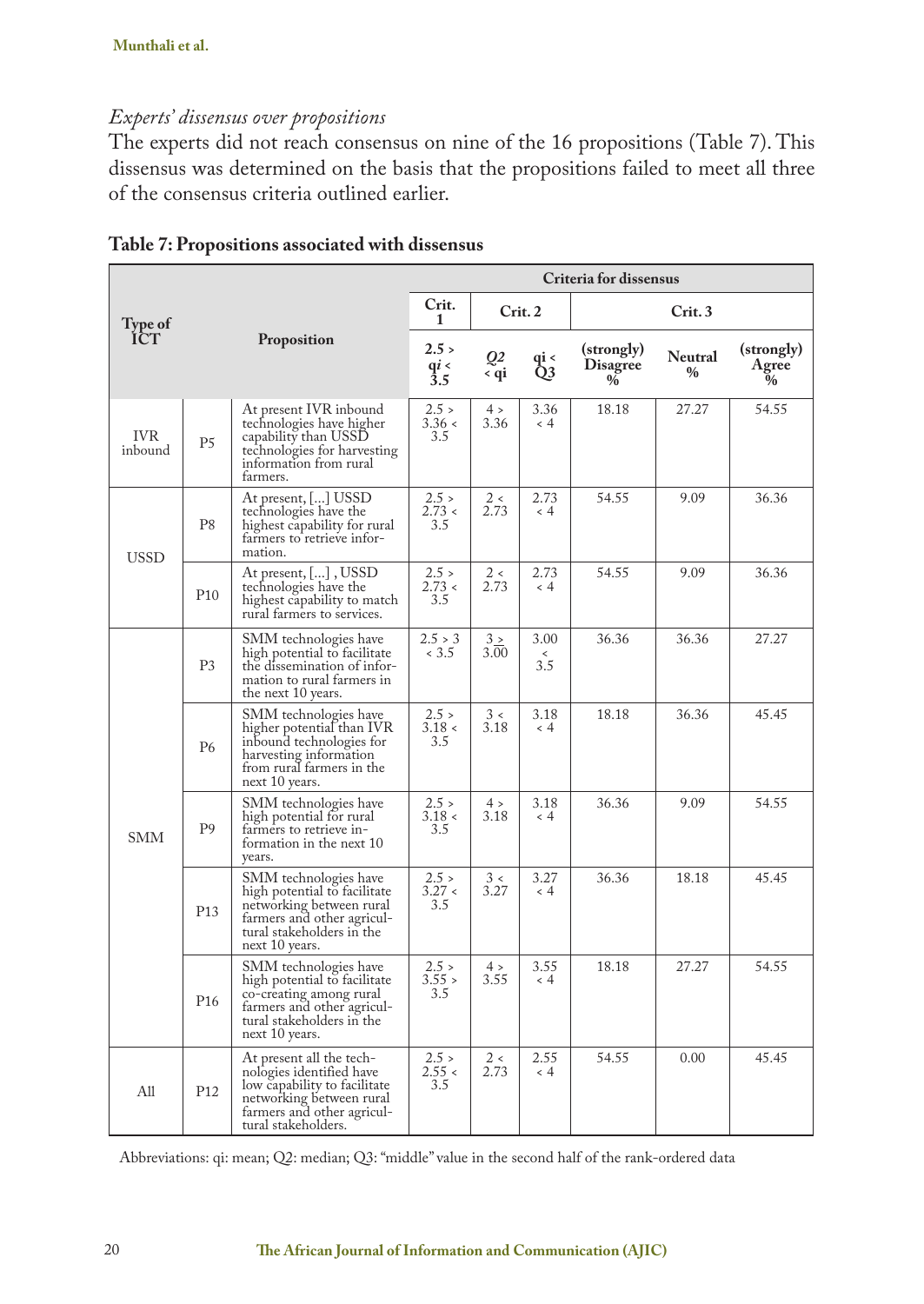Specifically, as seen in Table 7, it was found that experts had varied views on:

- whether IVR inbound technologies currently have a higher capability than USSD technologies to facilitate the *harvesting* of information from rural farmers (P5);
- the current capability of USSD technologies to facilitate *retrieving* of information by rural farmers (P8), or to facilitate *matching* of farmers with agricultural services (P10);
- the current capability of all the technologies identified to support *networking* between rural farmers and other agricultural stakeholders (P12);
- the future potential of SMM technologies to facilitate *disseminating*, *harvesting* and *retrieving* information targeted at or involving farmers (P3, P6, P9); and
- the future potential of SMM technologies to support *networking* and *co-creating* between agricultural stakeholders (P13, P16).

#### *Focus group f indings: Factors contributing to consensus and dissensus*

# *Consensus on high capabilities of IVR technology*

The focus group discussion revealed two factors contributing to the external experts' consensus on the high intermediation capabilities of IVR inbound and outbound technologies at present, as described above. One factor was that IVR technologies operate on basic and feature mobile phones (i.e., non-smart phones) that are accessible to rural Ghanaian farmers. The other factor was that IVR technologies, unlike SMS or USSD technologies, generate audio as opposed to textual content. This makes them more compatible with the generally low literacy levels of the farmers. In the words of one focus group participant:

At the moment, IVR is known widely and used because it is programmed in a language that the end user understands. It does not involve text messages and is available on any kind of phone.

# *Consensus and dissensus on capabilities of SMM technology*

The focus group also established the reasons behind experts' consensus on certain intermediation capabilities of SMM technologies and dissensus on other SMM capabilities. The consensus on the high capability of SMM technologies to support *coordinating* between agricultural stakeholders, at present, was found in the focus group to be a result of the view that SMM technologies facilitate, to a greater extent than other ICTs, rapid and easy interaction and feedback. Another reason for the consensus on the high capability of SMM for coordinating, at present, was the assumption that most coordination functions involve service providers (e.g., extension agents) working together with lead farmers, i.e., with lead farmers who, because they have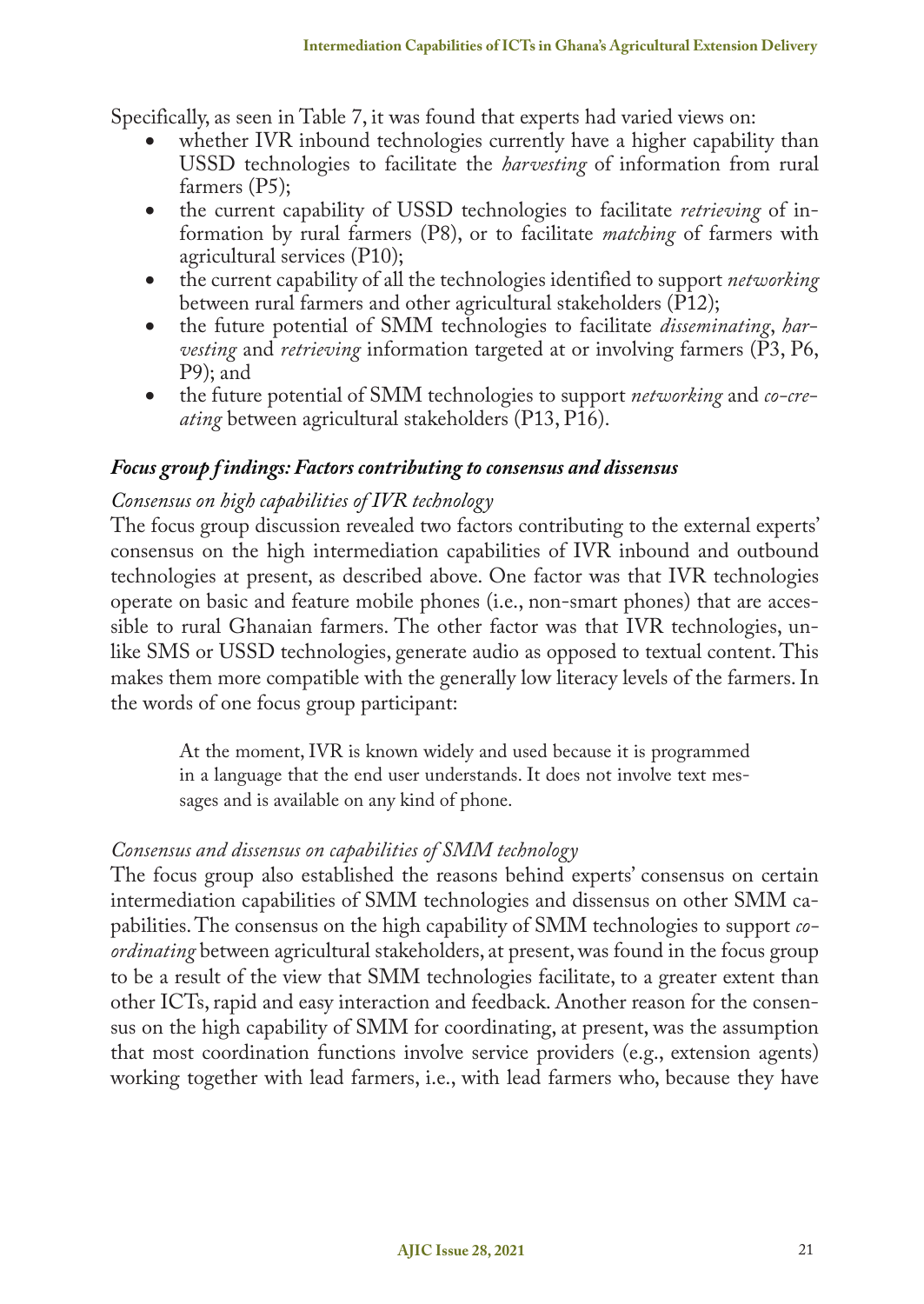higher literacy levels and greater financial means than the average farmers, are likely to have access to the smartphones necessary for the use of SMM technologies. According to a focus group participant:

Social media applications are the medium of swift information exchange and facilitation at the moment. […] because of the infiltration of cheaper smartphones [...] most lead farmers have this platform [WhatsApp], which makes them easily organise meetings, and solicit for assistance and information from each [agricultural] actor when need be.

Meanwhile, the consensus on SMM technologies' current capability to support *co-creating* was that the capability is only at an intermediate level. On this point, it was found in the focus group that the experts took into consideration that many rural farmers currently lack access to smartphones that support the use of SMM technologies, and also that the generally low levels of literacy of farmers affects their ability to engage intensively with or on SMM technologies. In relation to these challenges with farmers taking advantage of SMM technologies, some experts pointed to alternative communication mechanisms, such as face-to-face meetings, being more appropriate than SMM, at present, for facilitating co-creation involving rural Ghanaian farmers.

Moving to the factors contributing to the dissensus regarding the future intermediation capabilities of SMM in *disseminating*, *retrieving*, and *harvesting* information, the variation in views was found in the focus group to be due to different levels of optimism among the focus group participants on rural farmers' future access to smartphones and the farmers' future literacy levels. The more optimistic respondents were confident in farmers' increased access to smartphones and increased literacy over the next 10 years. Representing the optimistic view, one focus group participant argued as follows:

[...] but it [the situation] is not static. Maybe in 10 years the youth will become more active farmers and be more inclined to use WhatsApp.

However, pessimistic views were also expressed. For example, one focus group respondent stated:

[...] right now it has been tagged that you [farmers] need a lot of money to get a smartphone, let alone the [poor] internet connectivity within rural areas.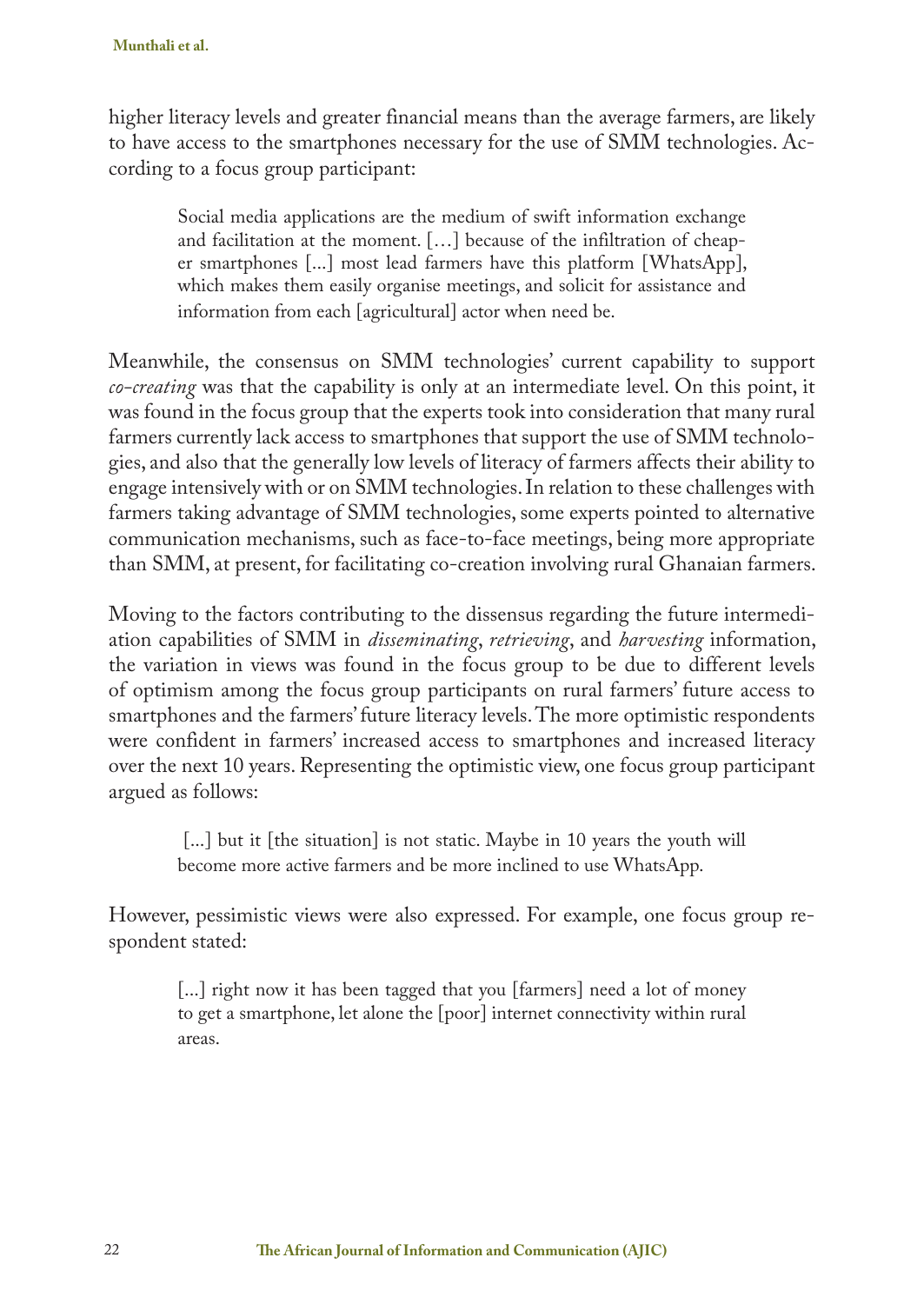Another focus group participant added an additional pessimistic view:

I am not even looking at the costs of [mobile data] bundles. Let's look at how old the active rural farmers will be and what their educational level will be. When you talk about the farmers now, most of them are within the range of 30–35 and they will be 40–50 in the next 10 years. In the next 10 years we will be dealing with the same crop of farmers. Therefore, I do not expect to see significant changes in relation to their adoption of such new technology [SMM technologies].

# **5. Discussion and conclusion**

The starting point of this study was that ICTs have the capacity to respond to information- and interaction-related needs in Ghana's agricultural extension service delivery. Through the inputs of a total of 15 varied experts in two rounds, we assessed the capability of nine types of ICTs operating in Ghana to support specific communication and networking functions (intermediation capabilities) that are required to facilitate AIS-based extension service delivery. In this section we highlight the results, specifically instances of positive consensus and of dissensus, in experts' views on the intermediation capabilities of the ICTs identified, and discuss these instances with reference to the reasoning provided by the focus group participants and in the context of existing literature. Based on this analysis and discussion we point out opportunities for specific ICTs to support certain communication and networking functions that are required to facilitate AIS-based extension service delivery, as well as alternative scenarios. Finally, this section reflects on the validity of the Delphi-inspired research design and highlights potential areas for future research.

# *Positive consensus over technologies' intermediation capabilities*

Below we discuss and identify opportunities for IVR and SMM technologies to support intermediation.

# *IVR technologies*

The results show that experts reached positive consensus on the high capability of IVR technologies to support *disseminating*, *retrieving*, and *harvesting* information, at present, and to support *matching* actors to services targeted at rural farmers, also at present. These findings are congruent with previous research pointing to IVR technology having great potential to reach farmers directly (Dittoh et al., 2013; Mc-Namara et al., 2014). It is clear that many scientists, researchers, and practitioners view IVR technologies as being appropriate for supporting these specific communication functions involving rural communities. This is largely because, as found in our focus group discussion and also as argued in the literature, these technologies are audio-based and thus fit rural farmers' literacy levels, and these technologies are supported by the low-cost basic and feature mobile phones that most rural farmers can readily access (Aker et al., 2016; Dittoh et al., 2013; Schmidt et al., 2010).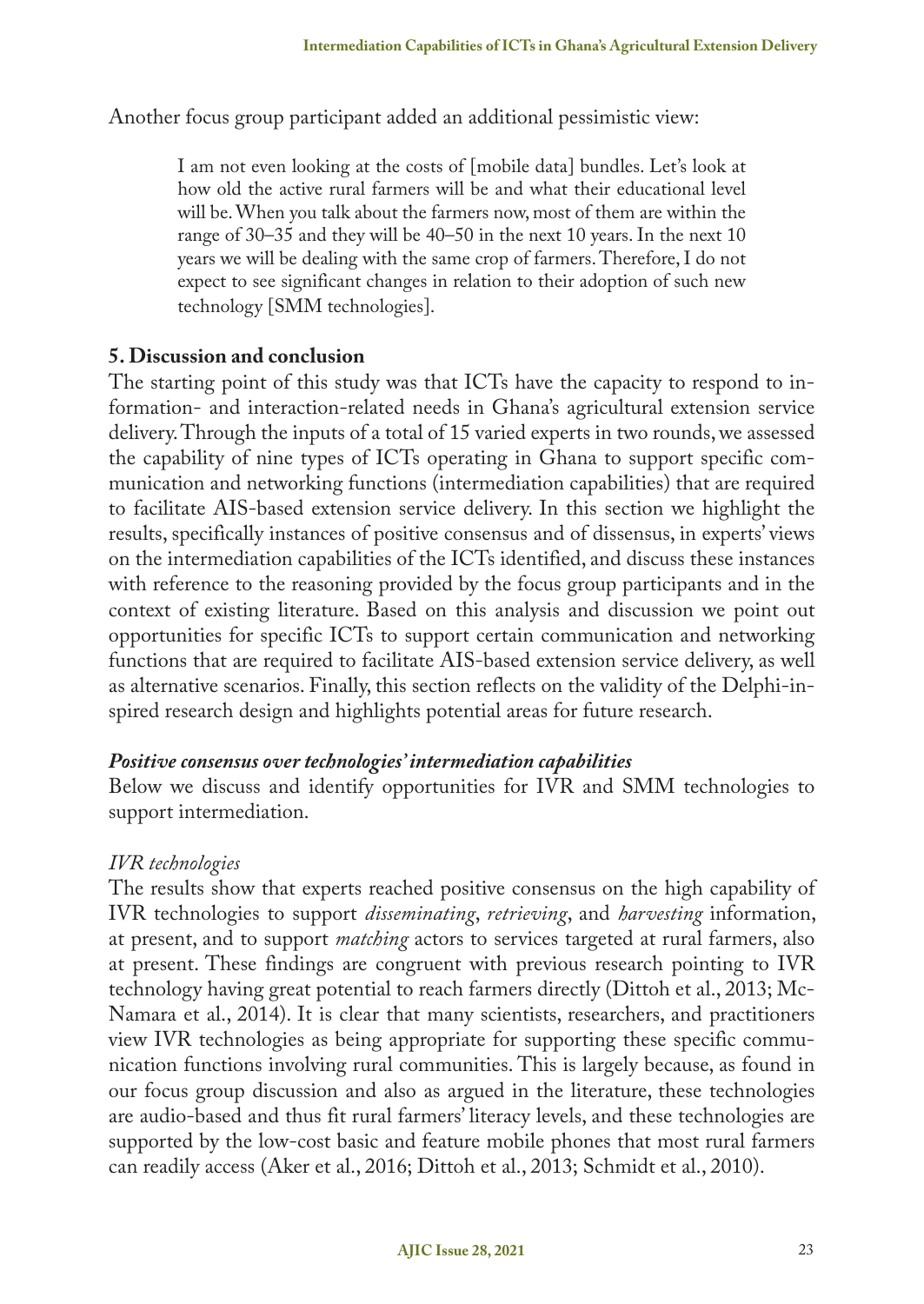#### *SMM technologies*

We also found that there was positive consensus among experts on the high capabilities of SMM technologies to support *coordinating* between farmers and other agricultural actors at present. Therefore, in this case, it is also clear that various experts, including Fabregas et al. (2019), see opportunities for SMM technologies to support the coordination of activities involving farmers and other agricultural actors. Furthermore, according to the focus group and other studies, the consensus reported is due to SMM technologies enabling speedy information dissemination and immediate feedback (Bennett & Segerberg, 2012; Munthali et al., 2018; Stevens et al., 2016).

However, despite the full spectrum of SMM technologies' features, the study found that these technologies only have the potential to support a certain type of coordinating—not as defined in Table 2. The focus group reported that SMM technologies tended to be used by lead farmers to interact with agricultural stakeholders (other than farmers) on a one-on-one basis. Specifically, focus group participants indicated that lead farmers use SMM technologies for speedy one-to-one communication with these other agricultural stakeholders to support aspects of coordination (e.g., organising meetings)—as Martin and Hall (2011) also report—as opposed to using the technologies to facilitate many-to-many communication to support, for instance, multi-actor (stakeholder) knowledge exchange and joint problem-solving. The SMM technologies were not cited as having the potential to facilitate virtual, multi-actor open and live communication for coordinated action to solve emerging problem. Thus, there are indications that the possibilities of leveraging SMM technologies' ability to facilitate multi-actor discursive spaces are currently limited in Ghana's extension practice.

Last, various experts were of the collective view that at present SMM technologies have only intermediate capabilities to support *co-creating* involving rural farmers and other agricultural stakeholders. Thus, the experts saw SMM technology as currently having neither high nor low capability to support the co-creating function, which requires multi-actor engagement and many-to-many communication. The focus group participants provided insights into factors contributing to this survey outcome. Certain focus group discussants were optimistic about farmers' educational levels and smartphone access increasing in the near future, thus allowing farmers to engage with SMM technologies that have the technical capacity to support engagement and communication for co-creating. Other focus group participants held a pessimistic view on the matter.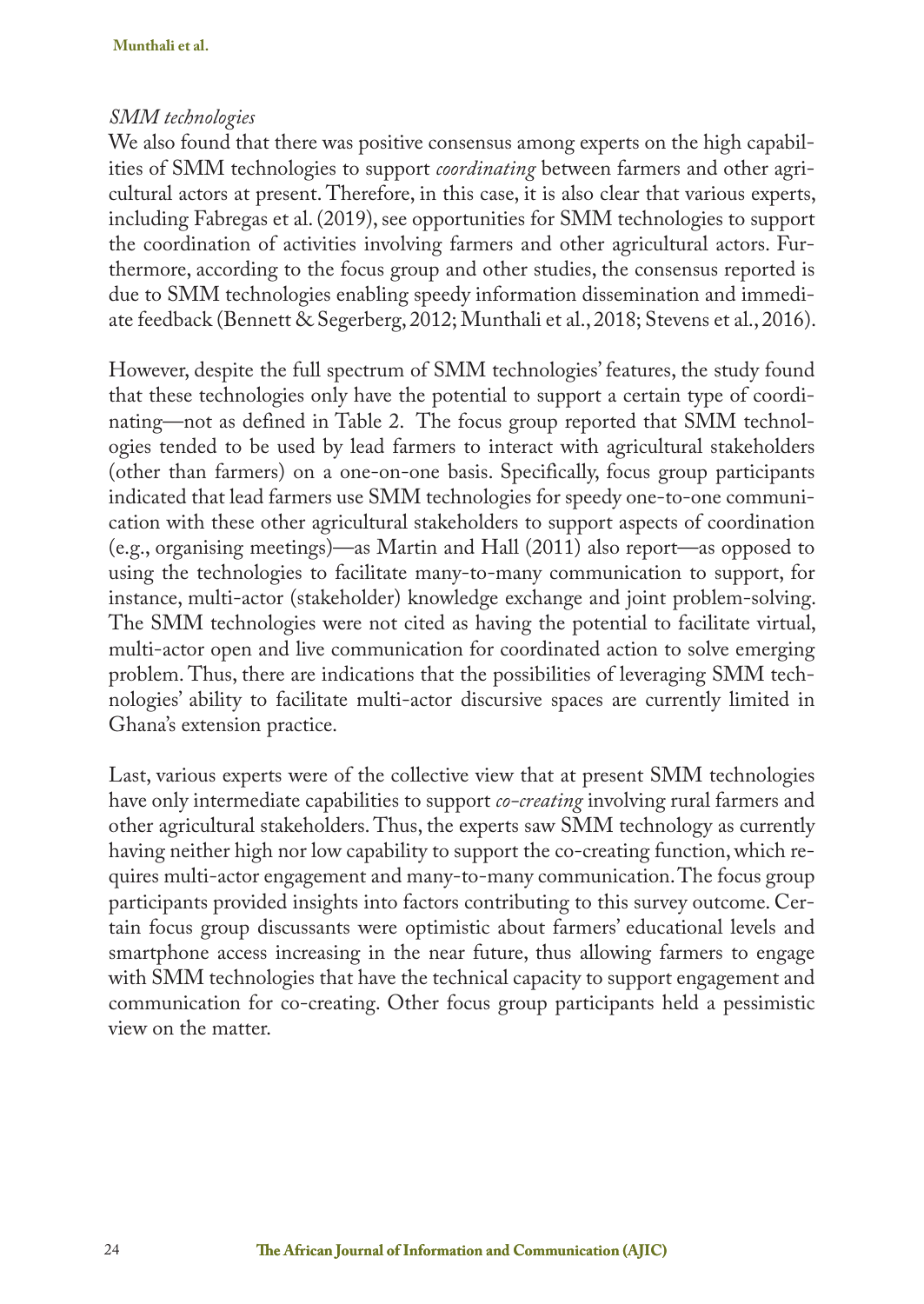#### *Dissensus over technologies' intermediation capabilities*

Experts did not reach positive or negative consensus on a number of propositions. They had a mix of positive, neutral, and negative views on these propositions. We now discuss and identify these instances of dissensus in relation to intermediation via IVR, USSD, and SMM technologies.

#### *IVR technologies*

There was dissensus among the experts in our study on whether IVR inbound technologies have a higher capability than USSD technologies to support *harvesting,*  at present. At the same time, and as already mentioned, there was positive consensus among the experts that IVR inbound technologies have the highest capability, among all the technologies identified (including USSD), to support this communication function. A plausible explanation for these inconsistent findings is that experts judged IVR inbound and USSD technologies, comparatively, as possessing equal technical abilities to support harvesting, but when explicitly asked which technology had the highest potential to retrieve information directly from farmers in the Ghanaian context, they identified IVR inbound technologies. Moreover, the existing literature, the analysis in the previous section on positive consensus, and the focus group inputs all point to a finding that IVR inbound technologies are best suited to support direct harvesting of information from Ghanaian rural farmers as these technologies support audio content and operate on basic mobile phones (Aker et al., 2016).

# *USSD technologies*

We found that there was no consensus among experts regarding USSD technologies' capability, at present, to support farmers in *retrieving* information or *matching* actors (farmers) to services over other ICTs. This dissensus was based on the competing pessimistic and optimistic views of experts on farmers' literacy levels. Meanwhile, the focus group and the literature point to IVR technologies having higher capacity to support these communication functions in comparison to other technologies. For example, Perrier et al. (2015) state that IVR technology is better-suited than USSD to reach literacy-constrained audiences.

#### *SMM technologies*

There was also dissensus among experts on the future potential of SMM technologies to support *disseminating*, *harvesting*, and *retrieving* targeted at rural farmers, or *networking* and *co-creating* involving rural farmers and other agricultural stakeholders. This outcome could be attributed to the competing and diverging views of experts, as already mentioned above, on the future dynamics of farmers' access to, and use of, the mobile smartphones that support these technologies.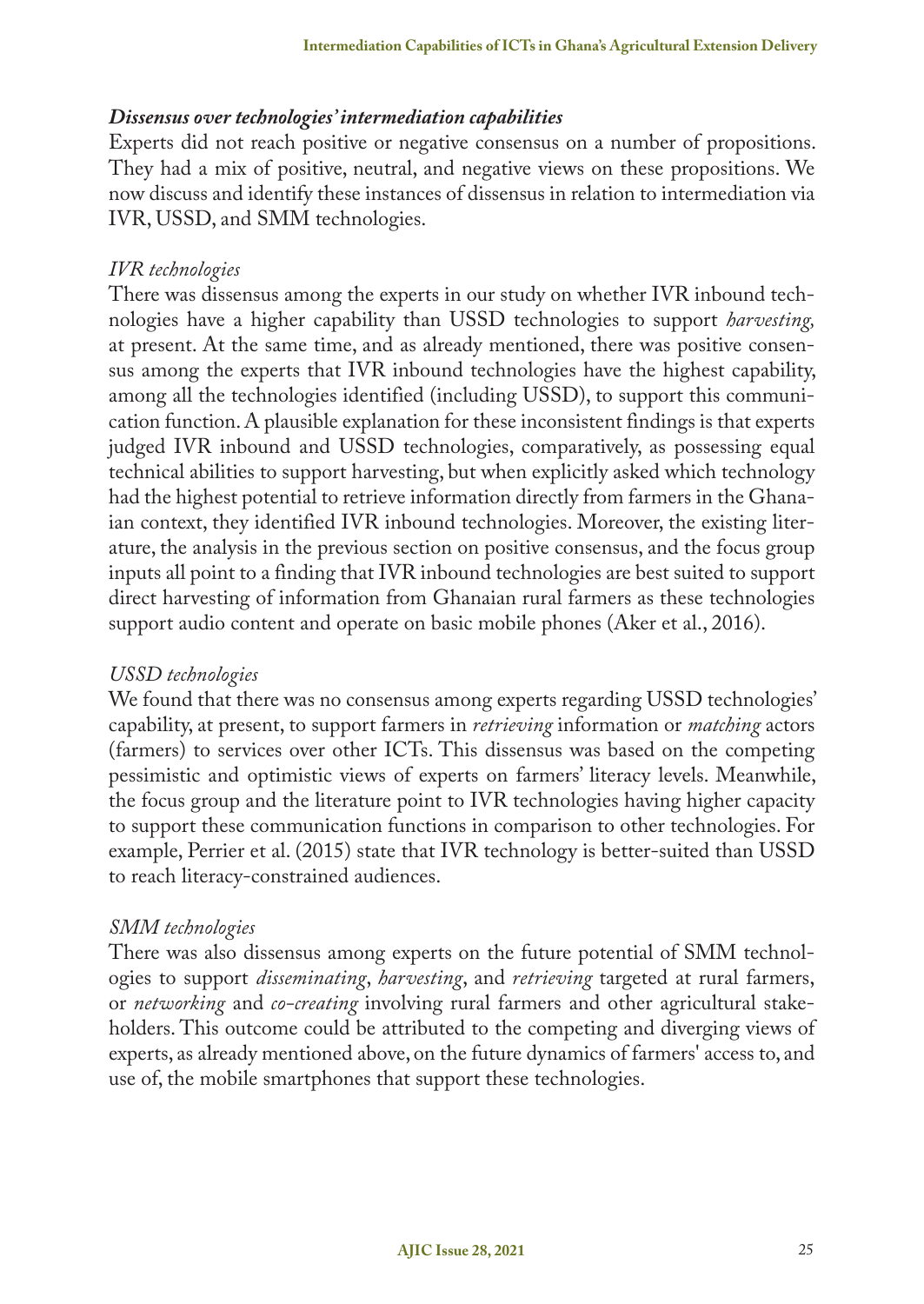For the networking function specifically, the findings above related to SMM technologies—and the dissensus found on the propostion that all the technologies identified have low capability to support networking at present—lead to the conclusion that it is unclear which ICTs are best suited to support the function.

Unlike the aforementioned findings on experts' views on the possibility of leveraging SMM technologies to support networking in the Ghanaian context, the Hansen study (Hansen et al., 2014) found that social media currently has high potential, in the European context, to support networking and co-creating. The difference between the Hansen at al. (2014) findings and those of this study point to two issues that require consideration. The first issue is that the findings of the European-focused study could largely be influenced by the context—a context in which farmers have higher literacy levels and easier access to smartphones than farmers in most African countries (ITU, 2021). The second issue is that at present, as suggested by this study's focus group participants, networking intermediation capabilities are likely to be best-supported, in contexts such as those found in Ghana, by alternative communication mechanisms such as conventional face-to-face meetings, which remain relevant in the functioning of agricultural systems where intensive interaction is required (Leeuwis et al., 2018; Materia et al., 2015). Such communication mechanisms have been cited (Molony, 2006) as trusted social networking methods that, in the African context, are the most appropriate modes of interaction given the prevailing literacy levels and types of mobile phones owned in rural agricultural settings (Dittoh et al., 2013).

# *Validity of the consensus-building method*

It is necessary to reflect on the validity of the expert consensus-building method that we applied in this study. In line with Delphi's general principles, our consensus-building method included more than one round of individual responses by experts (Hasson et al., 2000). However, our approach deviated from a typical Delphi in that it did not require that the same experts be involved in each of the two rounds. For our method, each set of experts was engaged for the distinct purpose of one round, so that we fostered concurrent validity by aggregating the views of a small group of experts in the first round and then presenting these views, for affirmation and/or refutation, to a broader expert panel in a following round. We developed this approach so as to allow the views of the internal expert panel (communication and innovation experts) to be subjected to assessment by experts who are more engaged than the internal panel with the Ghanaian context, and so as to be able to establish consensus and dissensus among a wide range of experts. Furthermore, a Delphi study is typically considered valid based on the input of 16 to 60 experts (Hasson et al., 2000). However, lower numbers of experts have been reported in other Delphi studies (Benitez-Capistros et al., 2014). It is our view that the inputs of the 15 experts in this study provide valuable insights because the design of the consensus-building method fostered concurrence validity.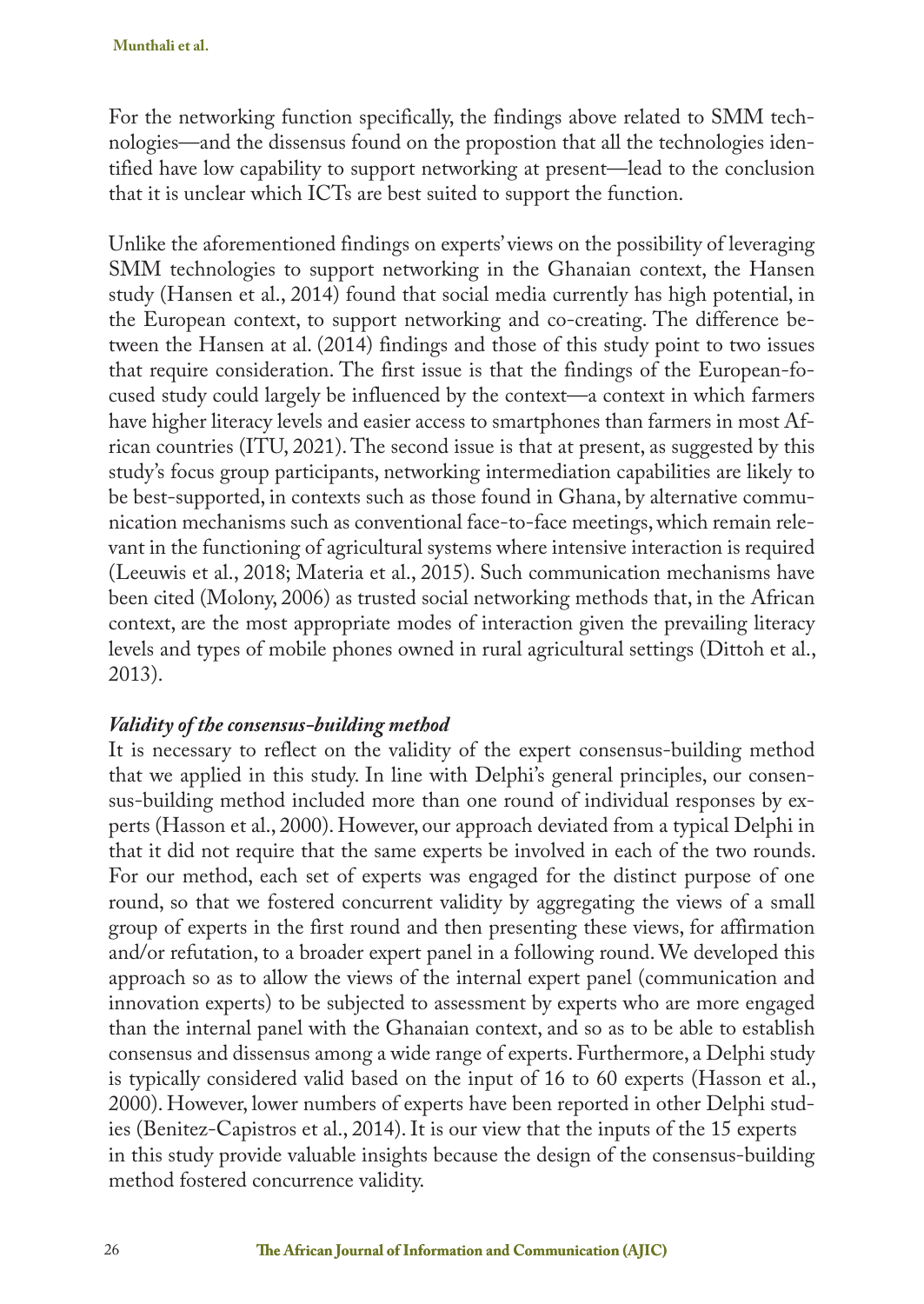# *Future research*

Opportunities for future research can be identified from this study. Further research could shed light on ICTs' application and role in supporting broader (AIS-based) extension service delivery. This study is an experts' assessment of the intermediation capabilities of technologies identified in Ghana and provides insights into how experts view specific ICTs' potential to support communication and networking functions relevant to AIS-based extension service delivery. Going forward, empirical research is recommended to establish how the technologies practically support extension activities involved in AIS-based extension service delivery, in a variety of contexts.

Based on the findings of this study and related literature, it is probable that certain ICTs can currently support certain AIS-based extension activities. IVR technologies may support the broadcasting of knowledge and early warning alerts to rural stakeholders as part of coordination efforts in problem-solving, and enable the stakeholders to retrieve knowledge and other information (e.g., on weather, prices) (Aker et al., 2016). IVR technologies could also match farmers with service providers and suppliers, as well as allow for the harvesting of information from farmers and other rural stakeholders (Viamo, 2020) as inputs for systemic problem diagnosis. On the other hand, the technologies identified do not seem to have the potential to support multi-stakeholder engagement for collaborative problem diagnosis and problem-solving. This is based on two considerations: (1) this study found no clarity on whether any of the ICTs identified support the *networking* function; and (2) SMM technologies currently have the potential to largely support only one-to-one communication and coordination. Furthermore, given this study's finding that SMM technologies have only an intermediate capability to support *co-creating,* it is therefore unclear whether these technologies can fully support the combining of knowledge to facilitate innovation among agricultural stakeholders in extension practice.

# **References**

- Abdu-Raheem, K. A., & Worth, S. H. (2016). Suggesting a new paradigm for agricultural extension policy: The case of West African countries. *South African Journal of Agricultural Extension (SAJAE)*, *44*(2), 216–230. https://doi.org/10.17159/2413-3221/2016/v44n2a425
- Abdulai, I., Hoffmann, M. P., Jassogne, L., Asare, R., Graefe, S., Tao, H. H., Muilerman, S., Vaast, P., Van Asten, P., Läderach, P., & Rötter, R. P. (2020). Variations in yield gaps of smallholder cocoa systems and the main determining factors along a climate gradient in Ghana. *Agricultural Systems*, *181*, 102812. https://doi.org/10.1016/j.agsy.2020.102812
- Adekunle, A. A., & Fatunbi, A. O. (2014). A new theory of change in African agriculture. *Middle-East Journal of Scientific Research*, *21*(7), 1083–1096. https://doi.org/10.5829/idosi.mejsr.2014.21.07.21564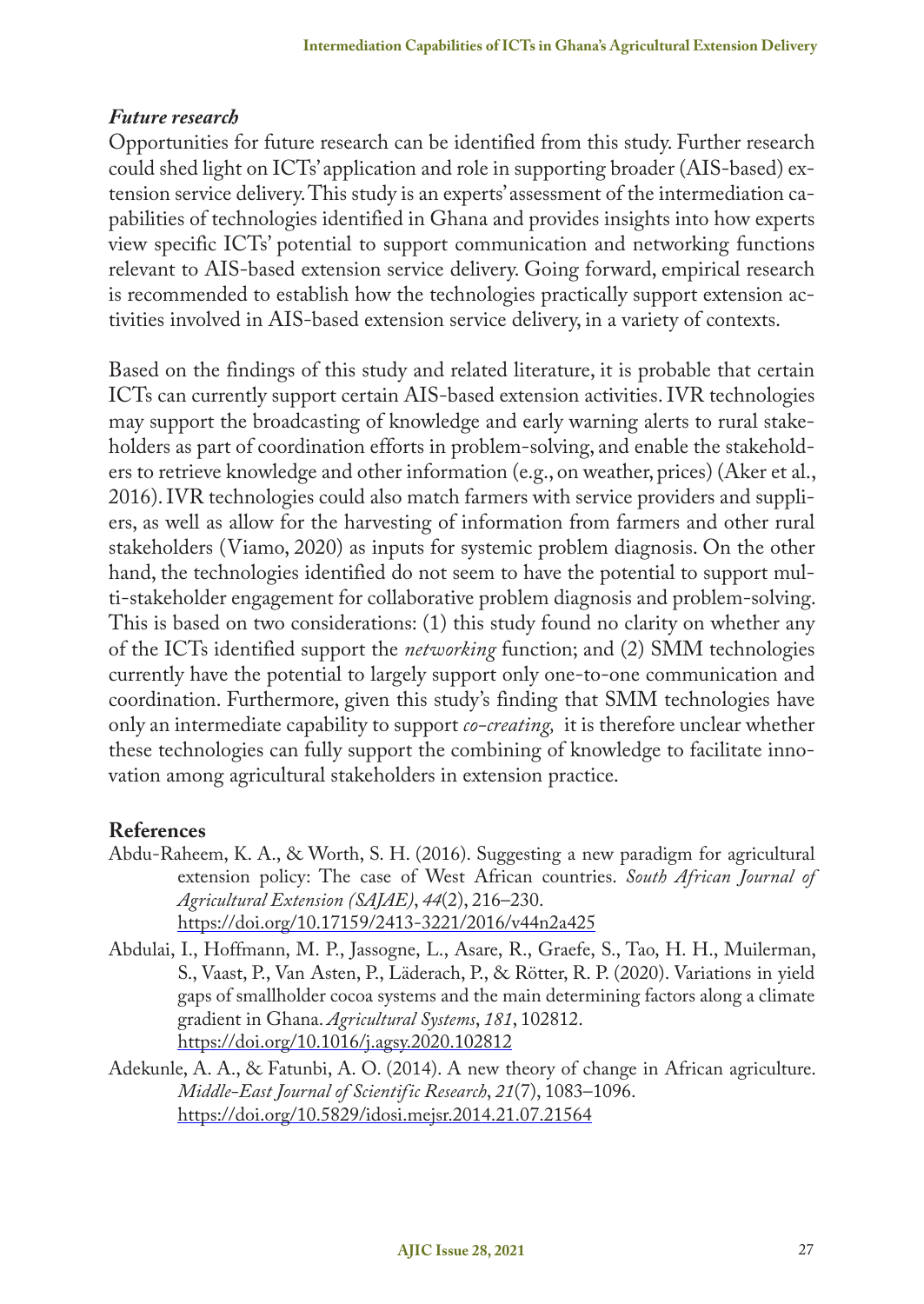- Adolwa, I. S., Schwarze, S., Bellwood-Howard, I., Schareika, N., & Buerkert, A. (2017). A comparative analysis of agricultural knowledge and innovation systems in Kenya and Ghana: Sustainable agricultural intensification in the rural–urban interface. *Agriculture and Human Values*, *34*(2), 453–472. https://doi.org/10.1007/s10460-016-9725-0
- Agyekumhene, C., De Vries, J. R., Van Paassen, A., Macnaghten, P., Schut, M., & Bregt, A. (2018). Digital platforms for smallholder credit access: The mediation of trust for cooperation in maize value chain financing. *NJAS – Wageningen Journal of Life Sciences*, *86*–*87*( July), 77–88. https://doi.org/10.1016/j.njas.2018.06.001
- Ajani, E. N. (2014). Promoting the use of information and communication technologies (ICTs) for agricultural transformation in sub-Saharan Africa: Implications for policy. *Journal of Agricultural & Food Information*, *15*(1), 42–53. https://doi.org/10.1080/10496505.2013.858049
- Aker, J. C. (2011). Dial "A" for agriculture: A review of information and communication technologies for agricultural extension in developing countries. *Agricultural Economics*, *42*(6), 631–647. https://doi.org/10.1111/j.1574-0862.2011.00545.x
- Aker, J. C., Ghosh, I., & Burrell, J. (2016). The promise (and pitfalls) of ICT for agriculture initiatives. *Agricultural Economics*, *47*, 35–48. https://doi.org/10.1111/agec.12301
- Allen, T., Prosperi, P., Cogill, B., Padilla, M., & Peri, I. (2019). A Delphi approach to develop sustainable food system metrics. *Social Indicators Research*, *141*(3), 1307–1339. https://doi.org/10.1007/s11205-018-1865-8
- Asiedu-Darko, E. (2013). Agricultural extension delivery in Ghana: A case study of factors affecting it in Ashanti, Eastern and Northern regions of Ghana. *Journal of Agricultural Extension and Rural Development*, *5*(2), 37–41.
- Asiedu-Darko, E., & Bekoe, S. (2014). ICTs as enablers in the dissemination of agricultural technologies: A study in the East Akim District, Eastern Ghana. *Asian Journal of Agricultural Extension, Economics & Sociology*, *3*(3), 224–232. https://doi.org/10.9734/ajaees/2014/7661
- Bell, M. (2015). *Information and communication technologies for agricultural extension and advisory services: ICT – Powering behavior change for a brighter agricultural future*. MEAS Discussion Paper. https://meas.illinois.edu/wp-content/uploads/2015/04/ Bell-2015-ICT-for-Brighter-Ag-Future-MEAS-Discussion-Paper.pdf
- Benitez-Capistros, F., Hugé, J., & Koedam, N. (2014). Environmental impacts on the Galapagos Islands: Identification of interactions, perceptions and steps ahead. *Ecological Indicators*, *38*(2014), 113–123. https://doi.org/10.1016/j.ecolind.2013.10.019
- Bennett, W. L., & Segerberg, A. (2012). The logic of connective action: Digital media and the personalization of contentious politics. *Information, Communication & Society*, *15*(5), 739–768. https://doi.org/10.1080/1369118X.2012.670661
- Berkes, F., Colding, J., & Folke, C. (2003). *Navigating social-ecological systems: Building resilience for complexity and change*. Cambridge University Press.
- Bua, S., El Mejahed, K., MacCarthy, D., Adogoba, D. S., Kissiedu, I. N., Atakora, W. K., Fosu, M., & Bindraban, P. S. (2020). Yield responses of maize to fertilizers in Ghana. In *IFDC FERARI Research Report*. https://www.ifdc.org/projects/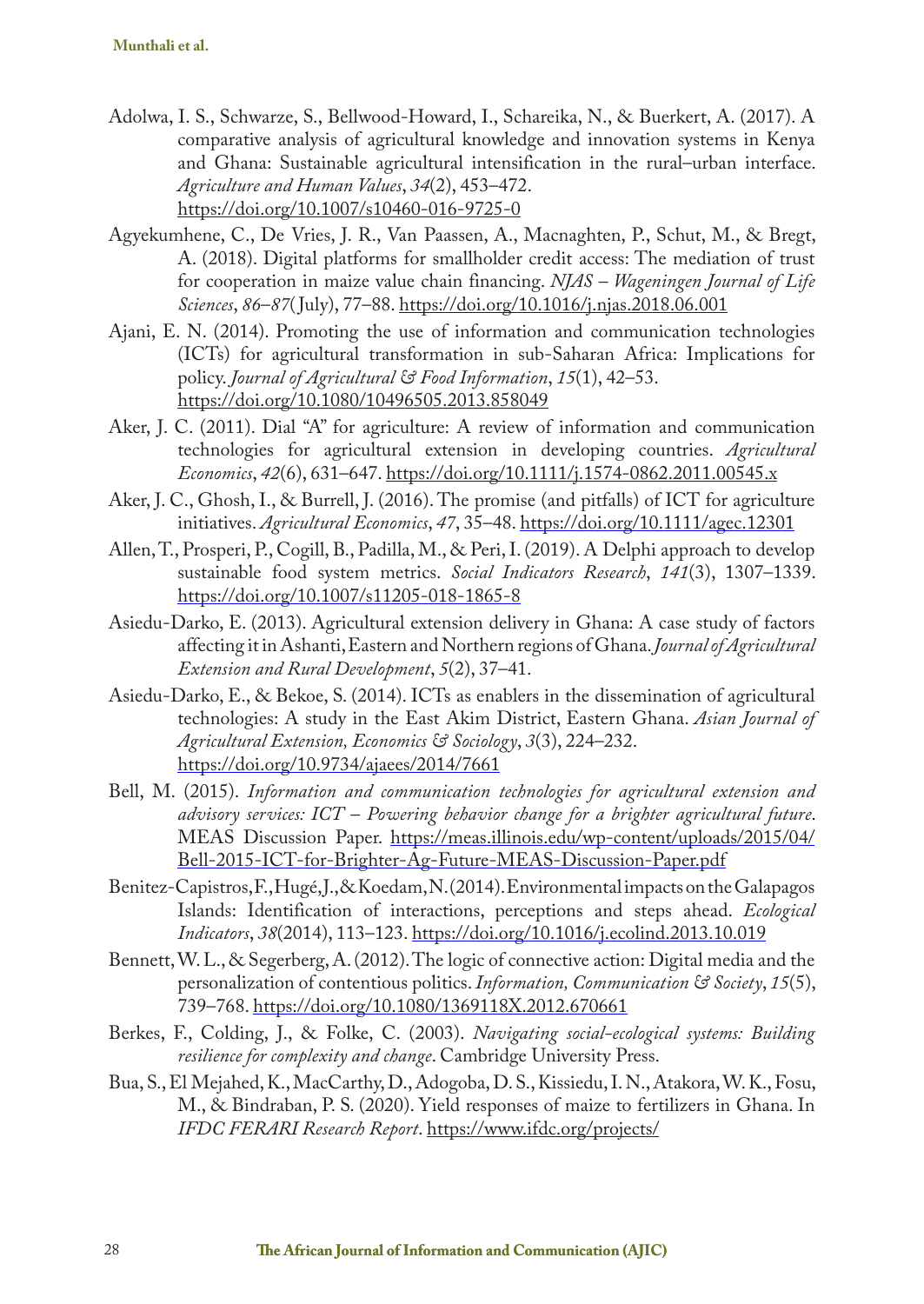- Chu, H. C., & Hwang, G. J. (2008). A Delphi-based approach to developing expert systems with the cooperation of multiple experts. *Expert Systems with Applications*, *34*(4), 2826–2840. https://doi.org/10.1016/j.eswa.2007.05.034
- Cieslik, K. J., Leeuwis, C., Dewulf, A. R. P. J., Lie, R., Werners, S. E., Van Wessel, M., Feindt, P., & Struik, P. C. (2018). Addressing socio-ecological development challenges in the digital age: Exploring the potential of Environmental Virtual Observatories for Connective Action (EVOCA). *NJAS – Wageningen Journal of Life Sciences*, *86*– *87*(2018), 2–11. https://doi.org/10.1016/j.njas.2018.07.006
- Davis, K. E. (2008). Extension in Sub-Saharan Africa: Overview and assessment of past and current models, and future prospects. *Journal of International Agricultural and Extension Education*, *15*(3), 15–28.
- Directorate of Agricultural Extension Services of Ghana (DAES). (2011). *Agricultural extension approaches being implemented in Ghana.* https://www.g-fras.org/en/reviewsassesments/item/949-agricultural-extension-approaches-being-implemented-inghana.html
- Dittoh, F., Van Aart, C., & De Boer, V. (2013). Voice-based marketing for agricultural products: A case study in rural Northern Ghana. In *ICTD '13: Proceedings of the Sixth International Conference on Information and Communications Technologies and Development: Notes* (Vol. 2) (pp. 21–24). https://doi.org/10.1145/2517899.2517924
- Doria, M. de F., Boyd, E., Tompkins, E. L., & Adger, W. N. (2009). Using expert elicitation to define successful adaptation to climate change. *Environmental Science and Policy*, *12*(7), 810–819. https://doi.org/10.1016/j.envsci.2009.04.001
- Fabregas, R., Kremer, M., & Schilbach, F. (2019). Realizing the potential of digital development: The case of agricultural advice. *Science*, *366*(6471), 1–9. https://doi.org/10.1126/science.aay3038
- Fielke, S., Taylor, B., & Jakku, E. (2020). Digitalisation of agricultural knowledge and advice networks: A state-of-the-art review. *Agricultural Systems*, *180*(2020), 1–11. https://doi.org/10.1016/j.agsy.2019.102763
- Gakuru, M., Winters, K., & Stepman, F. (2009). *Innovative farmer advisory services using ICT*. https://www.w3.org/2008/10/MW4D\_WS/papers/fara.pdf
- Gbangou, T., Ludwig, F., Van Slobbe, E., Greuell, W., & Kranjac-Berisavljevic, G. (2020). Rainfall and dry spell occurrence in Ghana: Trends and seasonal predictions with a dynamical and a statistical model. *Theoretical and Applied Climatology*, *141*, 371–387. https://doi.org/10.1007/s00704-020-03212-5
- Gershon, I., & Bell, J. A. (2013). Introduction: The newness of new media. *Culture, Theory and Critique*, *54*(3), 259–264. https://doi.org/10.1080/14735784.2013.852732
- Granovetter, M. S. (1973). The strength of weak ties. *American Journal of Sociology*, *78*, 1360– 1380. https://doi.org/10.1086/225469
- GSMA. (2019). *618 active tech hubs: The backbone of Africa's tech ecosystem*. Mobile Innovation. https://www.gsma.com/mobilefordevelopment/blog/618-active-tech-hubs-thebackbone-of-africas-tech-ecosystem/
- Hansen, J. P., Jespersen, L. M., Brunori, G., Jensen, A. L., Holst, K., Mathiesen, C., Halberg, N., & Ankjær Rasmussen, I. (2014). ICT and social media as drivers of multi-actor innovation in agriculture. In *World Congress on Computers in Agriculture and Natural Resources* (pp. 1–8). https://doi.org/10.13140/2.1.3549.8242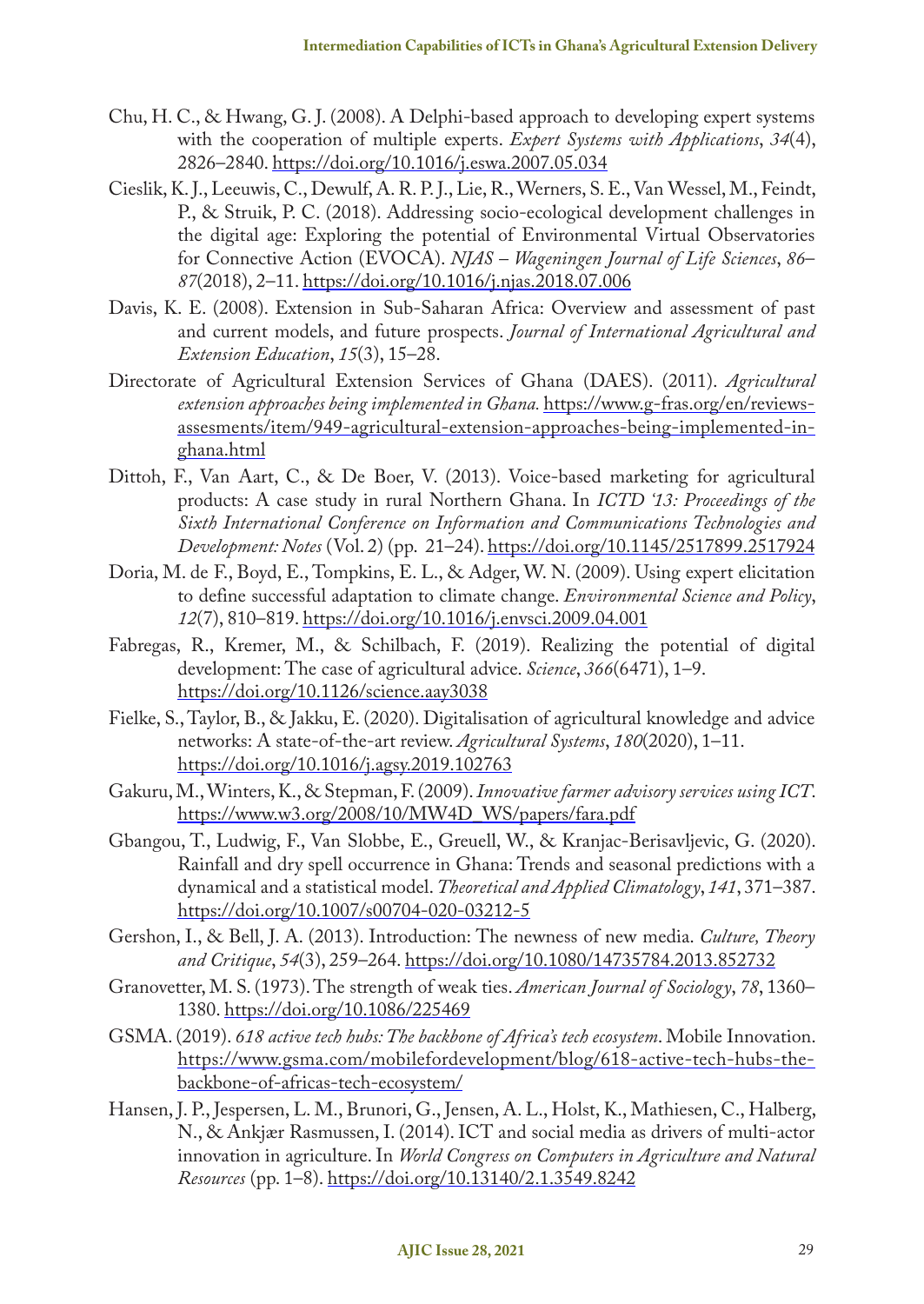- Hasson, F., Keeney, S., & McKenna, H. (2000). Research guidelines for the Delphi survey technique. *Journal of Advanced Nursing*, *32*(4), 1008–1015. https://doi.org/10.1046/j.1365-2648.2000.t01-1-01567.x
- Heeks, R. (2017). *Information and communication technology for development (ICT4D)*. Routledge. https://doi.org/10.4324/9781315652603
- Howells, J. (2006). Intermediation and the role of intermediaries in innovation. *Research Policy*, *35*(2006), 715–728. https://doi.org/10.1016/j.respol.2006.03.005
- International Telecommunication Union (ITU). (2021). *Connectivity in the least developed countries: Status report*.
- Kaushik, P., Chowdhuy, A., Odame, H. H., & Van Passen, A. (2018). Social media for enhancing stakeholders' innovation networks in Ontario, Canada. *Journal of Agricultural & Food Information*, *19*(1), 1–23. https://doi.org/10.1080/10496505.2018.1430579
- Kilelu, C. W., Klerkx, L., Leeuwis, C., & Hall, A. (2011). Beyond knowledge brokering: An exploratory study on innovation intermediaries in an evolving smallholder agricultural system in Kenya. *Knowledge Management for Development Journal*, *7*(1), 84–108. https://doi.org/10.1080/19474199.2011.593859
- Kivimaa, P., Boon, W., Hyysalo, S., & Klerkx, L. (2019). Towards a typology of intermediaries in sustainability transitions: A systematic review and a research agenda. *Research Policy*, *48*(4), 1062–1075. https://doi.org/10.1016/j.respol.2018.10.006
- Klerkx, L., & Gildemacher, P. (2012). The role of innovation brokers in agricultural innovation systems. In *Agricultural innovation systems: An investment sourcebook* (pp. 221–230). https://doi.org/10.1787/9789264167445-19-en
- Klerkx, L., & Leeuwis, C. (2008). Institutionalizing end-user demand steering in agricultural R&D: Farmer levy funding of R&D in the Netherlands. *Research Ethics*, *37*(3), 460– 472. https://doi.org/10.1016/j.respol.2007.11.007
- Koutsouris, A. (2012). Facilitating agricultural innovation systems: A critical realist approach. *Studies in Agricultural Economics*, *114*, 64–70. https://doi.org/10.7896/j.1210
- Leeuwis, C. (2004). *Communication for rural innovation: Rethinking agricultural*<br> *extension*. Blackwell Science. http://www.modares.ac.ir/uploads/Agr.Oth. *extension*. Blackwell Science. http://www.modares.ac.ir/uploads/Agr.Oth. Lib.8.pdf#page=20&zoom=auto,-161,323
- Leeuwis, C. (2010). Changing views of agricultural innovation: Implications for communicative intervention and science. In F. G. Palis, G. R. Singleton, M. C. Casimero, & B. Hardy (Eds.), *Research to impact: Case studies for natural resource management for irrigated rice in Asia* (pp. 15–32). International Rice Research Institute.
- Leeuwis, C., Cieslik, K. J., Aarts, M. N. C., Dewulf, A. R. P. J., Ludwig, F., Werners, S. E., & Struik, P. C. (2018). Reflections on the potential of virtual citizen science platforms to address collective action challenges: Lessons and implications for future research. *NJAS – Wageningen Journal of Life Sciences*, *86*–*87*, 146–157. https://doi.org/10.1016/j.njas.2018.07.008
- Martin, B. L., & Hall, H. (2011). Mobile phones and rural livelihoods: Diffusion, uses, and perceived impacts among farmers in rural Uganda. *Information Technologies & International Development*, *7*(4), 17–34.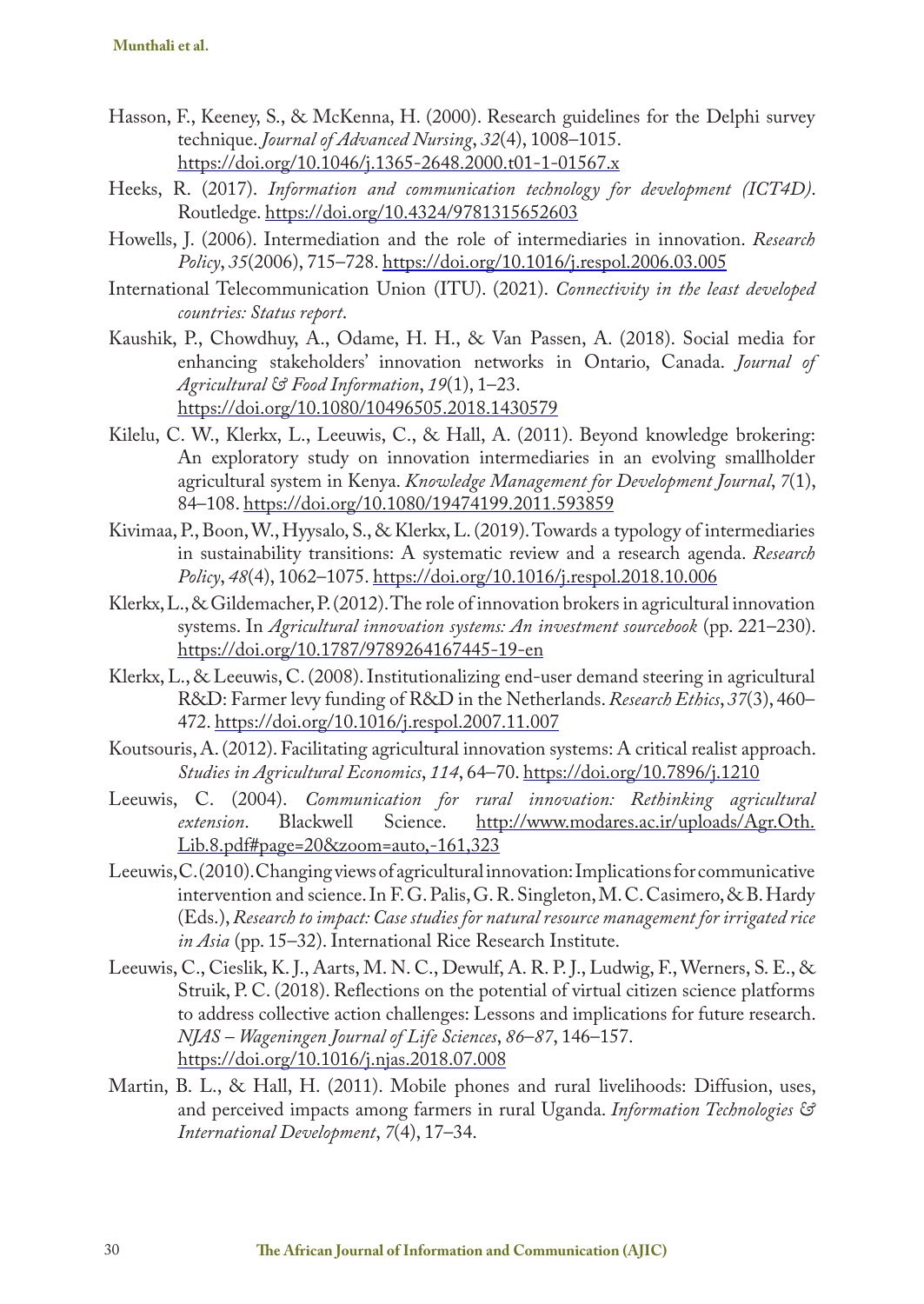- Materia, V. C., Giarè, F., & Klerkx, L. (2015). Increasing knowledge flows between the agricultural research and advisory system in Italy: Combining virtual and nonvirtual interaction in communities of practice. *The Journal of Agricultural Education and Extension*, *21*(3), 203–218. https://doi.org/10.1080/1389224X.2014.928226
- McCole, D., Culbertson, M. J., & McNamara, P. E. (2014). Addressing the challenges of extension and advisory services in Uganda: The Grameen Foundation's Community Knowledge Worker Program. *Journal of International Agricultural and Extension Education*, *21*(1), 6–18. https://doi.org/10.5191/jiaee.2014.20101
- McNamara, P. E., Dale, J., Keane, J., & Ferguson, O. (2014). *Strengthening pluralistic agricultural extension in Ghana*. USAID and MEAS.
- MEST. (n.d.). https://meltwater.org/
- Ministry of Food and Agriculture (MOFA). (2007). Food and Agriculture Sector Development Policy. Government of Ghana.
- Misaki, E., Gaiani, S., & Tedre, M. (2018). Challenges facing sub-Saharan small-scale farmers in accessing farming information through mobile phones: A systematic literature review. *Electronic Journal of Information Systems in Developing Countries*, *84*(4), 1–12. https://doi.org/10.1002/isd2.12034
- Molony, T. (2006). "I don't trust the phone; It always lies": Trust and information and communication technologies in Tanzanian micro- and small enterprises. *Information Technologies and International Development*, *3*(4), 67–83.
- Msuya, C. P., & Wambura, R. M. (2016). Factors influencing extension service delivery in maize production by using agricultural innovation system in Morogoro and Dodoma Regions, Tanzania. *South African Journal of Agricultural Extension (SAJAE)*, *44*(2), 248–255. https://doi.org/10.17159/2413-3221/2016/v44n2a431
- Munthali, N., Leeuwis, C., Van Paassen, A., Lie, R., Asare, R., Van Lammeren, R., & Schut, M. (2018). Innovation intermediation in a digital age: Comparing public and private new-ICT platforms for agricultural extension in Ghana. *NJAS – Wageningen Journal of Life Sciences*, *86*–*87*, 64–76. https://doi.org/10.1016/j.njas.2018.05.001
- Nyamekye, A. B. (2020). *Towards a new generation of climate information systems: Information systems and actionable knowledge creation for adapative decision-making in rice farming systems in Ghana*. Wageningen University and Research Centre.
- Obeng, F. K., Gumah, S., & Mintah, S. (2019). Farmers' perceptions of information and communication technology (ICT) use in extension service delivery in Northern Region, Ghana. *Ghana Journal of Science, Technology and Development*, *6*(1), 21–29. https://doi.org/10.47881/126.967x
- Perrier, T., Derenzi, B., & Anderson, R. (2015). USSD: The third universal app. *Association for Computing Machinery Conference December 1-2*, 13–21. https://doi.org/10.1145/2830629.2830645
- Qiang, C. Z., Kuek, S. C., Dymond, A., & Esselaar, S. (2012). *Mobile applications for agriculture and rural development*. World Bank.
- Schmidt, C., Gorman, T. J., Gary, M. S., & Bayor, A. A. (2010). Impact of low-cost, on-demand, information access in a remote Ghanaian village. *ACM International Conference Proceeding Series*, *8*(2), 85–100. https://doi.org/10.1145/2369220.2369261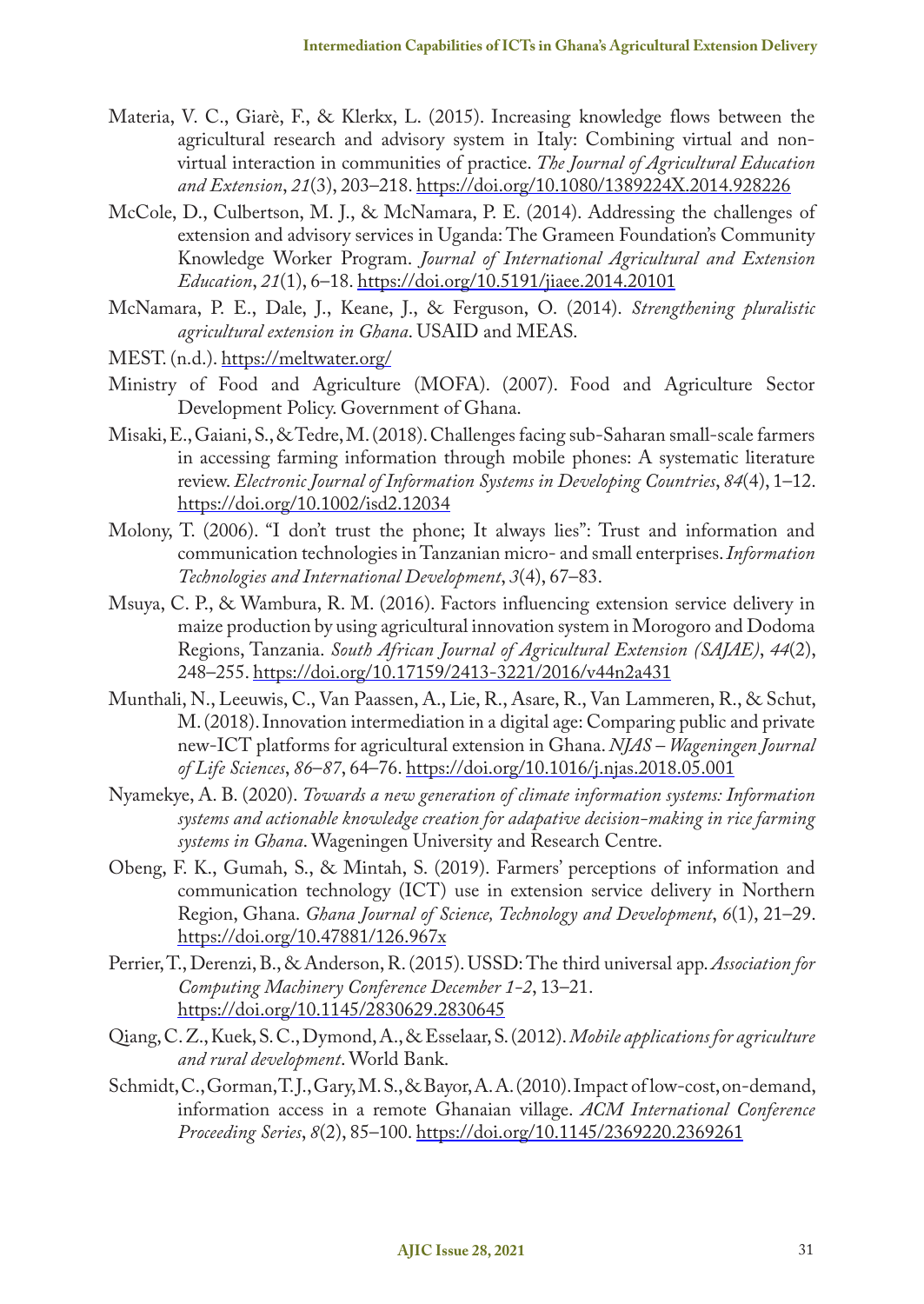- Sein, M. K., Thapa, D., Hatakka, M., & Sæbø, Ø. (2019). A holistic perspective on the theoretical foundations for ICT4D research. *Information Technology for Development*, *21*(1), 7–25. https://doi.org/10.1080/02681102.2018.1503589
- Sigman, V. (2015). *Agricultural extension policy forum: Ghana*. Report on the Policy Forum sponsored by Ghana Directorate of Agricultural Extension Services, Ministry of Food and Agriculture; Modernizing Extension and Advisory Services; and Agriculture Policy Support Project.
- Sova, C., Chaudhury, A., Nelson, W., & Nutsukpo, D. K. (2014). *Climate change adaptation policy in Ghana: Priorities for the agriculture sector*. Working Paper No. 68. CGIAR Research Program on Climate Change, Agriculture and Food Security (CCAFS).
- Stevens, T. M., Aarts, N., Termeer, C. J. A. M., & Dewulf, A. (2016). Social media as a new playing field for the governance of agro-food sustainability. *Current Opinion in Environmental Sustainability*, *18*, 99–106. https://doi.org/10.1016/j.cosust.2015.11.010
- Swanson, B. E., & Rajalahti, R. (2010). *Strengthening agricultural extension and advisory systems: Procedures for assessing, transforming, and evaluating extension systems*. Agriculture and Rural Development Discussion Paper No. 45. World Bank. https:// hdl.handle.net/10986/23993
- United Nations. (2020). Sustainable Development Goal 9: Investing in ICT Access and Quality Education to Promote Lasting Peace. https://sdgs.un.org/
- Van Osch, W., & Coursaris, C. (2013). Organizational social media: A comprehensive framework and research agenda. In *46th Hawaii International Conference on Systems Sciences* (pp. 700–707). https://doi.org/10.1109/HICSS.2013.439
- Van Paassen, A., Klerkx, L., Adu-Acheampong, R., Dembele, F., & Traore, M. (2013). Choicemaking in facilitation of agricultural innovation platforms in different contexts in West Africa: Experiences from Benin, Ghana and Mali. *Knowledge Management for Development Journal*, *9*(3), 79–94.
- Viamo. (2020). *Mobile surveys*. https://viamo.io/services/mobile-surveys/
- Vitos, M., Lewis, J., Stevens, M., & Haklay, M. (2013). Making local knowledge matter: Supporting non-literate people to monitor poaching in Congo. Paper presented to 3rd ACM Symposium on Computing for Development, January 11-12, Bangalore. https://doi.org/10.1145/2442882.2442884
- Winch, G. M., & Courtney, R. (2007). The organization of innovation brokers: An international review. *Technology Analysis & Strategic Management*, *19*(6), 747–763. https://doi.org/10.1080/09537320701711223
- World Bank. (2012). *Agricultural innovation systems: An investment sourcebook*. https://doi.org/10.1596/978-0-8213-8684-2
- World Bank. (2014). *Mobile at the base of the pyramid: Ghana, Mozambique, Nigeria, Zambia*.
- World Bank. (2017). *Ghana agriculture sector policy note: Transforming agriculture for economic growth, job creation and food security*.
- Zwane, E. (2020). The role of agricultural innovation system in sustainable food security. *South African Journal of Agricultural Extension*, *48*(1), 122–134.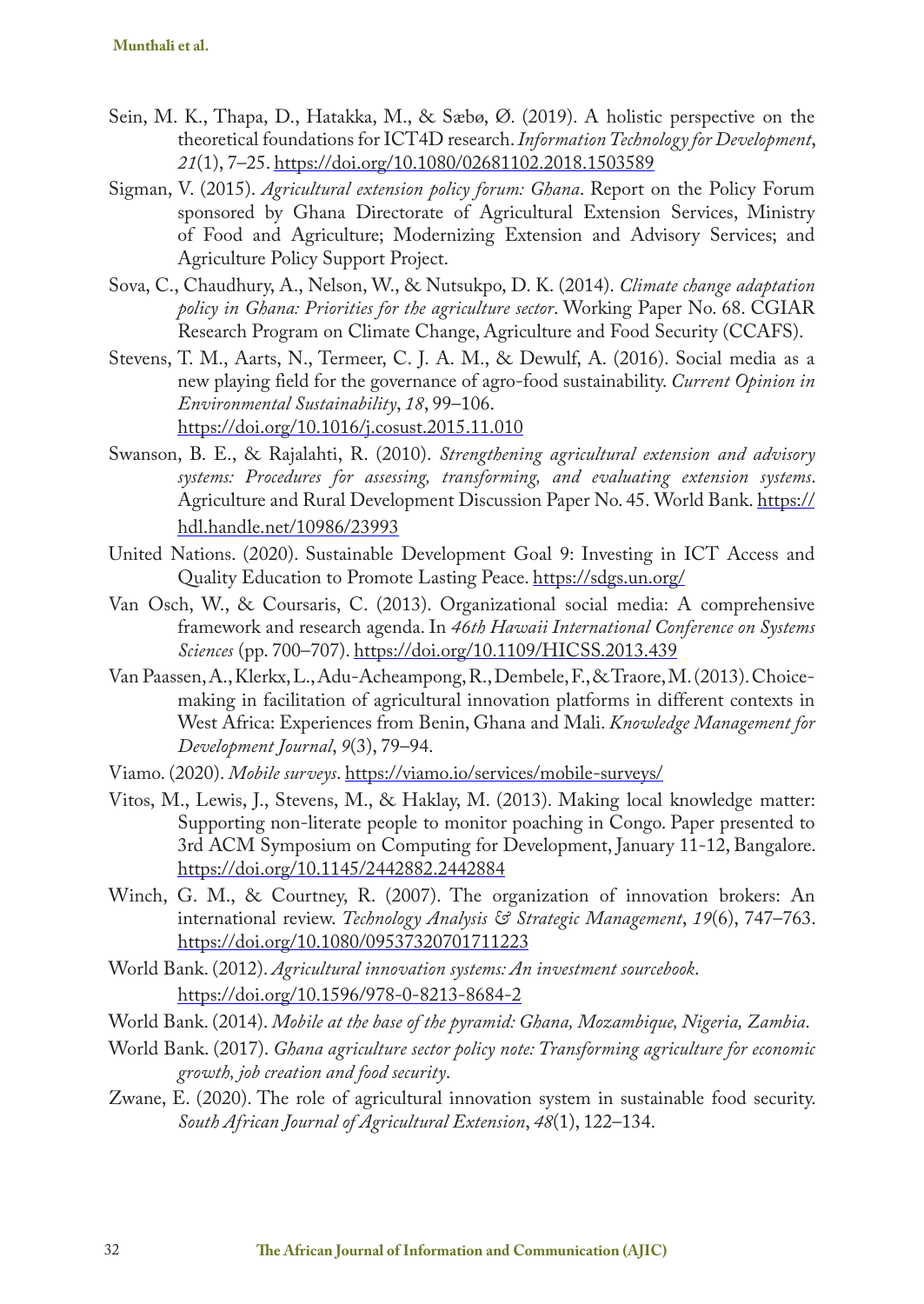# **Appendix: Inventory of ICT4Ag platforms identified**

| Platform, services                                                                                                                                                                                                                                                                                                                                                                                                                                                                                                                                                                                                                                                                                                                                                                                                                                                                                                                                                                                                                    | Constituent<br><b>ICTs</b>                                                     |  |
|---------------------------------------------------------------------------------------------------------------------------------------------------------------------------------------------------------------------------------------------------------------------------------------------------------------------------------------------------------------------------------------------------------------------------------------------------------------------------------------------------------------------------------------------------------------------------------------------------------------------------------------------------------------------------------------------------------------------------------------------------------------------------------------------------------------------------------------------------------------------------------------------------------------------------------------------------------------------------------------------------------------------------------------|--------------------------------------------------------------------------------|--|
| E-agriculture<br>https://www.e-agriculture.gov.gh/                                                                                                                                                                                                                                                                                                                                                                                                                                                                                                                                                                                                                                                                                                                                                                                                                                                                                                                                                                                    | IVR inbound<br>DaM                                                             |  |
| Direct to farmers:<br>E-farm – farmer audio agricultural information library<br>$\circ$<br>Call centre $-$ access to subject matter specialists<br>$\circ$<br>Farmer engagement platform<br>$\circ$<br>Extension provision:                                                                                                                                                                                                                                                                                                                                                                                                                                                                                                                                                                                                                                                                                                                                                                                                           | SMM<br>Spa                                                                     |  |
| Web portal - repository of value chain actors, service providers, and<br>$\circ$<br>stakeholders; and dissemination of new technologies and agricultural current<br>affairs                                                                                                                                                                                                                                                                                                                                                                                                                                                                                                                                                                                                                                                                                                                                                                                                                                                           |                                                                                |  |
| E-extension - to collect farmers' geo, bio, and crop data; and digitise field and<br>$\circ$<br>pest and disease monitoring reports<br>E-subsidy – electronic registration of farmers with GPS integration and<br>$\circ$<br>unique ID generator to facilitate efficient fertiliser subsidy distribution                                                                                                                                                                                                                                                                                                                                                                                                                                                                                                                                                                                                                                                                                                                              |                                                                                |  |
| <b>AgroTech SmartEx</b>                                                                                                                                                                                                                                                                                                                                                                                                                                                                                                                                                                                                                                                                                                                                                                                                                                                                                                                                                                                                               |                                                                                |  |
| Trader and outgrower schemes:<br>Farmer discovery and enrolment with GPS integration - farmer registration,<br>O<br>and records of farm practices and credit activities<br>Farmer management - protocol of agent routine tied to key crop growth stages<br>$\circ$<br>of farm operations to deliver timely support<br>Value chain and service linkages – access to agribusiness service providers and<br>O<br>value chain actors<br>Information and knowledge repository - collection of technical information<br>$\circ$<br>on crop production, processing, and marketing<br>Monitoring, evaluation, and learning - analyse farmer data to learn their<br>O<br>needs and requirements, and track their performance. Additonally, tracking of<br>agents' activities through a dashboard                                                                                                                                                                                                                                               | DaM<br>DoM<br>Spa                                                              |  |
| Esoko<br>https://www.esoko.com/<br>Direct to farmers:<br>Market prices and weather<br>$\circ$<br>Agronomic tips<br>$\circ$<br>Buy and sell marketplace – reach agent through call centre, sorted by location,<br>O<br>commodity, quantity and grade, and place offer that is SMS to buyer(s)<br>Farmer Helpline call centre – access to agri-extension experts, market prices,<br>$\circ$<br>and weather forecasts<br>Extension provision:<br>Knowledge plus – knowledge respository templates<br>$\circ$<br>Insyts – digitised reporting templates and real-time analytics<br>$\circ$<br>Real-time message alerts<br>$\circ$<br>Business-to-business services – for government institutions, NGOs, social projects:<br>Buy-and-sell marketplace - reach agent through call centre and place offer<br>$\circ$<br>that is sent to farmers via SMS<br>Targeted marketing messages, announcements, and alerts<br>O<br>Polling and feedback<br>О<br>Knowledge repository templates<br>$\circ$<br>Digitised reporting templates<br>$\circ$ | SMS push<br>IVR inbound<br><b>IVR</b> outboud<br>SMS pull<br>DoM<br>DaM<br>Spa |  |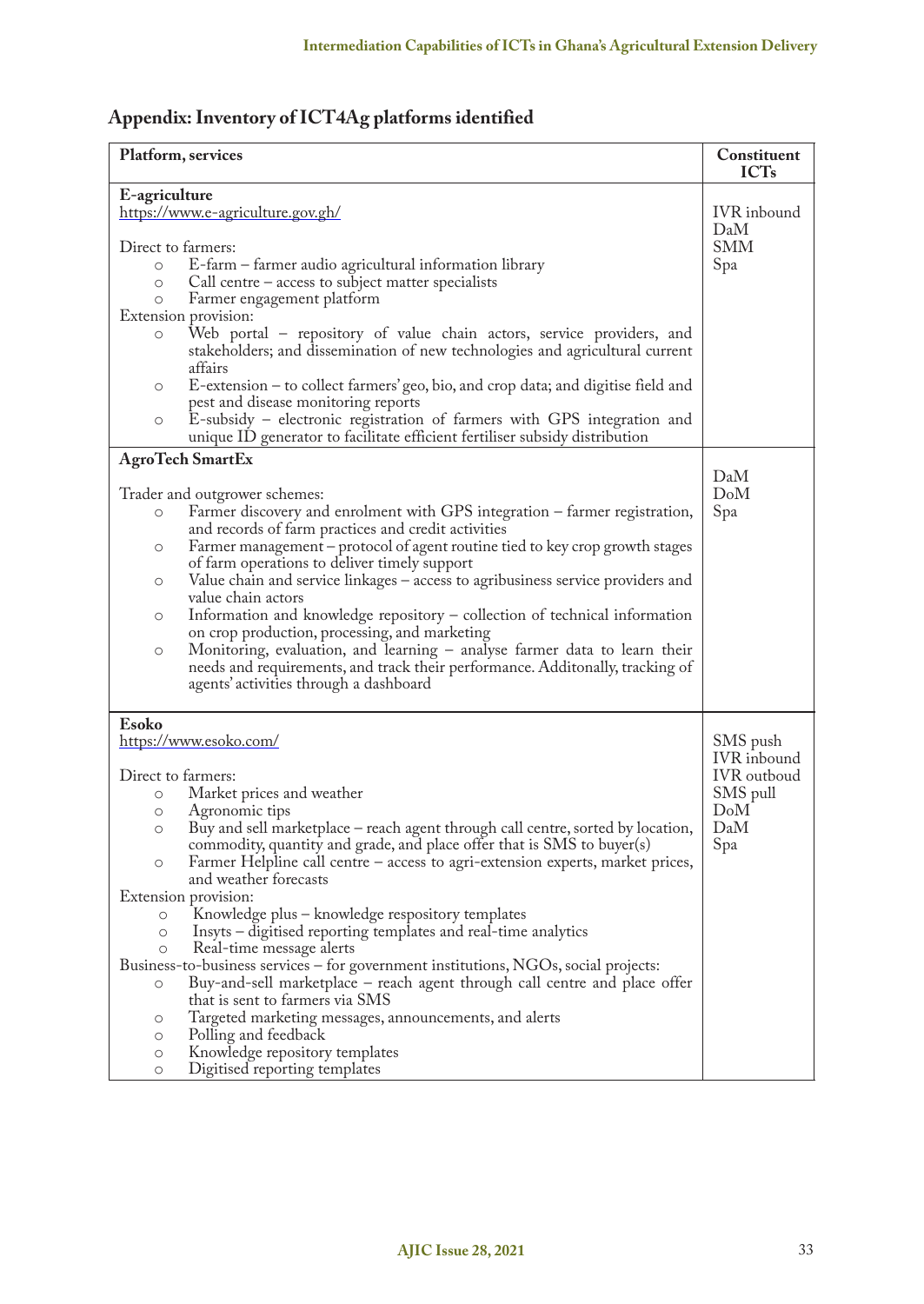| mFarms                                                                                           |                 |  |  |  |  |
|--------------------------------------------------------------------------------------------------|-----------------|--|--|--|--|
| https://www.mfarms.org/solutions/                                                                | SMS pull        |  |  |  |  |
| Direct to farmers:                                                                               | SMS push<br>DaM |  |  |  |  |
|                                                                                                  | <b>IVR</b>      |  |  |  |  |
| Commodity and agri-input prices<br>$\circ$                                                       |                 |  |  |  |  |
| Precision agriculture<br>$\circ$                                                                 | outbound        |  |  |  |  |
| M-Xtension - provides good agricultural practices<br>$\circ$                                     | Spa             |  |  |  |  |
| Farmer to market – facilitates linkage between farmers, and input and ouput<br>$\circ$           |                 |  |  |  |  |
| markets through human agents                                                                     |                 |  |  |  |  |
| To extension providers, agro-dealers, seed producers, off takers:                                |                 |  |  |  |  |
| Field agent management – agent database development and service provision/<br>$\circ$            |                 |  |  |  |  |
| activity tracking                                                                                |                 |  |  |  |  |
| Farm-level monitoring – farmer database development with farm mapping<br>$\circ$                 |                 |  |  |  |  |
| and farming activity                                                                             |                 |  |  |  |  |
| Business-to-business services – for NGOs, FBOs, agro-dealers, logistics or warehousing           |                 |  |  |  |  |
| companies, aggregators, processing companies:                                                    |                 |  |  |  |  |
| Targeted advertising and messaging with instant delivery reports and<br>$\circ$                  |                 |  |  |  |  |
| dashboards                                                                                       |                 |  |  |  |  |
| Targeted short surveys and polling for organisations (NGOs, input suppliers,<br>$\circ$          |                 |  |  |  |  |
| etc.) to track their performance                                                                 |                 |  |  |  |  |
| Warehousing, and stock and sales tracking systems<br>$\circ$                                     |                 |  |  |  |  |
| Loan management systems<br>O                                                                     |                 |  |  |  |  |
| Fleet management systems<br>O                                                                    |                 |  |  |  |  |
|                                                                                                  |                 |  |  |  |  |
| <b>Plantwise</b>                                                                                 |                 |  |  |  |  |
| https://www.plantwise.org/KnowledgeBank                                                          | DoM             |  |  |  |  |
|                                                                                                  | DaM             |  |  |  |  |
| For plant health and protection institutions and extension providers:                            | <b>SMM</b>      |  |  |  |  |
| Plantwise factsheet – repository of crop-based pest and disease management<br>$\circ$            | Spa             |  |  |  |  |
| advice                                                                                           |                 |  |  |  |  |
| Plantwise data collector - digitised "prescription form" to record farmers'<br>O                 |                 |  |  |  |  |
| biodata, plant health problem diagnosis and prescriptions                                        |                 |  |  |  |  |
| Plantwise plant doctors' platform - pest and disease alert and knowledge-<br>$\circ$             |                 |  |  |  |  |
| sharing platform                                                                                 |                 |  |  |  |  |
| <b>Scientific Animations Without Borders (SAWBO)</b>                                             |                 |  |  |  |  |
| https://sawbo-animations.org/home/                                                               | DoM             |  |  |  |  |
|                                                                                                  |                 |  |  |  |  |
|                                                                                                  |                 |  |  |  |  |
| For extension providers:                                                                         |                 |  |  |  |  |
| Video library – extension information accessible as 2D, 2.5D, and 3D<br>$\circ$                  |                 |  |  |  |  |
| animations with voice overlay                                                                    |                 |  |  |  |  |
| <b>Complete Farmer</b>                                                                           |                 |  |  |  |  |
| https://www.completefarmer.com/                                                                  | DaM             |  |  |  |  |
|                                                                                                  | Spa             |  |  |  |  |
| For farmers:                                                                                     |                 |  |  |  |  |
| Builds and manages farms for individuals and provides real-time monitoring sensor and<br>$\circ$ |                 |  |  |  |  |
| drone feed data through an online dashboard                                                      |                 |  |  |  |  |
| <b>QualiTrace</b>                                                                                |                 |  |  |  |  |
|                                                                                                  | <b>USSD</b>     |  |  |  |  |
| https://www.facebook.com/QualiTrace/                                                             |                 |  |  |  |  |
|                                                                                                  |                 |  |  |  |  |
| For input buyers:                                                                                |                 |  |  |  |  |
| Anti-counterfeiting solution – enabling input buyers to confirm the authenticity of farm         |                 |  |  |  |  |
| inputs by dialling the barcode of the purchased product through a USSD application               |                 |  |  |  |  |
| prompt                                                                                           |                 |  |  |  |  |
| Akokotakra                                                                                       |                 |  |  |  |  |
| https://akokotakra.com/app                                                                       | DaM             |  |  |  |  |
|                                                                                                  | Spa             |  |  |  |  |
| For farmers:                                                                                     |                 |  |  |  |  |
| Mobile and web-based management system that enables poultry farmers to<br>$\circ$                |                 |  |  |  |  |
| record, monitor, and track their operations                                                      |                 |  |  |  |  |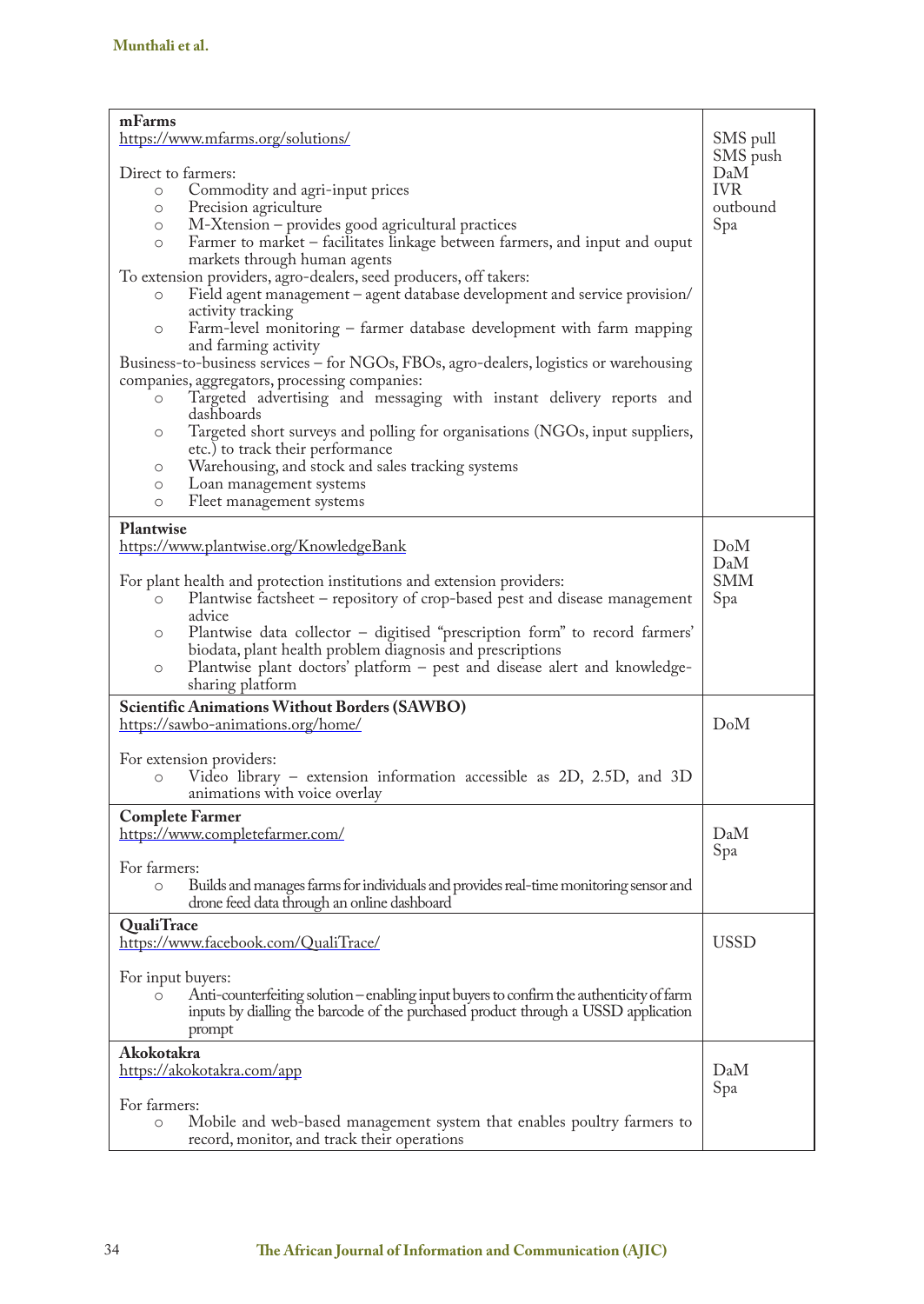| Ghalani<br>https://www.facebook.com/ghalaniapp/                                                                                  | DaM                               |
|----------------------------------------------------------------------------------------------------------------------------------|-----------------------------------|
| For farmers and agri-businesses:                                                                                                 | Spa                               |
| Electronic management of farm records<br>$\circ$                                                                                 |                                   |
| <b>TROTRO Tractor</b>                                                                                                            |                                   |
| https://www.trotrotractor.com/                                                                                                   | <b>USSD</b><br><b>IVR</b> inbound |
| For farmers:                                                                                                                     |                                   |
| land preparation, planting, spraying, threshing, shelling, and transportation services<br>$\circ$                                |                                   |
| Ignitia Iska                                                                                                                     |                                   |
| https://www.ignitia.se/                                                                                                          |                                   |
|                                                                                                                                  | SMS push                          |
| Direct to farmer:<br>Location-specific weather updates - daily, monthly, and seasonal rain forecasts<br>$\circ$                  |                                   |
|                                                                                                                                  |                                   |
| Farmerline<br>https://farmerline.co/                                                                                             |                                   |
|                                                                                                                                  | SMS push<br>USSD                  |
| Direct to farmers:                                                                                                               | <b>IVR</b> inbound                |
| Weather forecasts<br>$\circ$                                                                                                     | IVR.                              |
| Agronomy tips – customised to location (GPS) and production stage<br>$\circ$                                                     | outbound                          |
| Market prices<br>$\circ$                                                                                                         | DaM                               |
| Market place – access to farm inputs, water, solar energy, and financial services<br>$\circ$                                     | Spa                               |
| - aggregated demand for inputs (type and location) for Farmerline to supply                                                      |                                   |
| goods<br>Business-to-business - off takers, input dealers, global food companies, government                                     |                                   |
| institutions, research organisations, NGOs, financial institutions:                                                              |                                   |
| Polling and short surveys<br>$\circ$                                                                                             |                                   |
| Engagement platform - send customised bulk messages<br>$\circ$                                                                   |                                   |
| Data collection, management, and analytics – including farm-level monitoring,<br>$\circ$                                         |                                   |
| field monitoring, farmer profiling, and farm mapping through delivery                                                            |                                   |
| Building credit history to access advanced financial services through a mobile<br>$\circ$                                        |                                   |
| money payment platform                                                                                                           |                                   |
| Mobile payments and savings platform<br>$\circ$                                                                                  |                                   |
| Plant health and vegetation change monitoring using satellites<br>$\circ$                                                        |                                   |
| Moringa                                                                                                                          |                                   |
| https://moringaconnect.com/                                                                                                      | DaM                               |
| Extension provision:                                                                                                             | Spa                               |
| In-house electronic data collection form and analytics, paired with GIS<br>$\circ$                                               |                                   |
| mapping system to monitor plant growth and trace moring trees from                                                               |                                   |
| planting to processing                                                                                                           |                                   |
| MTN MoMo (e-wallet)                                                                                                              |                                   |
| https://mtn.com.gh/momo/                                                                                                         | USSD                              |
|                                                                                                                                  |                                   |
| Direct to farmers:                                                                                                               |                                   |
| Mobile banking – payments, loans and savings, micro insurance                                                                    |                                   |
| Business-to-business:                                                                                                            |                                   |
| Mobile banking – payments, loans and savings, micro insurance<br>O                                                               |                                   |
| VOTO Mobile (Viamo)                                                                                                              |                                   |
| https://viamo.io/services/information-sharing/                                                                                   | SMS push                          |
|                                                                                                                                  | USSD<br><b>IVR</b>                |
| Direct to farmers:                                                                                                               | outbound                          |
| Mass-messaging on good agricultural practices<br>$\circ$<br>Mass-messaging on price information and weather forecasts<br>$\circ$ | DaM                               |
| Business-to-business:                                                                                                            | Spa                               |
| Mobile data collection - track field activities, monitor disaster response, report<br>$\circ$                                    |                                   |
| on stock levels, measure attendance, follow-up on referrals                                                                      |                                   |
| Polling priorities, needs, and feedback from farmers or stakeholders<br>$\circ$                                                  |                                   |
| Mass-messaging to advertise and inform farmers or stakeholders<br>$\circ$                                                        |                                   |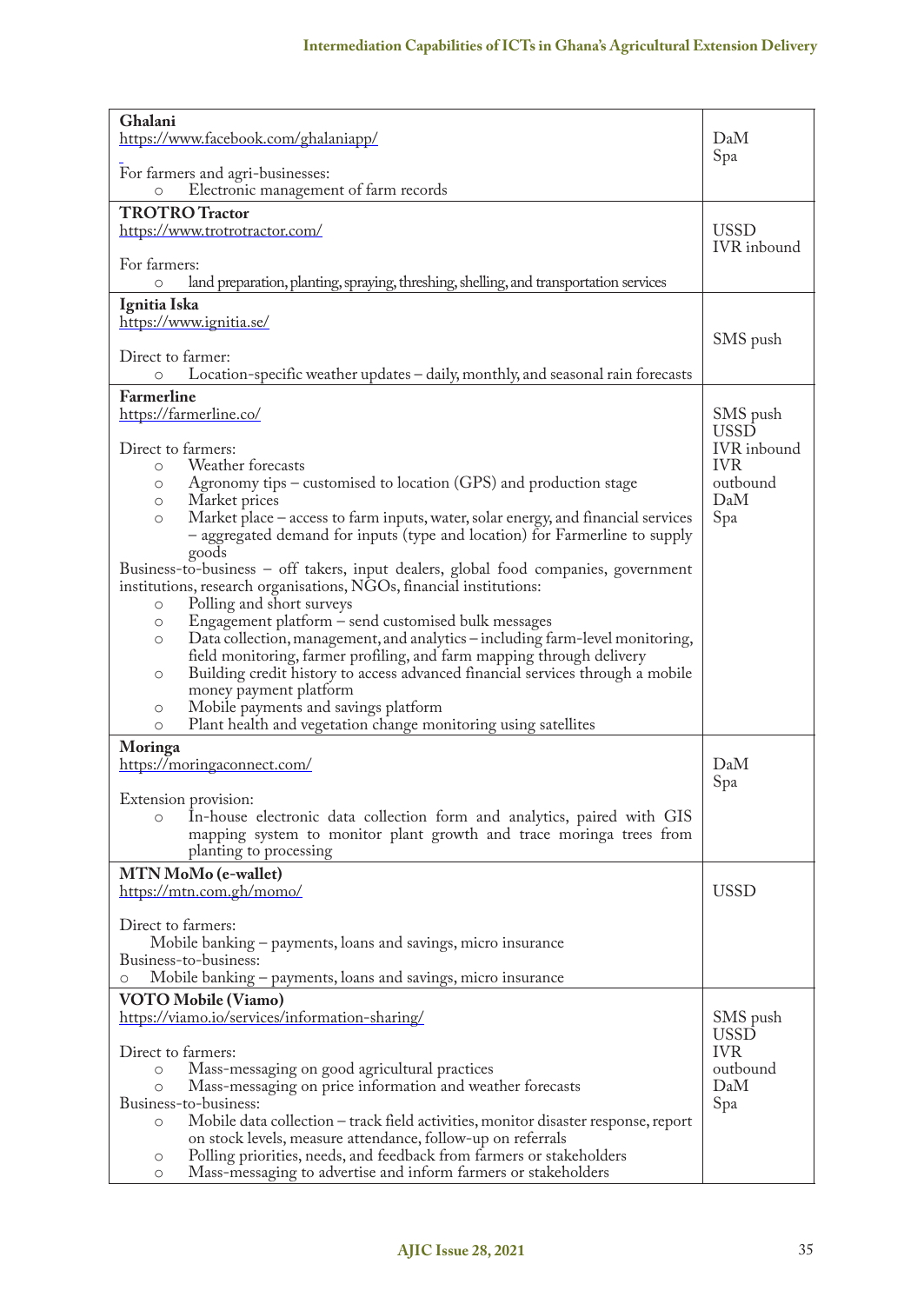| <b>Farm Radio International</b>                                                            |             |
|--------------------------------------------------------------------------------------------|-------------|
| https://farmradio.org/ghana/                                                               | <b>IVR</b>  |
|                                                                                            | outbound    |
| Direct to farmers:                                                                         | IVR inbound |
| Access to messages, alerts, radio programme segments, and ability to leave<br>$\circ$      | SMS pull    |
| audio message                                                                              | SMS push    |
| Commodity-based farm tips<br>$\circ$                                                       |             |
| For radio stations and businesses:                                                         |             |
| Conduct surveys using audio messages<br>$\circ$                                            |             |
| Farmer feedback on radio broadcasts<br>$\circ$                                             |             |
|                                                                                            |             |
| Uliza polling - voting by beeping/flashing to two phone numbers desginated<br>$\circ$      |             |
| for a "yes" or "no" response – listeners use basic phone to vote on IVR system,            |             |
| view results and recording. Number announced on radio station – call number                |             |
| and answer with number or record, flash call back                                          |             |
| Automated callback or SMS with market information<br>$\circ$                               |             |
| Manobi Africa                                                                              |             |
| https://www.manobi.com                                                                     | DaM         |
|                                                                                            | SMS push    |
| Direct to farmers:                                                                         |             |
|                                                                                            | Spa         |
| Listing and precise georeferencing of farming plots<br>$\circ$                             |             |
| Marketplace (offers and demands) between large and small producers, and<br>$\circ$         |             |
| traders, buyers, and importers                                                             |             |
| Real-time monitoring of prices of agricultural products in wholesale and retail<br>O       |             |
| markets                                                                                    |             |
| Epidemic alerts, weather forecasts, calculation yields                                     |             |
| Extension provision:                                                                       |             |
| Data collection $-$ digitised monitoring data on agricultural operations during<br>$\circ$ |             |
| crop production                                                                            |             |
| Business-to-business:                                                                      |             |
| Collaborative platforms - facilitate multi-actor engagement for cooperatives,<br>$\circ$   |             |
| associations, etc.                                                                         |             |
| Data collection $-$ surveys and advanced monitoring and evaluation<br>O                    |             |
| Inventory management system<br>O                                                           |             |
| CocoaLink                                                                                  |             |
|                                                                                            |             |
| https://www.hersheytrading.ch/en_us/good-business/creating-goodness/cocoa-                 | SMS push    |
| sustainability/cocoa-link.html                                                             | DaM         |
|                                                                                            | DoM         |
| Direct to farmers:                                                                         | Spa         |
| Farmers can send in (photo) inquiries directly to experts and other farmers<br>$\circ$     | IVR.        |
| Farmers receive weekly messages (farming practices, farm safety, child labour,<br>$\circ$  | outbound    |
| crop disease prevention, post-harvest production, and marketing) from                      |             |
| COCOBOD                                                                                    |             |
| Digital access to educational content - planting tips, correct input usage, and<br>O       |             |
| descriptions of best practices                                                             |             |
| Extension provision:                                                                       |             |
| Electronic farmer data collection<br>$\circ$                                               |             |
| Farmforce                                                                                  |             |
|                                                                                            |             |
| https://farmforce.com/                                                                     | SMS push    |
|                                                                                            | DaM         |
| Out-grower schemes and NGO (groups or cooperatives or exporters) – agent                   | Spa         |
| Crop growth stage, pest scouting and monitoring results, bio-data, input                   |             |
| usage, and recording or estimating harvests / yields                                       |             |
| Manage micro-loans and perform audits<br>$\circ$                                           |             |
| Historical information of where crop came from at supermarket level<br>$\circ$             |             |
| Tracking specific produce through the value chain<br>$\circ$                               |             |
| Bulk messaging to field staff and farmers<br>$\circ$                                       |             |
| Electronic (field audit) survey<br>$\circ$                                                 |             |